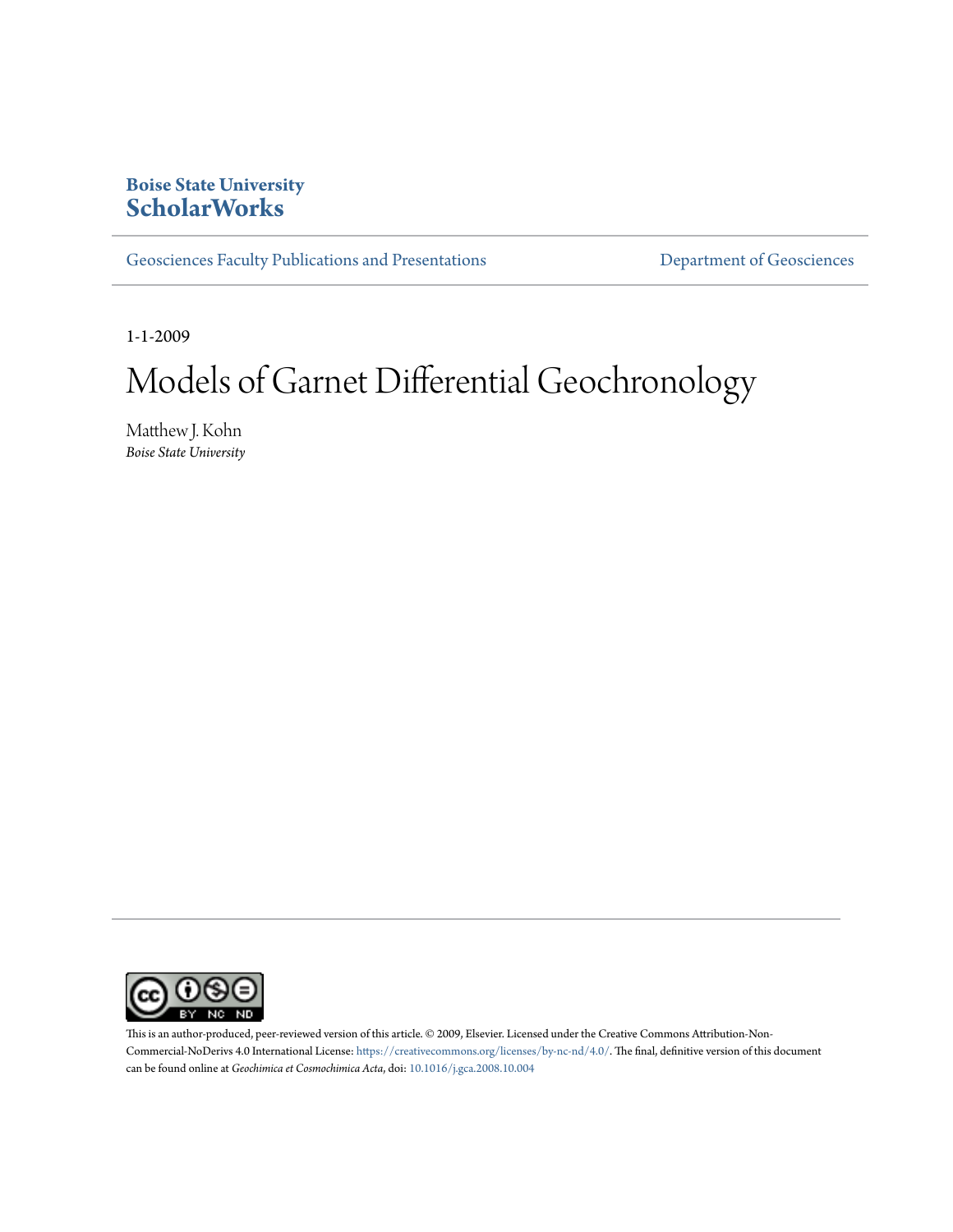# **Models of Garnet Differential Geochronology**

**Matthew J. Kohn<sup>1</sup>**

*<sup>1</sup>Department of Geosciences, Boise State University, Boise, ID 83725*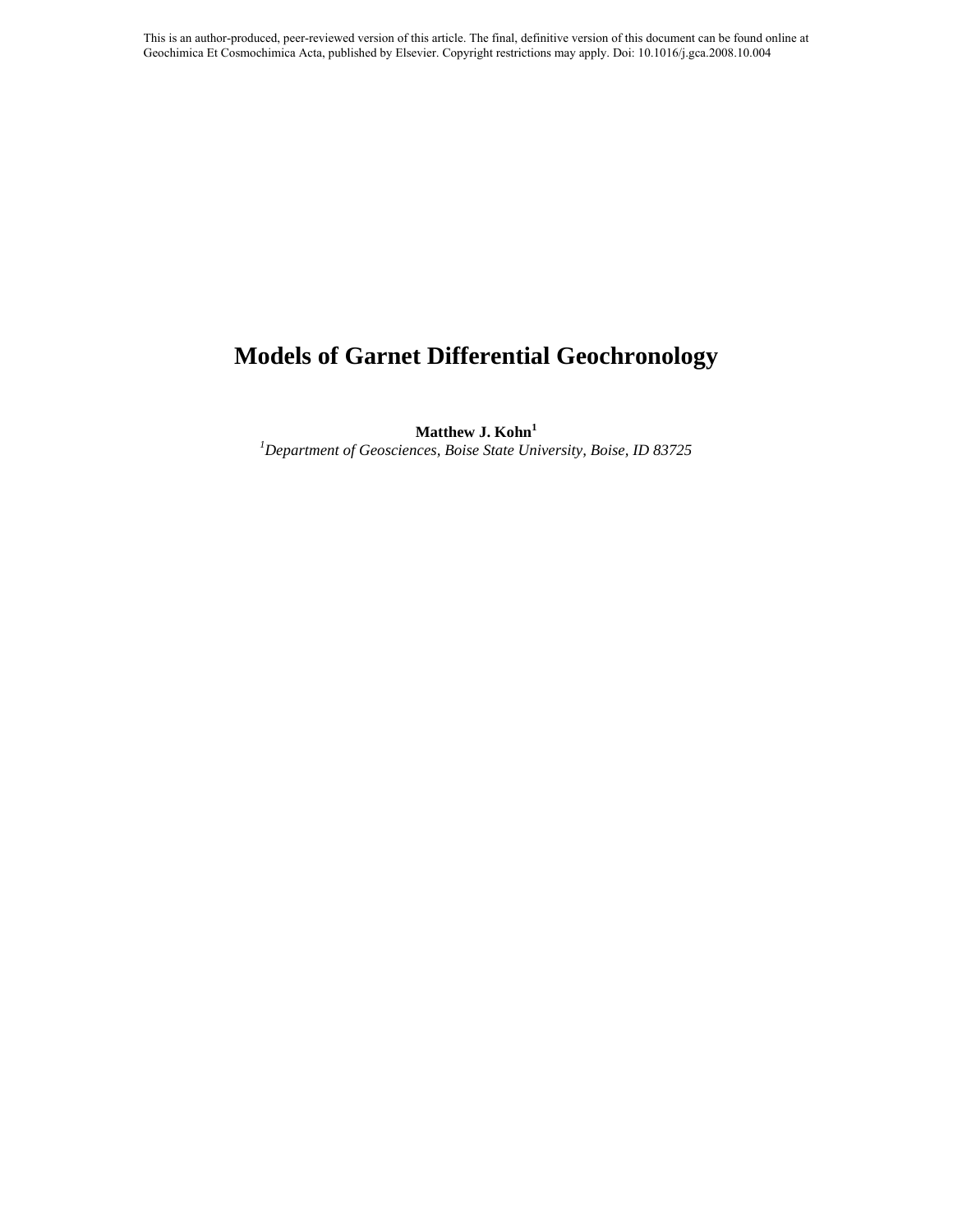#### **Abstract.**

Rayleigh distillation models are developed to describe theoretical growth zoning of Lu, Hf, Rb, Sr, Sm and Nd in typical garnet crystals from metapelites and metabasites. Effects of diffusion limited transport within the matrix and intracrystalline diffusion are also considered qualitatively. Theoretical zoning profiles show strong depletions of Lu in garnet rims compared to cores, but virtually invariant Hf, Rb, Sr, Sm, and Nd profiles, generally consistent with natural profiles for Lu and Hf and previously published models. Theoretical isochron diagrams for Lu-Hf exhibit distinctive arcuate distributions and high MSWD's consistent both with Himalayan data, and with expectations that garnet growth durations exceed chronologic resolution by as much as an order of magnitude. Predicted isochron diagrams for Sm-Nd and Rb-Sr exhibit vertical arrays for garnet and high MSWD's that are generally lower than for Lu-Hf in metapelites. Inherent chronologic resolution for bulk separates is best for Lu-Hf in metapelites and Rb-Sr, but analytical considerations favor Rb-Sr or Sm-Nd for chronologic zoning studies. Diffusion limited transport in the rock matrix strongly influences zoning profiles, but does not change the main trends on isochron diagrams. Intracrystalline diffusion will initially rotate Lu-Hf isochrons to steeper slopes, giving older apparent ages. The natural Himalayan data indicate growth of garnet in one rock from the Greater Himalayan Sequence at  $\sim$ 34 Ma, consistent with previously measured monazite ages from the same rock. Data from another Himalayan rock suggest polymetamorphism that includes a Paleozoic component.

Keywords: Lu-Hf, Sm-Nd, Rb-Sr, Garnet, Diffusion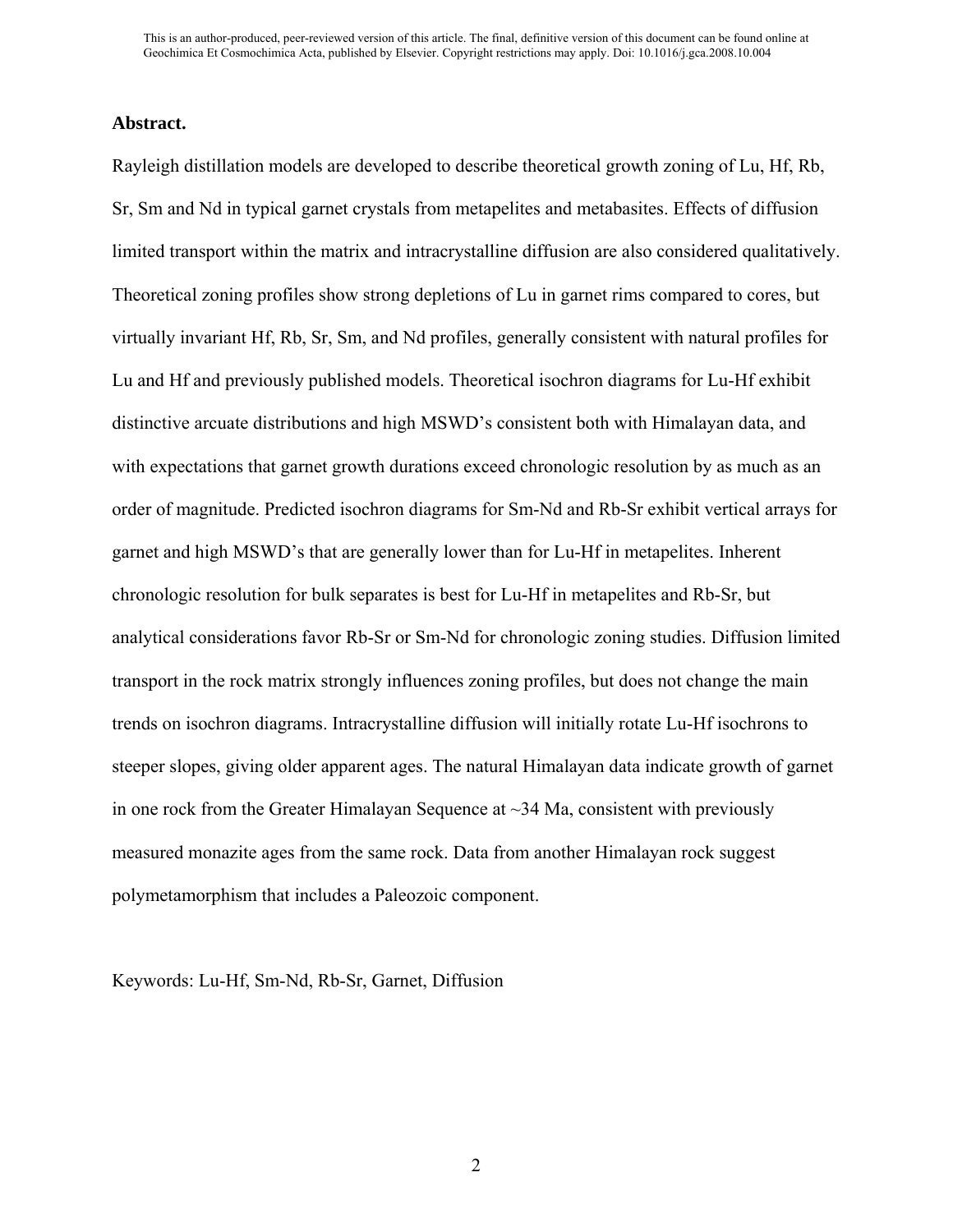#### **1. Introduction**

The advent of high-precision Lu-Hf analysis by multi-collector ICP-MS and increased sensitivity of TIMS instrumentation for Sm-Nd and Rb-Sr analyses have led to unprecedented age resolution for garnet and a wealth of new data for petrologic and tectonic research. One putatively discouraging feature of some garnet isochrons is a high MSWD, which might traditionally be viewed as indicating "bad data" due to such factors as inclusions in the garnet or problems in analytical methods. Although several factors affect chronologic data, theoretical Rayleigh distillation models are developed here and compared to natural data to illustrate that the high chronologic resolution afforded by technical advances demands high MSWD's, at least if garnet growth occurs over Myr to tens of Myr. The purpose of this paper is to develop the theoretical basis for these models, to present theoretical chemical and isotopic zoning profiles that might be used in interpreting *in situ* analyses, to show the effects of progressive garnet growth on isochron diagrams and on chronologic age disparities for different isotopic systems, and to compare results with natural data from garnet separates from Himalayan metapelites.

Rayleigh distillation models for Lu-Hf and Sm-Nd were already considered by Lapen et al. (2003), and Skora et al. (2006) modeled diffusion-limited REE uptake profiles in metabasites. However assumed partition coefficients for Lu (Lapen et al., 2003) and Sm (Skora et al., 2006) are far different than typical garnet – whole-rock fractionations. Distributions of data on isochron diagrams and the Rb-Sr system were well beyond the scope of both previous studies, as well as the influence of intracrystalline diffusion on isochrons, or the chronologic resolvability of different isotopic systems (either for *in situ* analysis of zoned crystals, or for bulk analysis of garnet crystals that may have nucleated at different times). In light of increasing chronologic data for garnet through the advent of MC-ICP-MS analysis and advances in TIMS analysis of smaller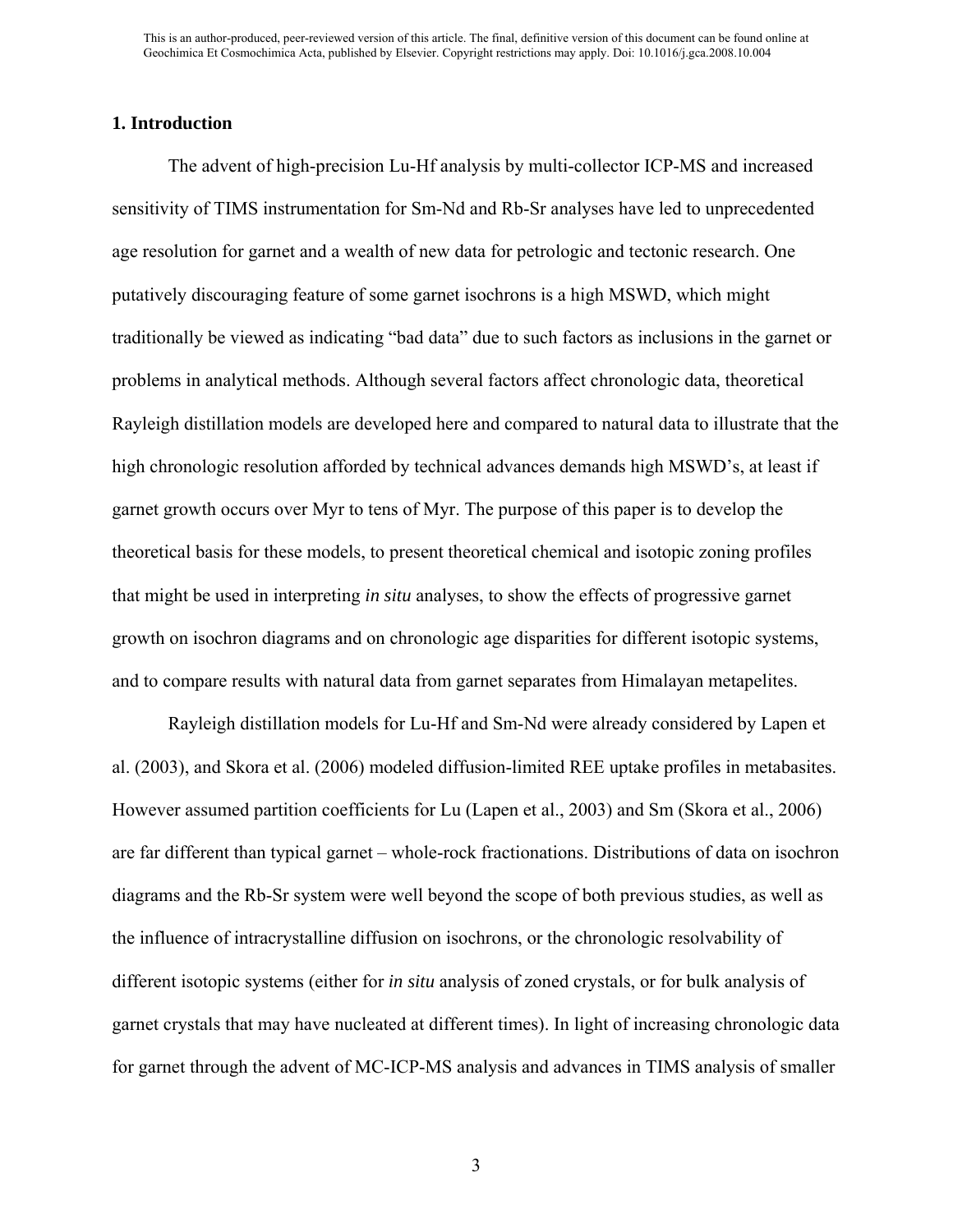aliquots, a more comprehensive study appears timely. The results presented here are not intended to supplant the seminal work of Lapen et al. (2003) and Skora et al. (2006), but rather to build upon them.

The first and largest component of this paper explores theoretical zoning profiles in garnet crystals and their implications for isotopic zoning and isochrons. Particular emphasis is placed on origins of data scatter and chronologic resolution of different isotopic systems. The second component presents natural data from two Himalayan rocks, illustrating some of the principal predictions of the theoretical models, both in terms of trace element zoning, and for isochron diagrams. In this discussion, the adjective "radiogenic" is used to describe the magnitude of the ratio between the daughter and reference isotopes (e.g.,  $^{176}Hf^{177}Hf$ ): large vs. small values are more vs. less radiogenic. The term "MSWD" (Mean Square of Weighted Deviates) basically reflects the scatter of the data about the best-fit line compared to the scatter expected from analytical errors, and is equivalent to the RMSE (Root Mean Square Error).

#### **2. Methods and Samples [to be typeset in reduced type]**

#### *2.1. Garnet growth models*.

Quantitative models were based on Rayleigh distillation (Rayleigh, 1896), according to the expression (Hollister, 1966, 1969; Hoefs, 1997):

$$
C_i^M = \alpha_i C_{i,o}^R f^{\alpha_i - 1} \tag{1}
$$

where  $C_i^M$  is the concentration of the species i in the mineral,  $\alpha_i$  is the partition coefficient (or fractionation factor, sometimes labeled  $\lambda$ ) for species *i* in the mineral relative to the rock,  $C_{i,o}^R$  is the initial concentration in the rock matrix, and *f* is the fraction of the species i remaining in the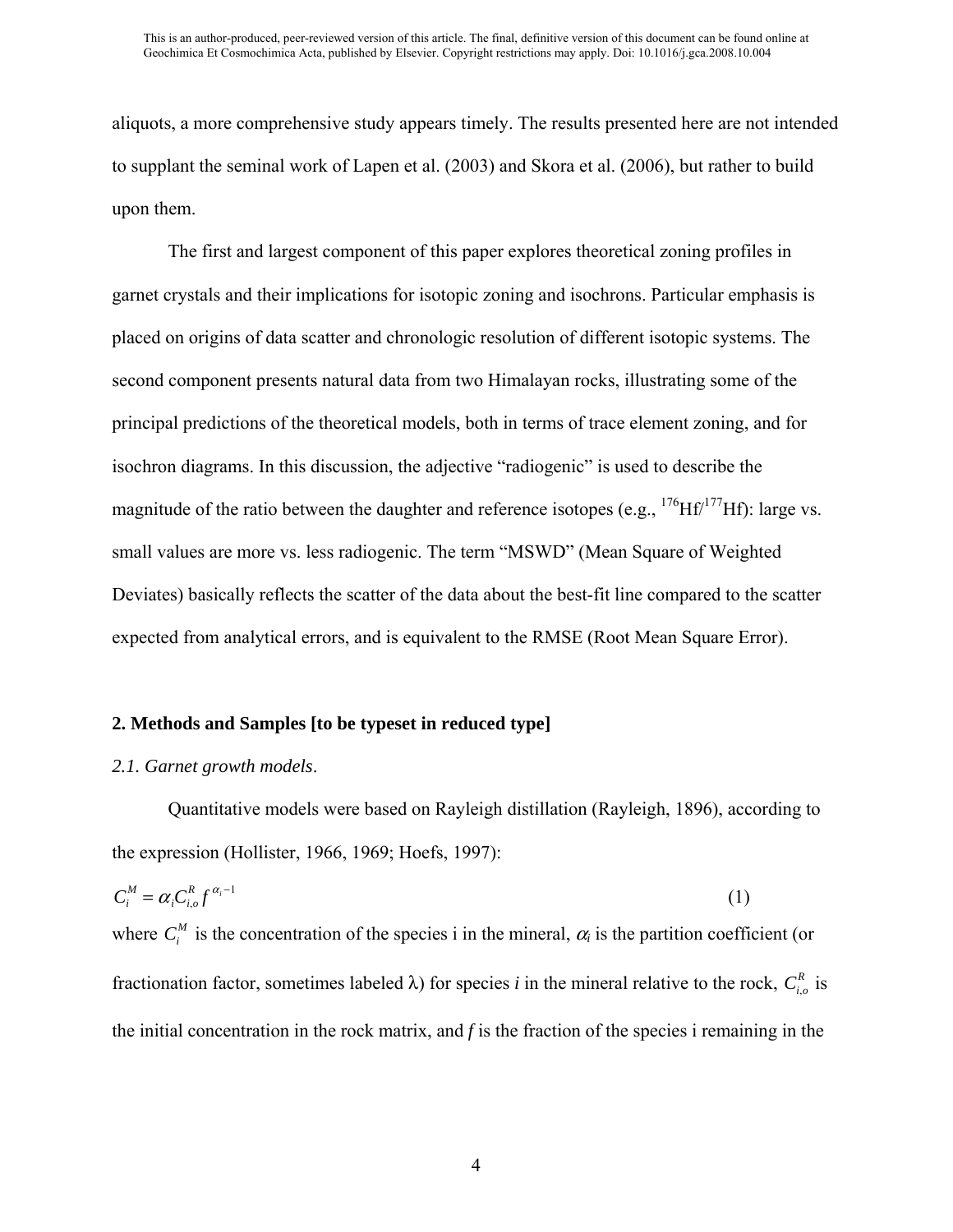rock (=  $1-\frac{W_{Grt}}{W}$ *Wo* , where  $W<sub>Grt</sub>$  is the mass of garnet and  $W<sub>o</sub>$  is the original mass of the rock). Table

1 summarizes input parameters used for modeling.

Partition coefficients for Lu-Hf in metapelites were estimated by comparing whole-rock compositions with garnet core compositions for allanite-free metapelites analyzed by Corrie and Kohn (2008) and have  $2\sigma$  uncertainties of a factor of  $\sim$ 2. These factors implicitly assume Hf contents for whole rocks that include zircon. Assuming a lower Hf content for the reactive component of a rock (i.e., assuming most zircon is unreactive) would increase the Hf partition coefficient, but would not significantly affect the modeled garnet Hf content or Lu/Hf ratio. Predicted core Lu/Hf ratios are >100 times higher than modeled by Lapen et al. (2003; whose models are otherwise similar), and similar to Skora et al. (2006; whose models are otherwise different). Partition coefficient differences compared to Lapen et al. (2003) lead to major differences in the magnitude and character of Lu and Lu/Hf zoning, and implications for garnet Lu-Hf isochrons. The Lu-Hf partition coefficients for metabasites were estimated from rocks analyzed by King et al. (2004, 2007), Corrie et al. (2007), and Cheng et al. (2008); the Lu partition coefficient is similar to that determined for allanite-bearing metapelites (Corrie and Kohn, 2008), and is lower than for allanite-free metapelites probably because matrix epidotegroup minerals or titanite more strongly fractionate REE than in Ca-poor bulk compositions (e.g., see Hermann, 2002; Thöni, 2002).

Different chronologic and trace element studies have yielded inconsistent garnet-whole rock partition coefficients for Sm-Nd. These discrepancies must result in part from variable contamination of garnet separates by inclusions (e.g., see Amato et al., 1999; Jung and Mezger, 2001, 2003a, 2003b), and possibly also from differences in Sm partitioning depending on mineral assemblage (e.g., Hickmott, 1988; Hickmott and Spear, 1992; Hermann, 2002; Thöni,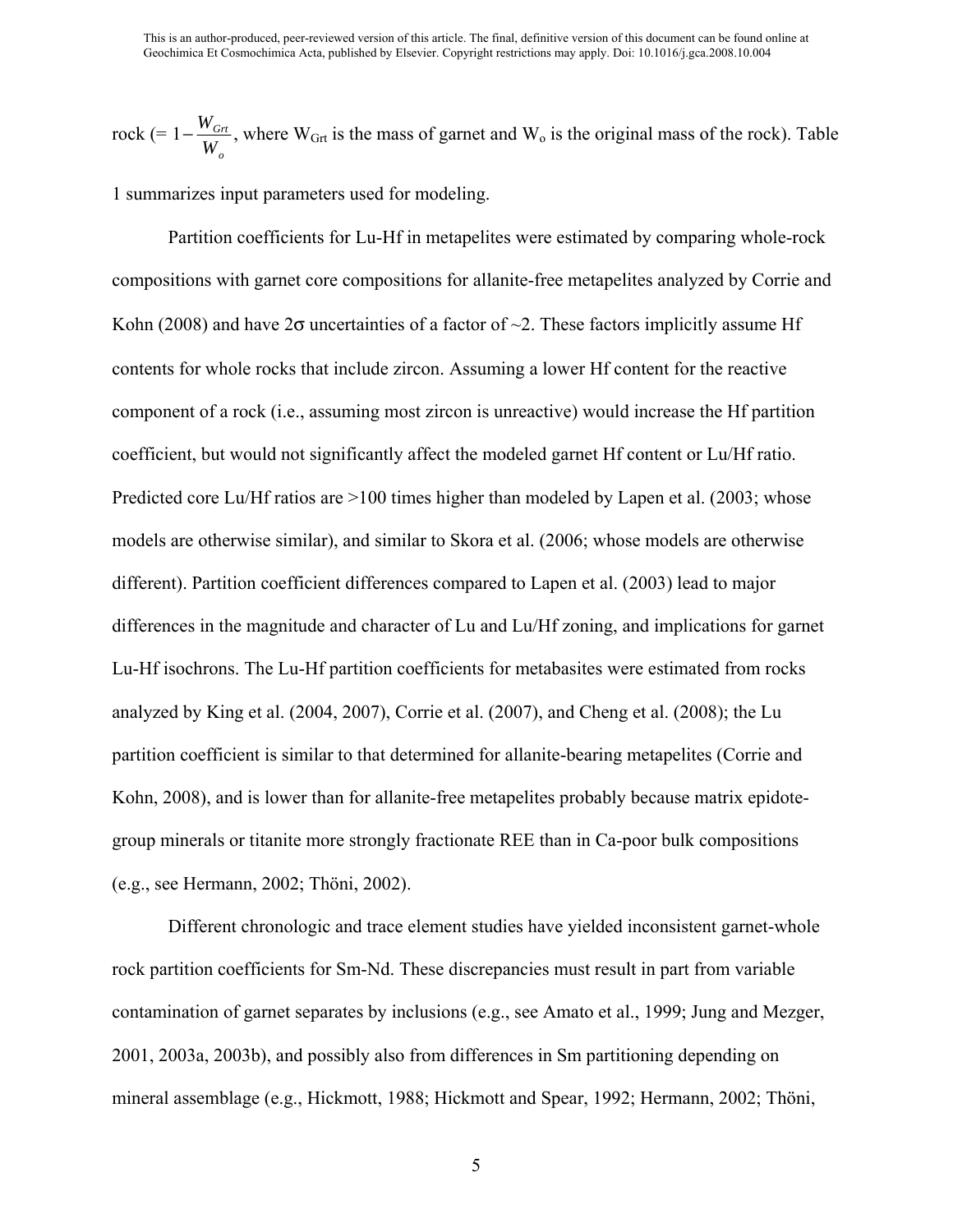2002), much as is observed for Lu in metapelites vs. metabasites. Values in Table 1 are based on chronologic studies of leached garnets (Amato et al., 1999; Jung and Mezger, 2001, 2003a, 2003b; Baxter and DePaolo, 2002; Baxter et al., 2002; Anczkiewicz et al., 2007), adjusted for trace element studies demonstrating somewhat stronger partitioning of Sm/Nd (Hickmott et al., 1987; Hickmott and Spear, 1992). These values and resulting Sm/Nd ratios are similar to those used by Lapen et al. (2003) and at the upper end of values for metabasites and metapelites summarized by Thöni (2002), but 40 times lower than the value assumed by Skora et al. (2006). The source of the extreme value for Sm partitioning used by Skora is unclear.

Partition coefficients for Rb-Sr were taken from compositions measured by Christensen et al. (1989, 1994; see also Jung and Mezger, 2001). Whole-rock concentrations of Lu, Hf, Sm, Nd, Rb, and Sr were derived from diverse sources that include sedimentary rocks (Taylor and McLennan, 1985) and metamorphic rocks (Christensen et al., 1989, 1994; King et al., 2004; Corrie et al., 2007; Corrie and Kohn, 2008; Cheng et al., 2008). Results depend negligibly on assumed whole-rock concentrations and on all partition coefficients except for Lu.

In each model, garnet growth was modeled until it attained 5% of the rock by weight, over a period of 10 Myr. This duration was sufficient to generate interesting intracrystalline isotopic variations, and is well within the durations estimated from direct core-rim measurements of isotopic ratios in garnets analyzed by Rb-Sr and Sm-Nd (e.g., Christensen et al., 1989, 1994; Johnston et al., 2007), or through intercomparisons of different isotopic systems (Lapen et al., 2003; Kylander-Clark et al., 2007). Greater amounts of garnet could be readily modeled, but in general zoning patterns become more P-T path and bulk composition-dependent when metamorphism is more protracted and when different reactions or phase stability boundaries are encountered (e.g. Spear et al., 1990). Thus, trace element zoning in natural metamorphic garnets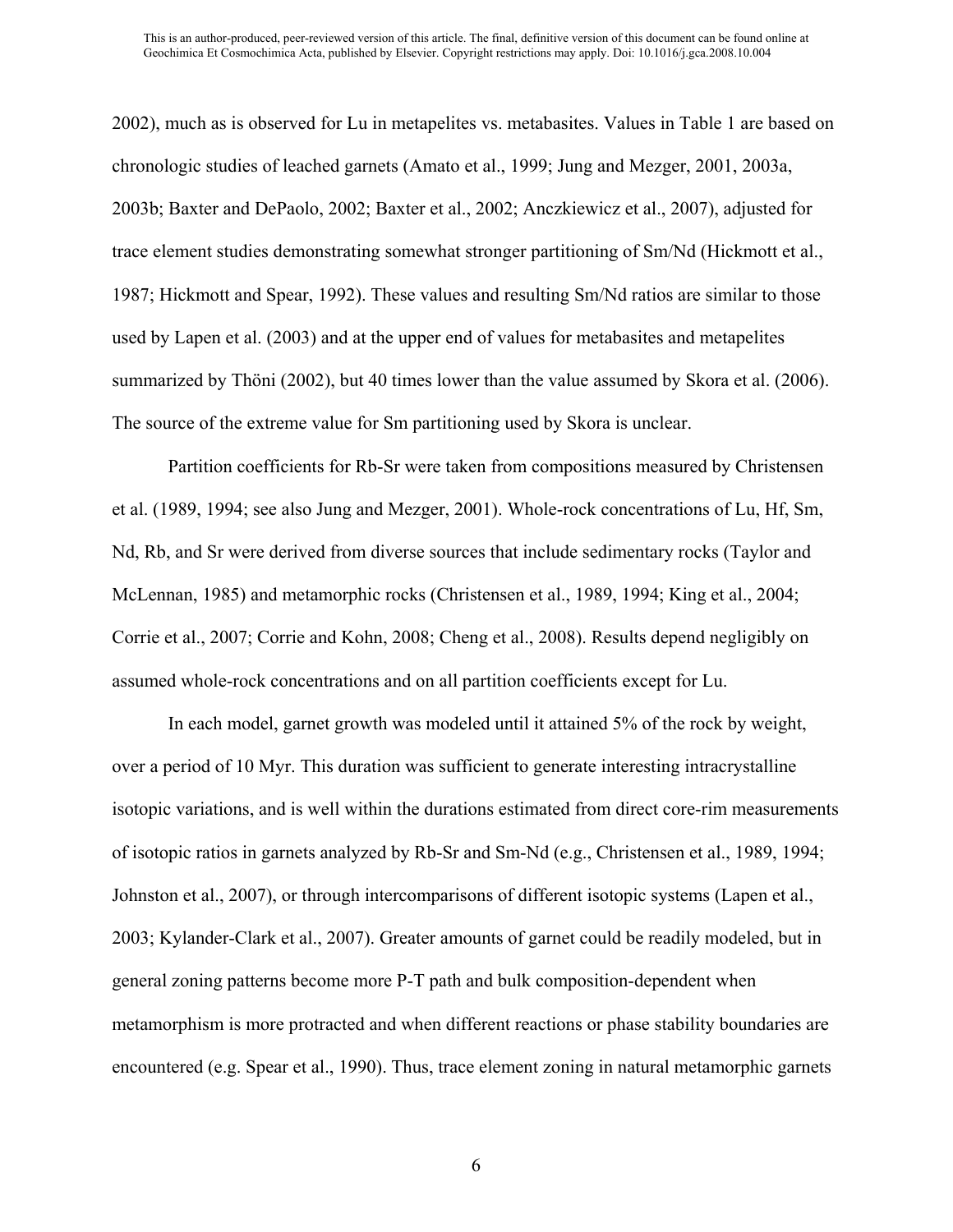should always be measured to evaluate correspondence with idealized models (Lapen et al., 2003; Skora et al., 2006; Cheng et al., 2008; Schmidt et al., 2008; this study). Different growth models were considered, including linear growth of garnet with respect to crystal radius, area, or volume, with appropriate scaling in plots of composition vs. distance (Figs. 1-4). An exponential growth model was also constructed, assuming that the total amount of garnet at time t is equal to  $[M_f(e^{5t}-1)]/[e^{5t(f)}-1]$ , where  $M_f$  is the final amount of garnet (5 wt%), t is time, and t(f) is the total duration of garnet growth. This function was chosen simply to illustrate effects of variable garnet growth rates on predicted profiles. Theoretical results are plotted in terms of trace element concentration and isotope ratio vs. distance across model garnets from core to rim (Figs. 1-4), and shifts to isotope ratio relative to initial ratio vs. distance across model garnets from core to rim (Fig. 5). These plots show expected results for analyses collected by either microsampling or *in situ* line traverses.

The effects of diffusion-limited transport in the matrix were also considered qualitatively for all systems, assuming slow diffusion for Lu, Hf, Sm, Nd, and Sr. Rb was considered either as similarly slow-diffusing, or as fast-diffusing. Models of REE uptake were already considered more quantitatively and completely by Skora et al. (2006), and results are generalized and extrapolated here for chronologic systems. Diffusional modification of growth zoning was also considered. Broad chemical trends in the matrix and garnet crystals were inferred based on major and trace element zoning observed in natural samples (e.g., Kohn, 2003).

#### *2.2. Sampling and sample processing strategies*.

Sampling strategies affect both the analytical resolution of isotopic measurements, which affects data plotting and calculation of MSWD's, and the spatial resolution of an analysis within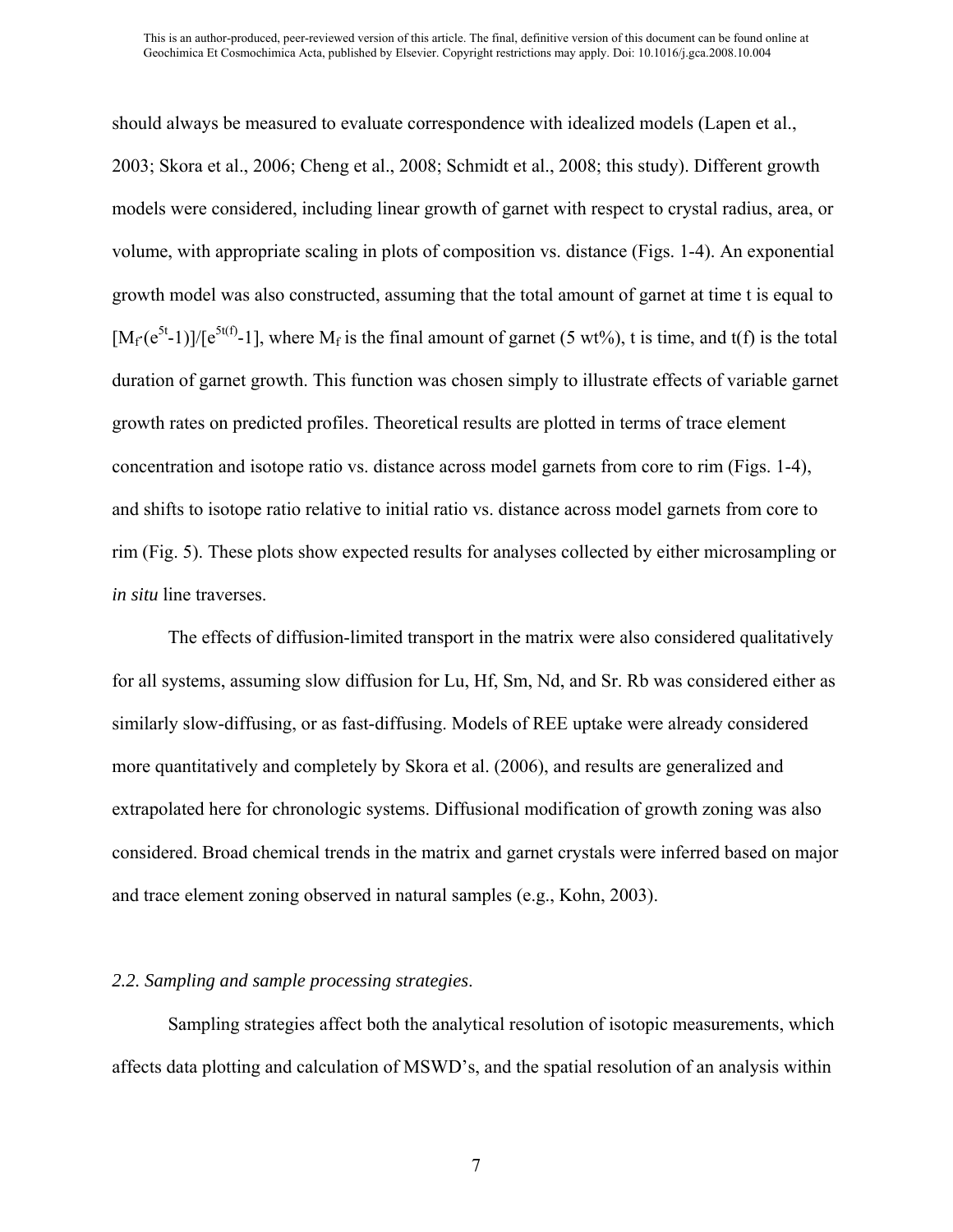a garnet. Traditionally, garnets are separated from powdered rock, with different splits reflecting different physical characteristics; the correspondence between each split and the compositional domain(s) within the garnet is not known *a priori*. Commonly it is assumed that garnet in a rock has "an" age, and that different splits either sample portions of the garnet with different parentdaughter ratios, or are variably contaminated with cosanguinous inclusions. Physical separation of different garnet splits, sometimes combined with differential leaching to remove inclusions (e.g., Zhou and Hensen, 1995; de Wolf et al., 1996; Amato et al., 1999; Anczkiewicz and Thirlwall, 2003), causes dispersion on isochron diagrams and improves age confidence. In reality, different garnet generations or portions of a garnet may differ in size, color (chemistry), magnetic properties or inclusion density, if cores have more inclusions than rims (or vice versa), so distinguishing splits based on physical criteria may partially separate cores from rims. These effects would not only cause dispersion on isochron diagrams, assuming garnets are zoned in parent-daughter ratios, but also imply potentially resolvable age differences and high MSWD's, if garnet growth was protracted. These factors are considered in constructing the model isochrons. Such bulk samples (hundreds of mg's) provide non-limiting amounts of isotopes for measurement, so relatively small uncertainties of  $\pm 0.000015$  for Hf isotopes ( $\sim 0.005\%$ ),  $\pm 0.000007$  for Sr isotopes (~0.001%) and  $\pm 0.000005$  for Nd isotopes (~0.001%) are assumed.

Alternatively, garnets may be microsampled for Sr or Nd isotope measurement (e.g., Christensen et al., 1989; Ducea et al., 2003). The intention of this approach is to identify corerim differences in isotopic compositions and ages, and application of isochrons to different garnet analyses is rarely warranted because one assumes *a priori* that ages may be significantly different. This type of analysis is, however, discussed in terms of age resolution and in comparison to predicted isotopic profiles. Because Hf isotopic analysis currently requires such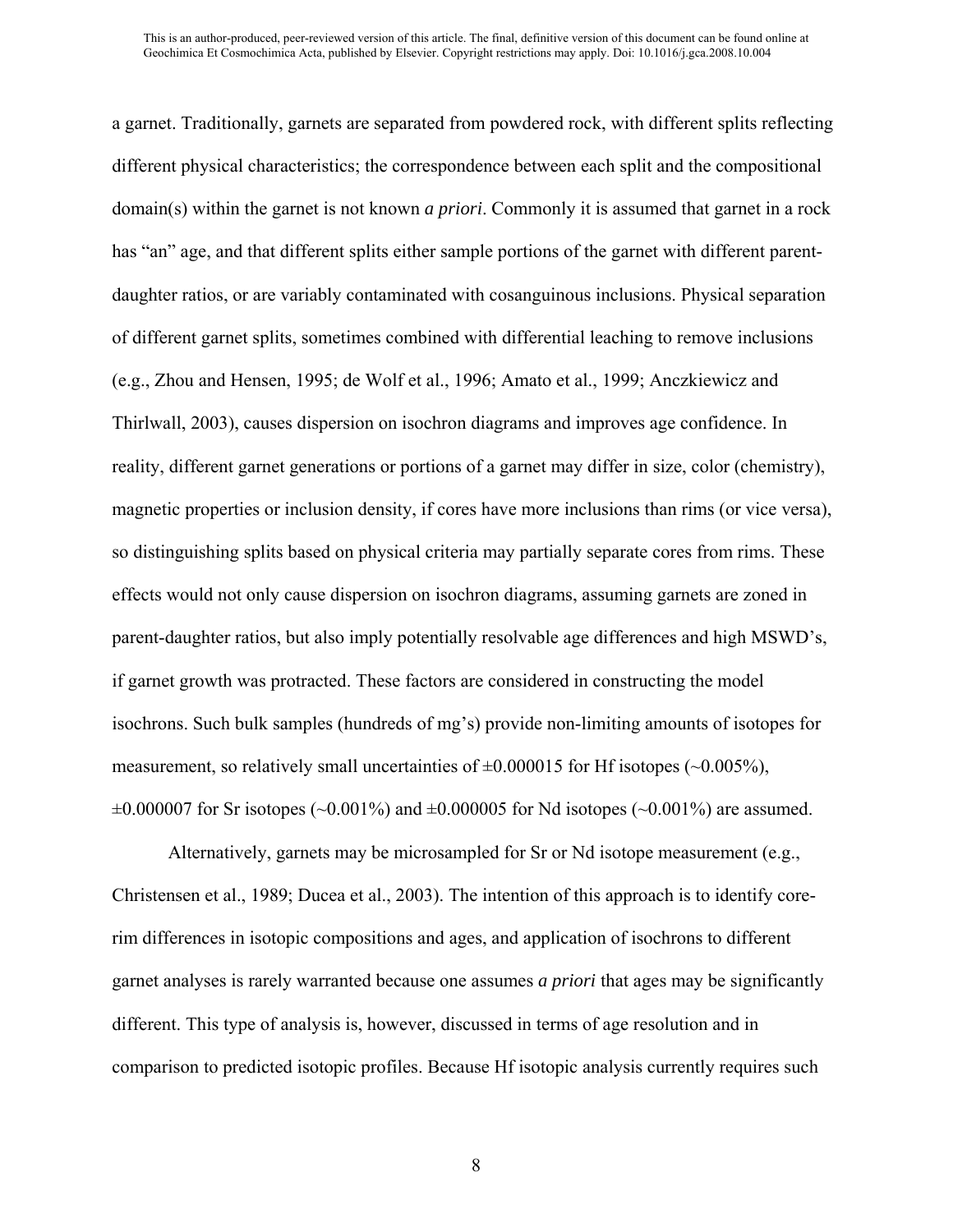large samples, only Rb-Sr and Sm-Nd systems are considered for microsampling, with moderately increased analytical uncertainties because of reduced sample sizes.

Sample leaching is commonly applied to remove contaminating inclusions, which can be the bane of Sm-Nd dating (Zhou and Hensen, 1995; de Wolf et al., 1996; Amato et al., 1999; Anczkiewicz and Thirlwall, 2003). The Lu-Hf dating method is much less sensitive to inclusions because garnet Lu concentrations are high, and because contamination by Hf-rich phases can be readily avoided. Few common minerals except zircon and rutile take up significant Hf, and benchtop dissolution minimizes any zircon and rutile contamination (e.g., Scherer et al., 2000; Connelly, 2006; Lagos et al., 2007). For example, high Lu/Hf ratios (≥100) are expected from *in situ* measurements that show typical Lu concentrations in garnet cores of several tens of ppm to  $>100$  ppm, but Hf concentrations consistently  $\leq 0.5$  ppm (e.g. Hermann, 2002; Skora et al., 2006; Corrie and Kohn, 2008; this study). These data imply <sup>176</sup>Lu/<sup>177</sup>Hf ratios ≥10, at least for garnet cores. This fact is well illustrated in a study of Greek eclogites (Lagos et al., 2007), where benchtop dissolutions yielded Lu and Hf concentrations of several tens of ppm and  $\leq 0.5$  ppm respectively  $({}^{176}$ Lu/<sup>177</sup>Hf ratios up to ~50), completely consistent with *in situ* studies. In contrast, bomb dissolutions of these same separates yielded similar Lu concentrations, but Hf concentrations up to several ppm  $\binom{176}{17}$  Hf ratios  $\leq$ -1), indicating major contamination by extraneous Hf. Similarly, concentrations of Hf in Himalayan garnets described in this study are all ≤~0.25 ppm, indicating minimal dissolution of zircon and rutile, and Lu concentrations range up to ~50 ppm  $\binom{176}{17}$ Hf ratios up to ~14).

#### *2.3. Model Isochrons*.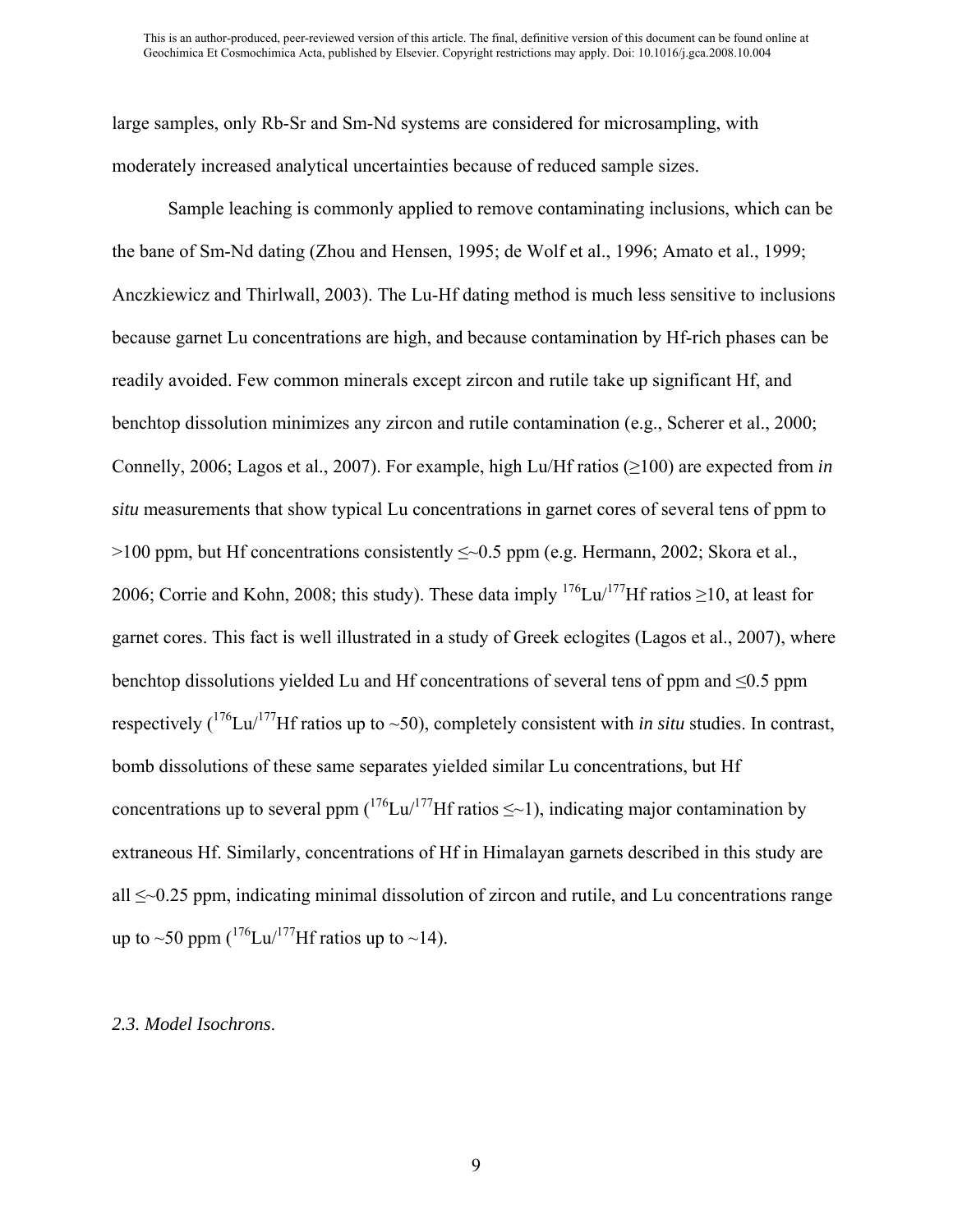Model isochrons (Fig. 6) were constructed assuming bulk separate analyses, where different generations of garnet nucleated and grew at different points in each modeled rock's history. The oldest generation of garnet was assumed to nucleate at 10 Ma (the start of the model), and grow continuously until the present, at which time the bulk garnet would be separated and analyzed. Other garnet fractions correspond to nucleation at 8.75 Ma, 7.5 Ma, 5.0 Ma, and 2.5 Ma, with growth to the present. Plots (Fig. 6) assume that these different generations of garnet are somehow physically distinguishable. This distinction could be based on size, but any other criteria leading to similar preferential sampling of different garnet generations will lead to similar results. These results are not significantly different if compositions are selected from model zoning profiles (e.g., mimicking *in situ* analyses), although *in situ* analysis would provide greater ranges in isotopic values. Uncertainties in isotopic ratios were assumed to be 0.5% for interelement ratios. Data were regressed using IsoPlot (Ludwig, 2001).

#### *2.4. Himalayan samples*.

The two samples analyzed in this study, 31a and 72b,were both collected as part of a regional metamorphic, chronologic, and tectonic analysis of Greater Himalayan rocks in the hanging wall of the Main Central Thrust, Langtang Valley, Nepal (Kohn et al., 2004, 2005; Kohn, 2008). Both derive from a basal unit, structurally  $\sim$ 1 km above the Main Central Thrust. The structurally lower sample, 31a, was collected close to a subunit boundary that was inferred based on the occurrence in garnet crystals of obvious oscillatory zoning in Ca (Kohn, 2004). Calcium zoning in one grain from 31a could be construed as oscillatory (see electronic annex). Thus, differences in metamorphic history and chronology between 31a and 72b are possible. Major silicates include garnet + biotite + muscovite + plagioclase + quartz; sample 31a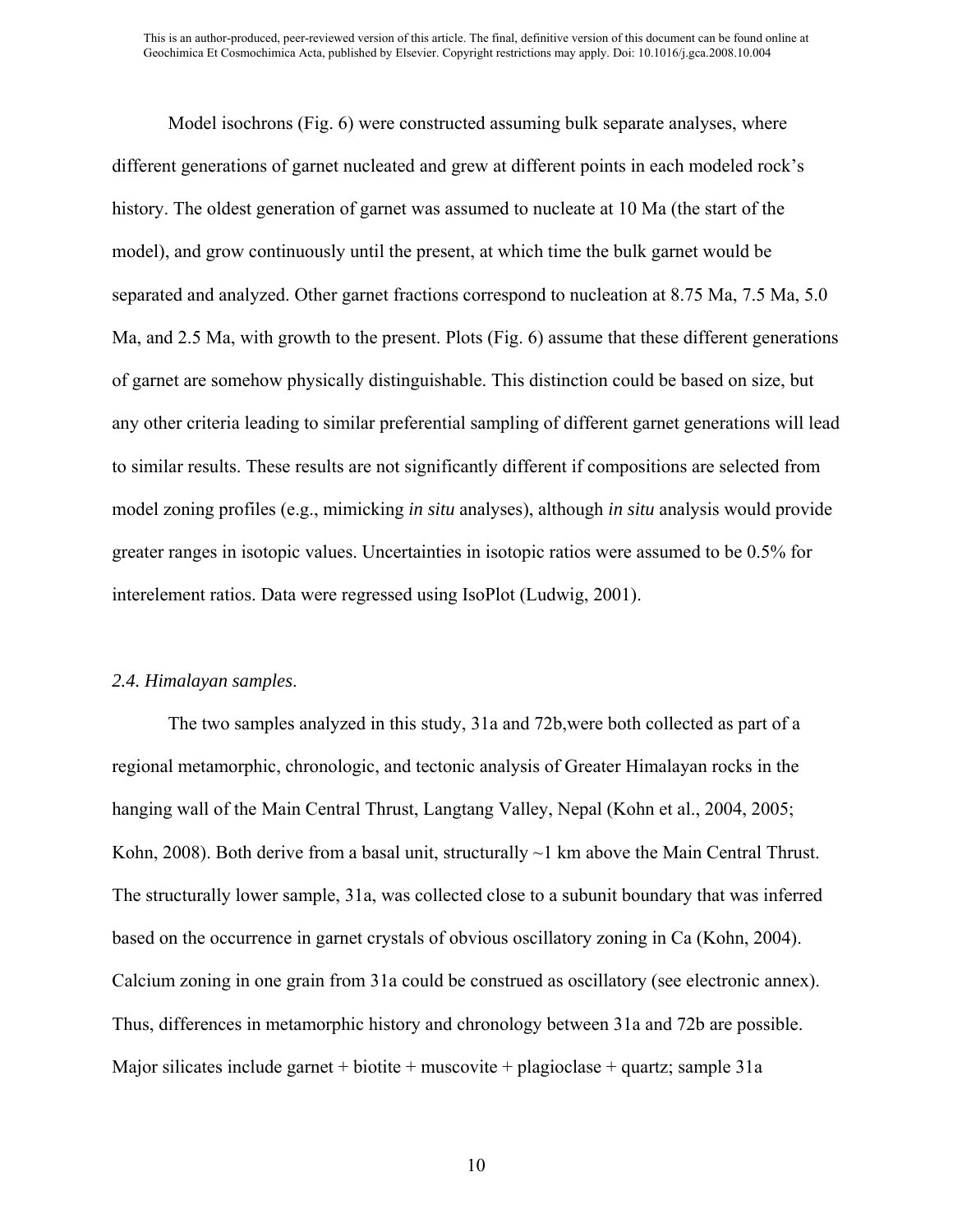additionally contains kyanite. Rutile is common in sample 31a, and does occur as inclusions in garnet crystals. Garnet grain cores in sample 72b have abundant inclusions of quartz and ilmenite; rims are virtually inclusion-free. Some garnet grains in sample 31a show this general texture, but others have more uniformly distributed inclusions, and the core of one garnet crystal may be outlined by a ring of quartz inclusions (electronic annex). Peak P-T conditions were estimated at 750 °C and 10-12 kbar (Kohn, 2008).

X-ray maps (electronic annex) generally show core-rim concentric decreases in Mn (31a only) and Mg (both samples) typical of prograde metamorphism. The upturn in Mn and downturn in Mg at the rim clearly demonstrate intracrystalline modification of growth profiles. Note that sample 72b has unusually low Mn, but Mn maps of garnet grains from samples structurally above and below it show the same basic pattern as in sample 31a. Calcium maps show patchy zoning, typical of garnet crystals from these structural levels (Kohn et al., 2004). Except for a narrow low-Ca rim on the edges of garnet crystals from sample 31a, little in these maps suggests either a complex metamorphic history or mass transport limitations within the matrix (e.g., Chernoff and Carlson, 1999; Skora et al., 2006).

#### *2.5. Trace element analyses*.

Data were collected using laser-ablation ICP-MS at the Geoanalytical Laboratory, Washington State University. Samples were ablated along traverses using a NewWave frequency quintupled Nd-YAG laser ( $\lambda$ =213 nm), operating at ~10J/cm<sup>2</sup> and 10 Hz, with a 8-12  $\mu$ m diameter spot and stage motion rate of 5 µm/sec. Ablated material was carried on a He stream to the plasma source of a ThermoFinnigan Element2 (single collector, magnetic sector mass spectrometer). Analyses were collected in low-resolution mode ( $m/\Delta m = 300$ ), using analog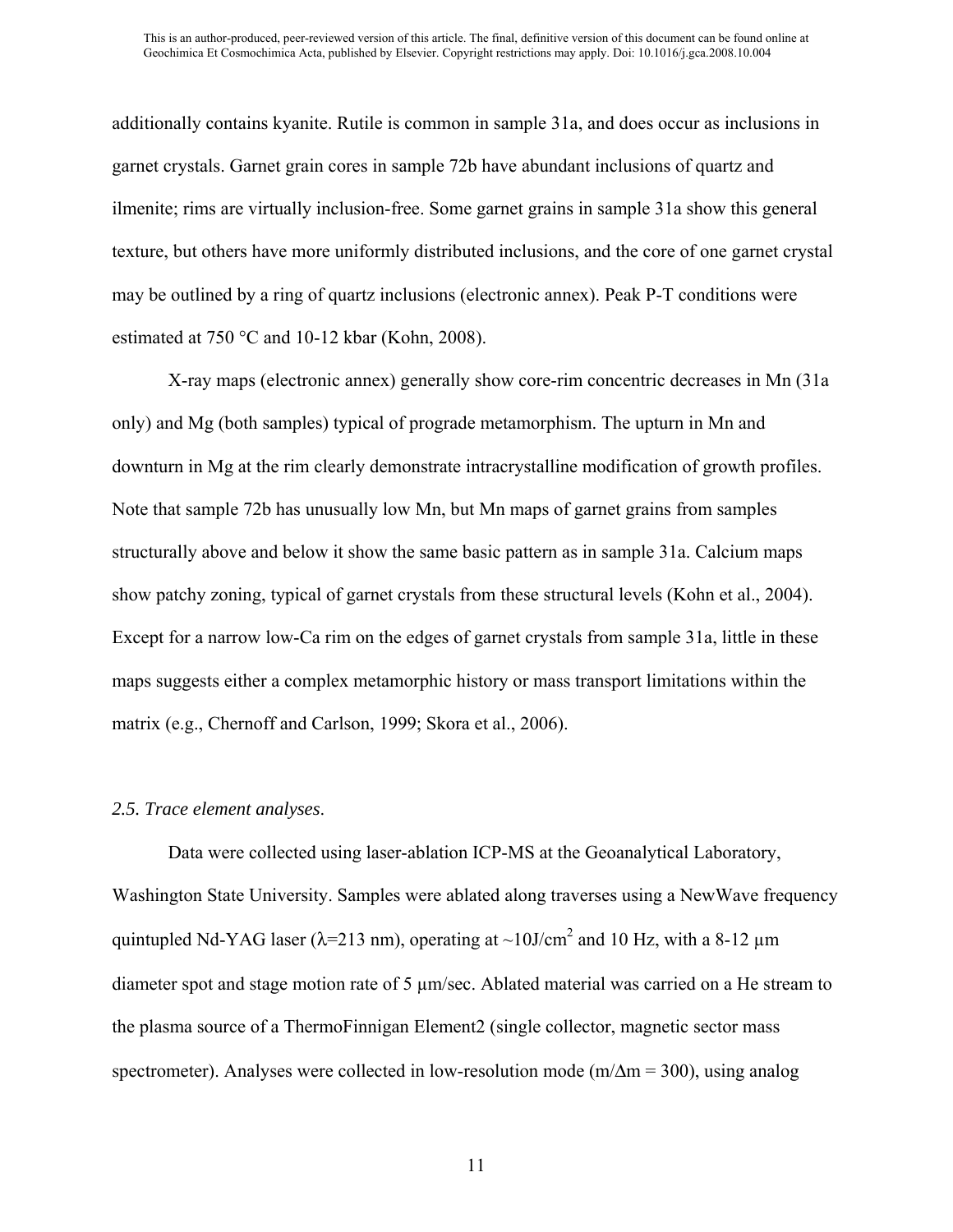mode for <sup>27</sup>Al, and pulse counting for all other isotopes (<sup>43</sup>Ca, <sup>45</sup>Sc, <sup>47</sup>Ti, <sup>55</sup>Mn, <sup>57</sup>Fe, <sup>89</sup>Y, <sup>90</sup>Zr, <sup>157</sup>Gd, <sup>163</sup>Dy, <sup>166</sup>Er, <sup>172</sup>Yb, <sup>175</sup>Lu and <sup>178</sup>Hf). Results for only Y, Lu, and Hf are presented here. Data were screened to remove analyses biased by inclusions. For quartz and ilmenite inclusions, the entire analysis was removed. Zircon inclusions do not significantly bias concentrations of Y, Lu or major elements, but strongly influence apparent Hf concentrations. Thus, for analyses with obvious zircon contamination Y and Lu were plotted, but Hf was not. Detection limits were  $\leq$  $\sim$ 0.25 ppm, and a complete sweep through all isotopes of interest required 2s, yielding an effective spatial resolution of 10 µm. Analyses were standardized against NIST 612 glass, using  $^{27}$ Al as an internal standard. Locations of plotted traverses are shown in the electronic annex.

#### *2.6. Lu-Hf analysis*.

Samples were crushed, split for whole-rock analyses, sieved, and hand-picked under a binocular microscope for different size garnet fractions ranging from >2 mm to 0.5-1.0 mm. For the largest size fraction (G3), whole garnet crystals were analyzed, so cores must have been analyzed, as well as abundant inclusions. Intermediate size fractions (G2) were identifiable fragments of larger crystals, many of which appeared to transect the core, but the relative proportion of core material in G2 vs. G3 cannot be estimated *a priori*. The smallest size fractions (G1) were picked focusing on minimizing visible inclusions, so must have preferentially sampled the garnet rims in 72b and possibly also in 31a.

Analyzed samples weighed 250-300 mg and were processed for Lu-Hf isotopic ratios at Washington State University based on established methods (Vervoort and Blichert-Toft, 1999; Vervoort et al., 2004). Excepting minor differences in sample dissolution, the complete method is described in detail by Cheng et al. (2008). To summarize dissolution procedures, garnets were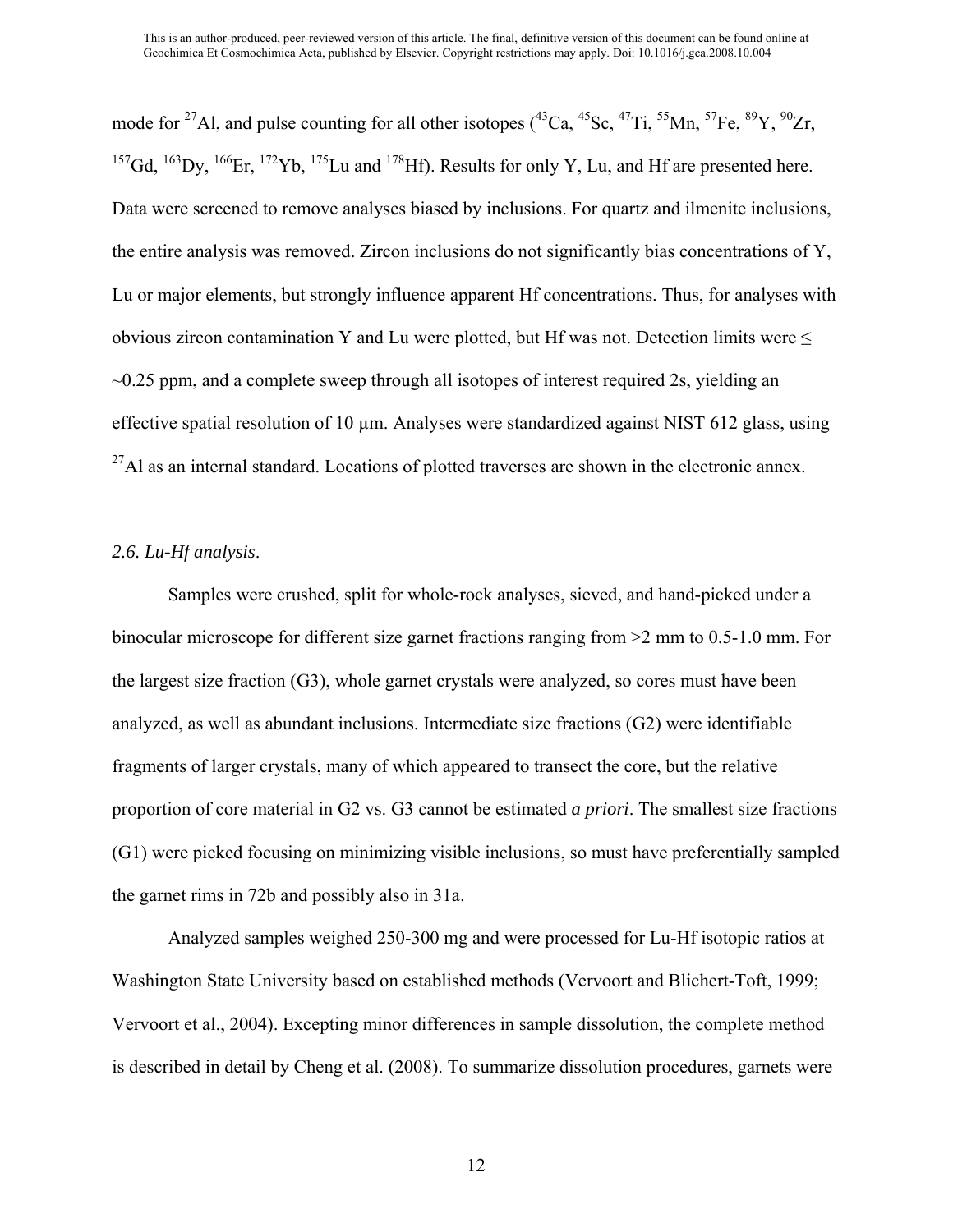weighed into Savillex<sup>®</sup> vials, leached in 1M HCl in a room-temperature ultrasonic bath for  $\sim$  5 minutes (whole-rocks were not), then rinsed twice in distilled water. The leach solution was clear and colorless in all cases except for the largest garnets from sample 72b. Split G3 garnets have minor red staining along throughgoing fractures, and the first leach solution was slightly colored. Two more leaches at the same conditions yielded a colorless leach solution. All samples were wetted with a  $1:10 \text{ HNO}_3$ -HF mixture, dried overnight on a hotplate, then dissolved for 24-48 hours in a 1:9 HNO<sub>3</sub>-HF mixture in sealed vials on a hotplate. Samples were dried, and fluorides were converted to soluble chlorides using a 1:2 orthoboric-hydrochloric acid mixture in sealed vials on a hotplate. Solutions after this step were clear, although commonly a fine residue of undissolved graphite, zircon, and rutile remained. Samples were dried overnight, taken up in HCl, spiked using a  $176$ Lu- $180$ Hf tracer, equilibrated for 1-2 days in sealed vials on a hotplate, then dried. Samples were taken up again in HCl-trace HF for column chemistry, which was based on the approach of Münker et al. (2001) and followed exactly the methods of Cheng et al. (2008). Lu/Hf ratios and Hf-isotope analyses were collected with a Neptune multi-collector ICPMS housed in the Geoanalytical Laboratory, Washington State University. Note that samplespike equilibration using this method has been previously demonstrated (Vervoort et al., 2004). Unless in-run errors were larger, analytical precisions for  $176$ Hf $/177$ Hf and  $176$ Lu $/177$ Hf were assumed to be  $0.000014$  and  $0.5\%$  ( $2\sigma$ ) respectively, based on external precisions on standard solutions and duplicates of rock standards (Vervoort et al., 2004).

#### **3. Results**

#### *3.1. Theoretical models*.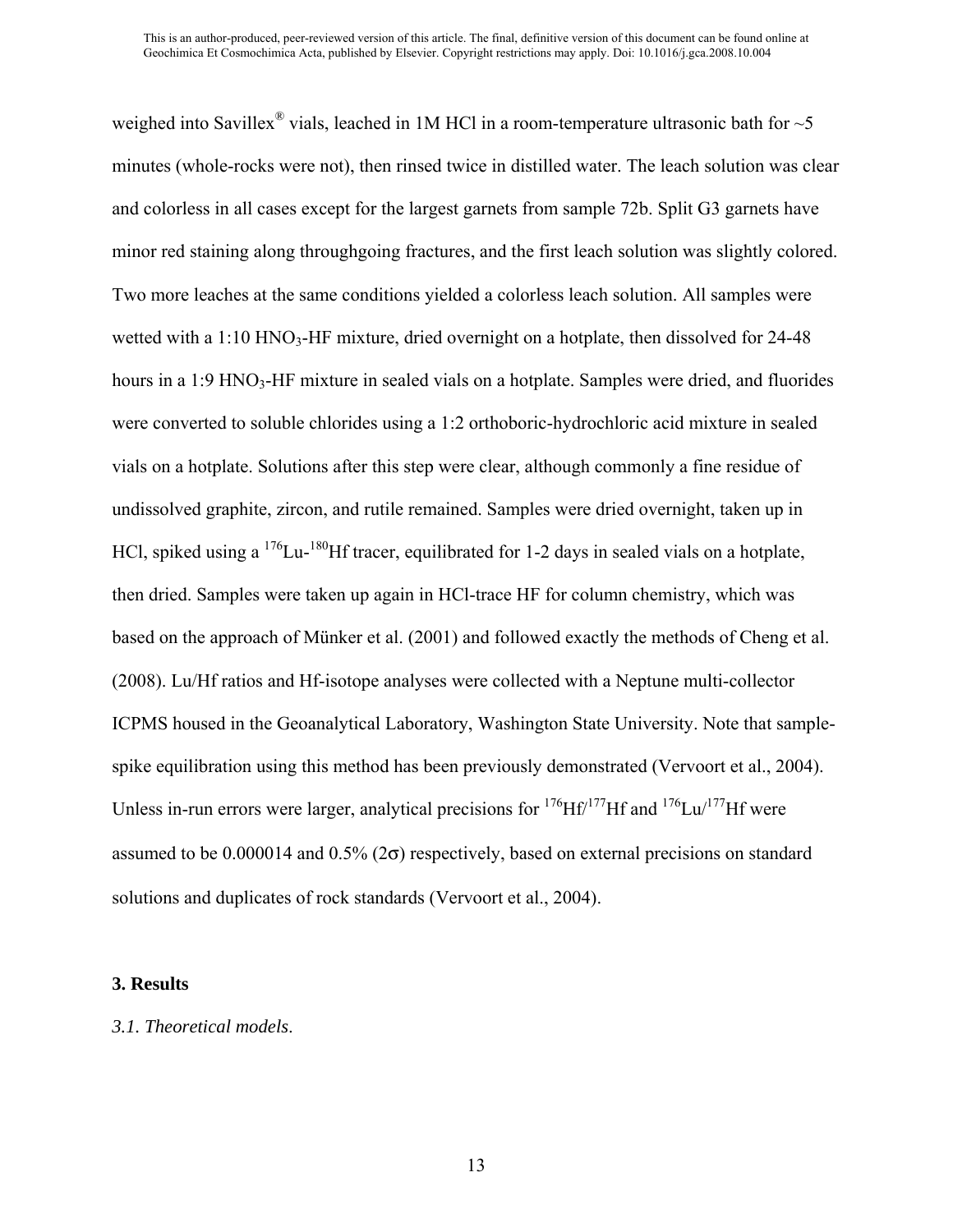Theoretical models of garnet growth zoning (Figs. 1-4) show strong depletions of Lu from core to rim in garnet crystals from both metapelites and metabasites, although zoning is strongest in metapelitic garnets because the partition coefficient is much larger than for metabasites. Predicted zoning is weak for Hf, Sm, Nd, Rb, and Sr because all elements are strongly excluded from garnet relative to the matrix ( $\alpha \ll 1$ ; see also Lapen et al., 2003; Skora et al., 2006). This exclusion progressively enriches these elements in the matrix, and causes slight increases from core to rim in the modeled garnet crystals. In the case of Lu-Hf, these trends mean that Lu/Hf strongly decreases from core to rim, as the matrix is stripped of Lu but remains a significant Hf reservoir (Figs. 1-2). For Rb-Sr and Sm-Nd, the matrix always remains the main reservoir, and concentrations and their ratios change little from core to rim (Figs. 3-4). Different garnet growth models produce different rates of decrease of Lu from core to rim (Fig. 1A), but minimal changes to Hf concentrations (Fig. 1B). Although not shown, Sm, Nd, Rb, and Sr concentrations also change little from core to rim for different garnet growth models.

Growth of garnet over 10 Myr causes large to moderate changes to  $176$ Hf/ $177$ Hf (depending on bulk compositions), moderate changes to  ${}^{87}Sr/{}^{86}Sr$ , and small changes to <sup>143</sup>Nd/<sup>144</sup>Nd, expressed as  $\Delta^{176}$ Hf/<sup>177</sup>Hf, etc. (Fig. 5). The magnitude of the shifts reflects the ratio of parent isotope  $\binom{176}{16}$ Lu,  $\binom{87}{8}$ Rb,  $\binom{147}{8}$ Sm) to reference isotope  $\binom{177}{16}$   $\binom{86}{5}$ r,  $\binom{143}{6}$ Nd; Figs 1-4), and the decay constant (fastest for  $176$ Lu, slowest for  $147$ Sm). With the highest parent-reference ratio and fastest decay rate,  $\Delta^{176}$ Hf<sup>/177</sup>Hf is highest for pelitic garnet crystals, whereas with a low Sm/Nd and slow decay rate,  $\Delta^{143}Nd^{144}Nd$  is smallest. Note that  $\Delta^{176}Hf^{177}Hf$  and  $\Delta^{143}Nd^{144}Nd$  are driven principally by the composition of the garnet itself, which has high parent-reference ratios and experiences considerable radiogenic isotope ingrowth. In contrast, in the Rb-Sr system it is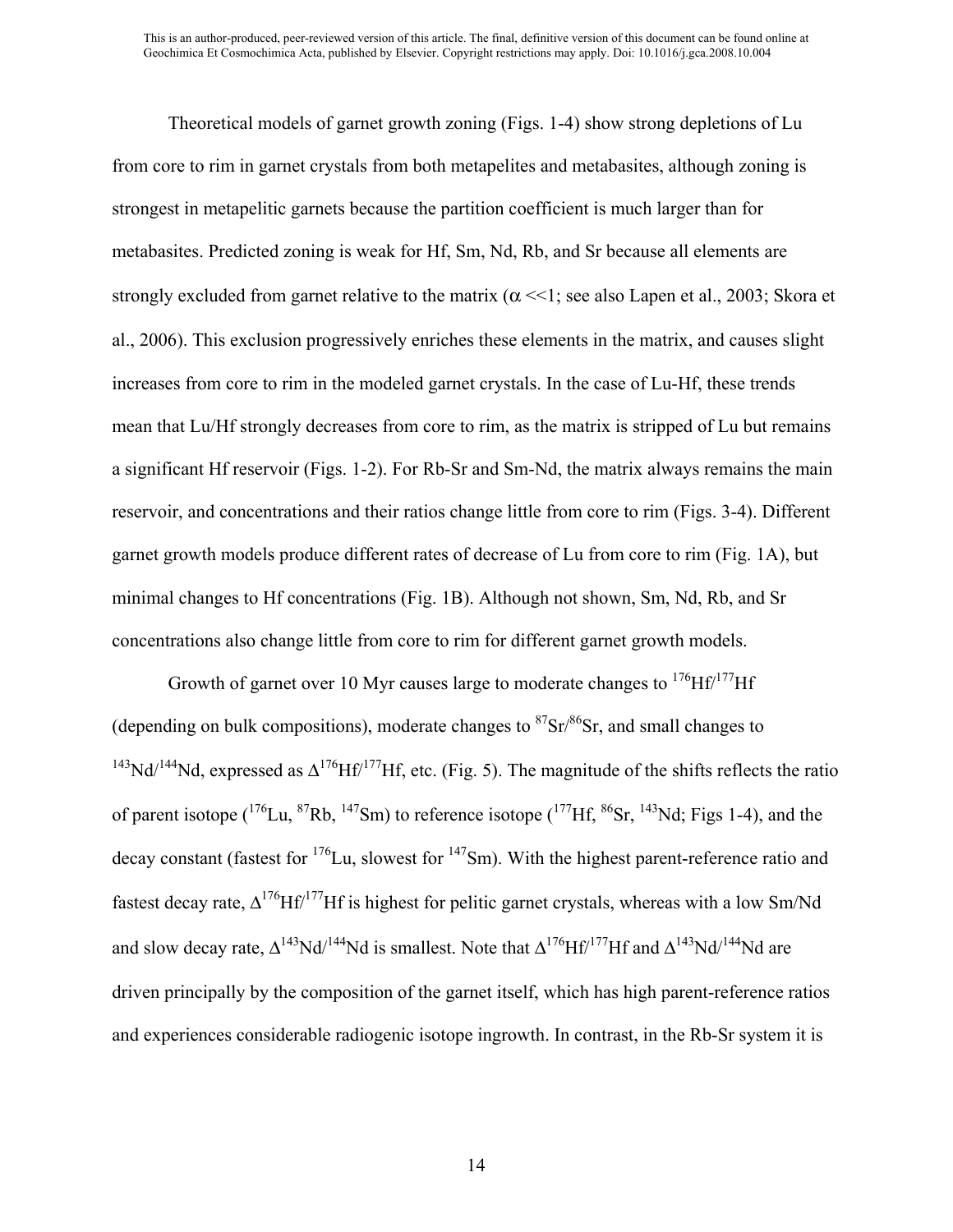the matrix that has high Rb/Sr, and  $\Delta^{87}$ Sr<sup>/86</sup>Sr in the garnet passively records matrix ingrowth (Christensen et al., 1989).

Standard isochron diagrams (Fig. 6) show arcuate distributions for Lu-Hf that result naturally from more radiogenic compositions with high parent-reference isotope ratios in the largest and earliest nucleated crystals, and progressively less radiogenic compositions with low parent-reference isotope ratios in the smallest and latest nucleated crystals. Progressive depletion of the matrix in Lu causes the later-grown garnet crystals to more closely approach the original matrix Lu/Hf. Strong Lu fractionation also results in an older 2-point isochron for the matrix plus oldest garnet fraction compared to other isotopic systems, because more parent isotope is sequestered in garnet cores in this system than in the others. Less fractionation for metabasites, and for Rb-Sr and Sm-Nd, means that the parent-reference ratios change less, so the oldest 2 point isochrons more closely approximate average ages. In all cases, changes to matrix parentreference isotope ratios are so small that use of whole-rock vs. garnet-free matrix compositions would insignificantly affect any chronologic interpretation. Pairing the most radiogenic garnet split with the matrix yields a minimum age for the nucleation of garnet (i.e., nucleation must be older), whereas pairing the least radiogenic split with the matrix yields a maximum age for the termination of garnet growth (i.e., the last garnet grown must be younger).

Modeled MSWD is greatest for Lu-Hf in the metapelite and for Rb-Sr (Fig. 6A, MSWD's of 189, 259), compared to Lu-Hf in the metabasite and Sm-Nd (Figs. 6B-D; MSWD's of 73, 56) meaning that the isotopic compositions in Fig. 6A and 6C are more separated, i.e. chronologically distinguishable, than in the other modeled systems. The slight overlap of the error ellipses for Sm-Nd (Fig. 6D) also indicates somewhat poorer discrimination of ages. The fact that 2-point isochrons have uncertainties approaching a few hundred kyr in all systems,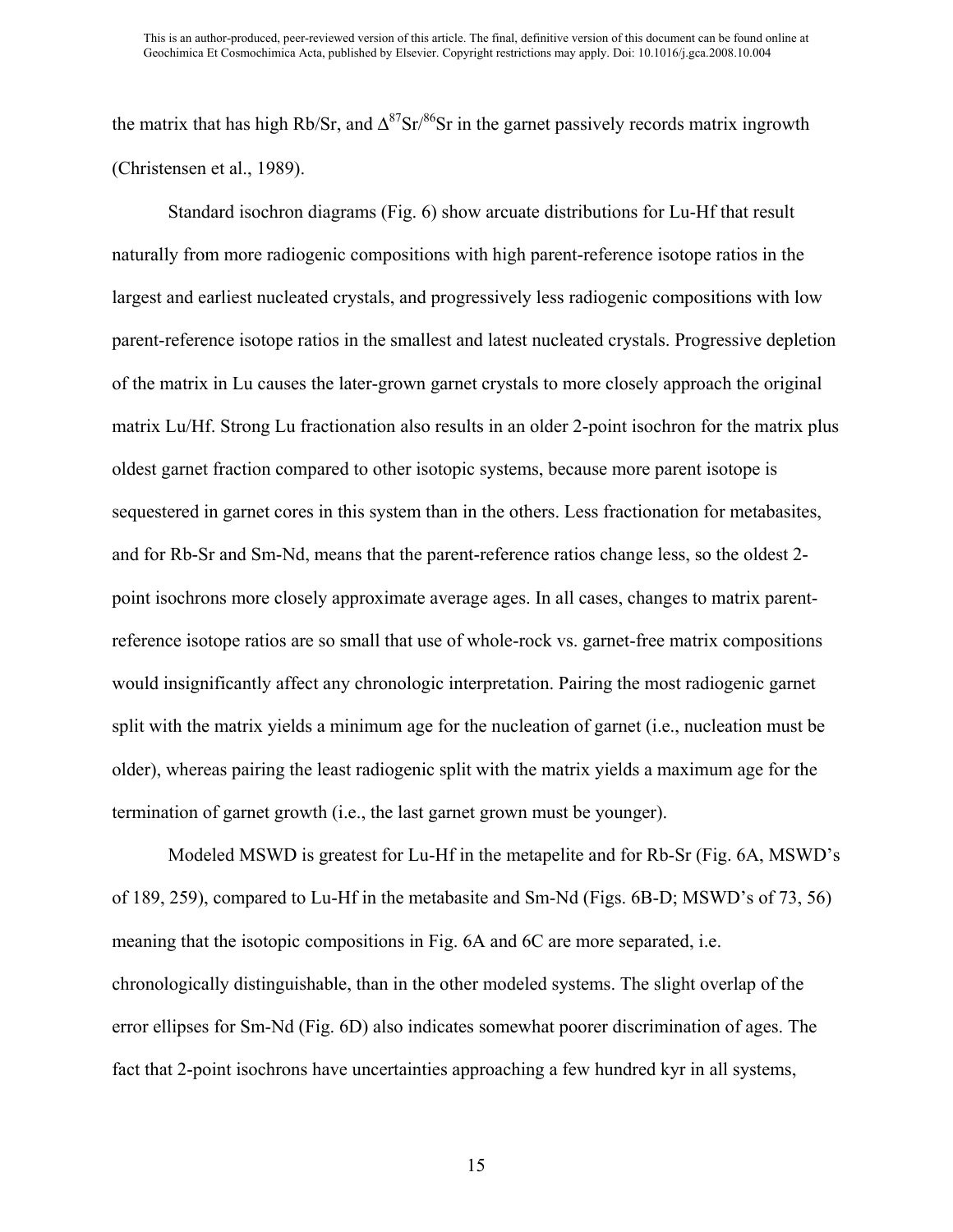whereas garnet growth is modeled as having occurred over millions of years necessitates high MSWD's if all porphyroblast data are regressed together to derive an average age.

Strong partition coefficients for Lu-Hf can lead to negative initial  $\varepsilon_{\text{Hf}}$  (compared to initial Hf isotopic compositions). Specifically, both Model 1 and Model 3 regressions of Isoplot (McIntyre et al., 1966; York, 1966; Ludwig, 2001) yield negative initial  $\varepsilon$ <sub>Hf</sub> for these synthetic data because the slope is controlled by the most radiogenic composition plus the matrix, whereas the less radiogenic splits pull the regressed line and intercept downward.

Strong fractionation of Lu, but not Sr or Sm in garnet grains relative to the matrix also implies that 2-point isochrons between bulk garnet and matrix will be oldest for Lu-Hf, and youngest for Sm-Nd and Rb-Sr (e.g., Lapen et al., 2003; Fig. 6A vs. 6C and 6D). These differences are generally small, however, typically no more than 30% of the growth duration (3 Myr for these models, Fig. 7). Small amounts of garnet growth yield more similar ages because there is little core-rim zoning. A maximum in age disparity occurs when garnet is 10-20% of the rock by weight (Fig. 7) because, for larger amounts of garnet growth, an increasingly significant amount of Lu is hosted in the outer rim, despite low Lu concentrations.

#### *3.2. Effects of diffusion*.

Slow diffusion in the matrix causes more rapid depletion of Lu concentrations around a growing garnet, so the drop-off in Lu concentrations between core and rim is steeper than for fast diffusion in the matrix (Fig. 8A; Skora et al., 2006). For a constant rate of garnet growth, Lu concentrations at the boundary between garnet and matrix should eventually stabilize when depletion of the local matrix Lu from garnet growth is balanced by diffusional replenishment sourced by areas far removed from the garnet-matrix interface. The absolute Lu concentration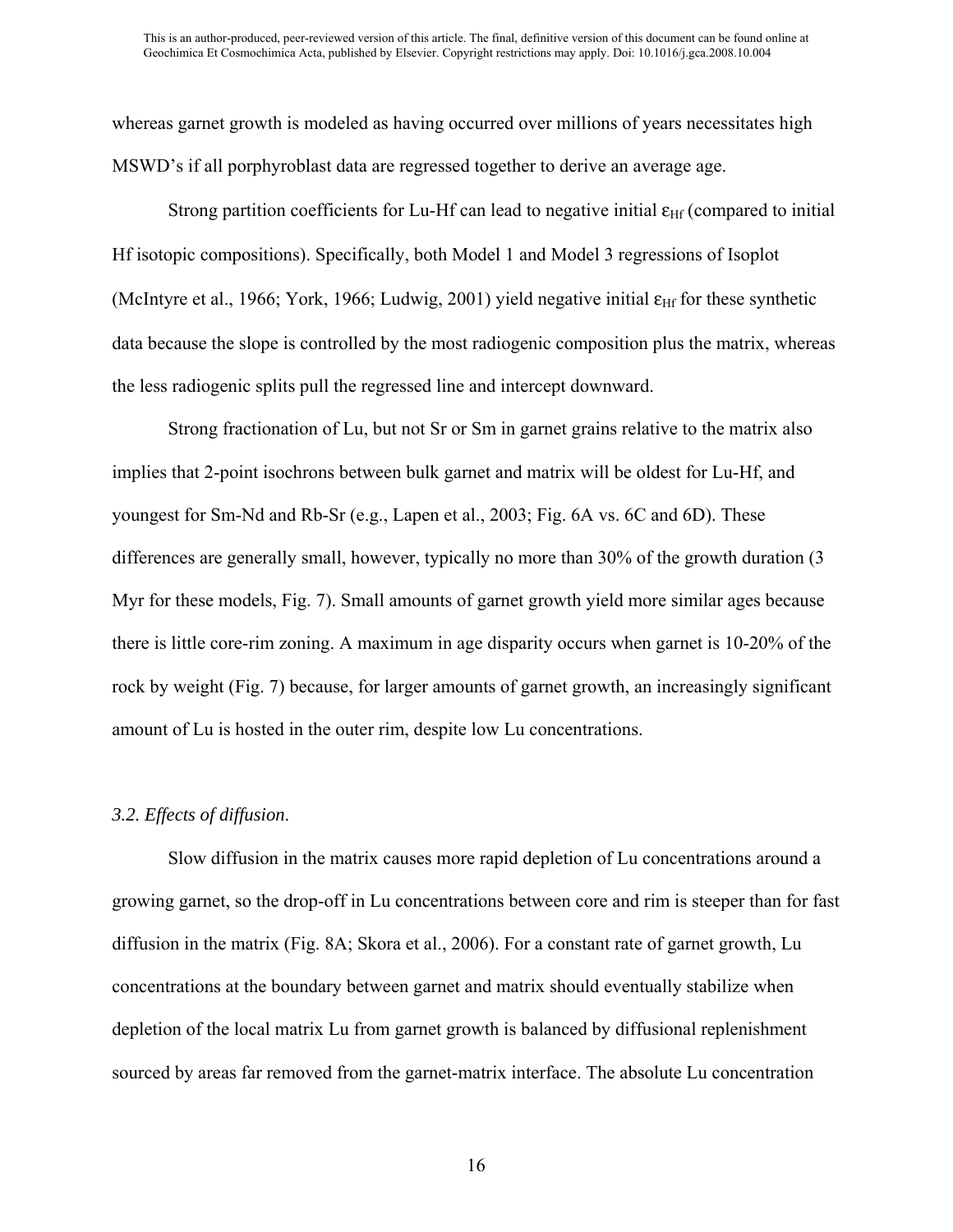depends on the balance between the rates of garnet growth vs. diffusion in the matrix. An additional complication will occur if later-grown garnet crystals nucleate in relatively Lu-rich matrix domains. Younger garnet cores will form with high Lu/Hf (unlike the simple Rayleigh distillation models, in which younger garnet crystals are increasingly depleted), but record much younger ages, leading to vertical distributions on isochron diagrams, similar to that predicted for Sm-Nd. A fully articulated model of diffusion-limited garnet growth would need to couple the diffusion rates of Lu and whatever element limits garnet growth with an increasing likelihood that garnet will nucleate in Lu-enriched domains.

In contrast to Lu, which is highly depleted around the growing garnet crystal, all other elements of interest, except perhaps Rb, are expected to "pile-up" at the crystal boundary, and their concentrations in the garnet should gradually increase as it grows (Fig. 8B-D; see Skora et al. for modeled profiles). If Rb diffuses as slowly as Sr, then the buildup of concentrations occurs at similar rates, and although Rb and Sr concentrations both increase in the garnet, their relative ratio remains virtually constant (Fig. 8B). A similar argument applies for Sm-Nd (Fig. 8D). If, however, Rb diffuses quickly compared to Sr, then the Rb/Sr ratio of the garnet gradually drops from core to rim (Fig. 8C).

With increasing temperature, intracrystalline diffusion in the garnet must eventually deplete the core in Lu via transport towards the garnet rim, and, if the garnet is dissolved, will enrich the rim in Lu (Fig. 9A). Hafnium concentrations are not expected to change significantly for two reasons. Firstly,  $Hf^{4+}$  diffuses about 2 orders of magnitude more slowly than  $REE^{3+}$ cations in zircon (Cherniak and Watson, 2003, 2007). Secondly Hf concentrations are so low and uniform there is little compositional gradient to drive diffusion. This latter consideration also applies to the elements Rb, Sr, Sm, and Nd, and although diffusion can certainly control their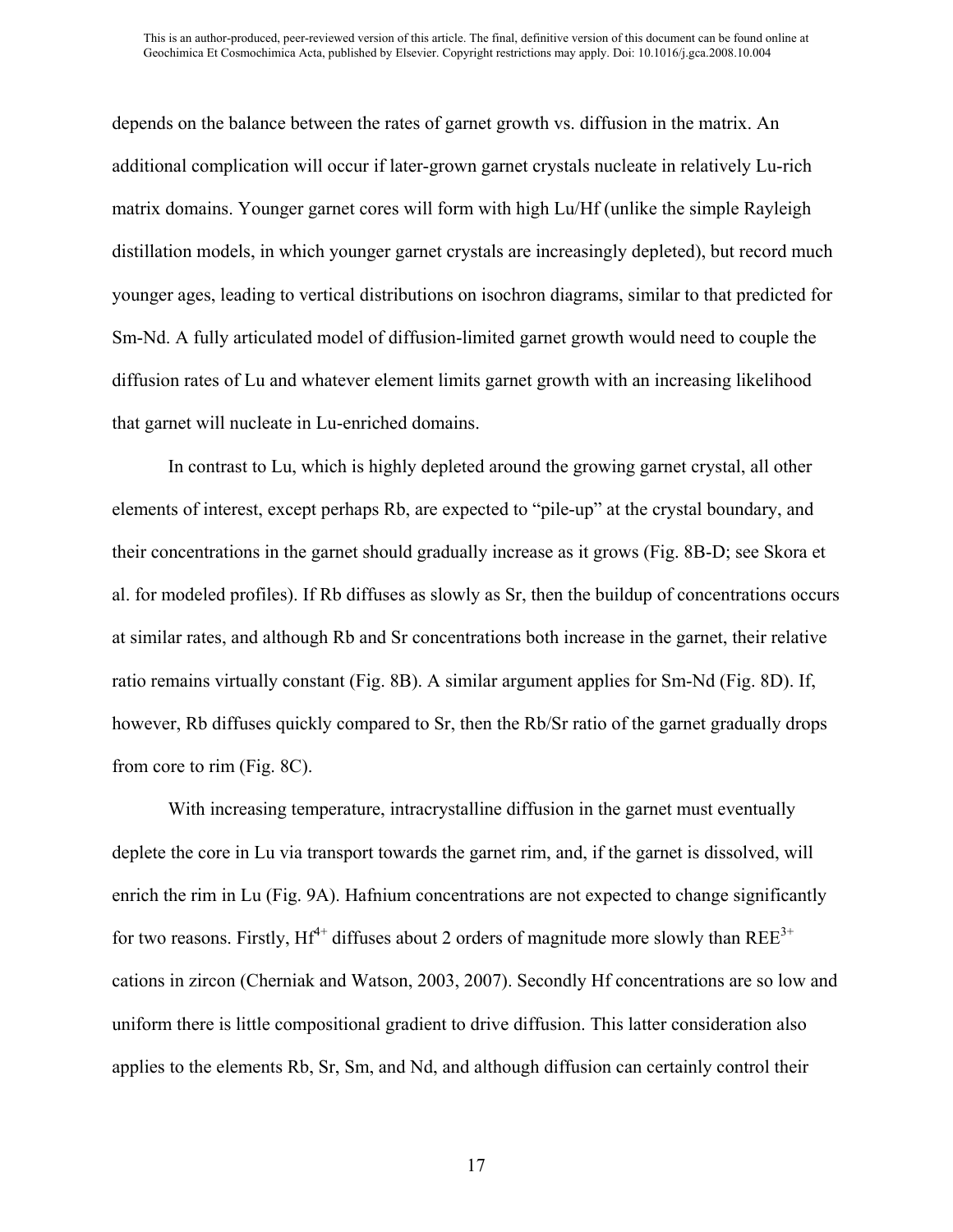closure in high-temperature systems (e.g., Burton et al., 1995), unlike Lu they are not expected to exhibit major changes in concentrations. If diffusion of Lu occurs after significant ingrowth of  $176$ Hf, then data will rotate anticlockwise on isochron diagrams (Fig. 9B), because cores and rims evolve to lower and higher parent-reference isotope ratios respectively. That is, intracrystalline diffusion initially increases apparent ages, and decreases inferred initial ratios.

#### *3.3. Trace element zoning*.

Trace element zoning across Himalayan metapelitic garnet crystals (Fig. 10A-B) shows general trends consistent with the models of metapelites, including strong depletions in Lu (and Y) from core to rim. Hafnium concentrations can be heavily biased by microinclusions of zircon, but in regions where apparent Zr concentrations are low, mean Hf concentrations are  $\leq 0.1$ ppm, confirming the strong elemental fractionations implied by the Lu-Hf models. Both samples show near-rim increases in Lu and Y, interpreted to result from retrograde net-transfer reactions (ReNTR's) during cooling (Kohn and Spear, 2000), with significant back diffusion towards the garnet interior, even for Y and HREE. These data imply that temperatures of  $\sim$ 750 °C can allow partial redistribution of intragranular REE by diffusion, at least in metapelites with likely high  $f_{H2O}$ . In sample 31a, a distinct break in Y and Lu profiles occurs approximately 1/3 of the way from core to rim (arrows in Fig. 10B), suggesting a hiatus in garnet growth or a major change to mass transport in the matrix (e.g., Chernoff and Carlson, 1999). Considering the occurrence of both Paleozoic and Cenozoic metamorphism in the Himalaya (Gehrels et al., 2003, 2006), the increases in Lu on the right side of the profile, and in both Lu and Y on the left side may well have resulted from resorption associated with polymetamorphism.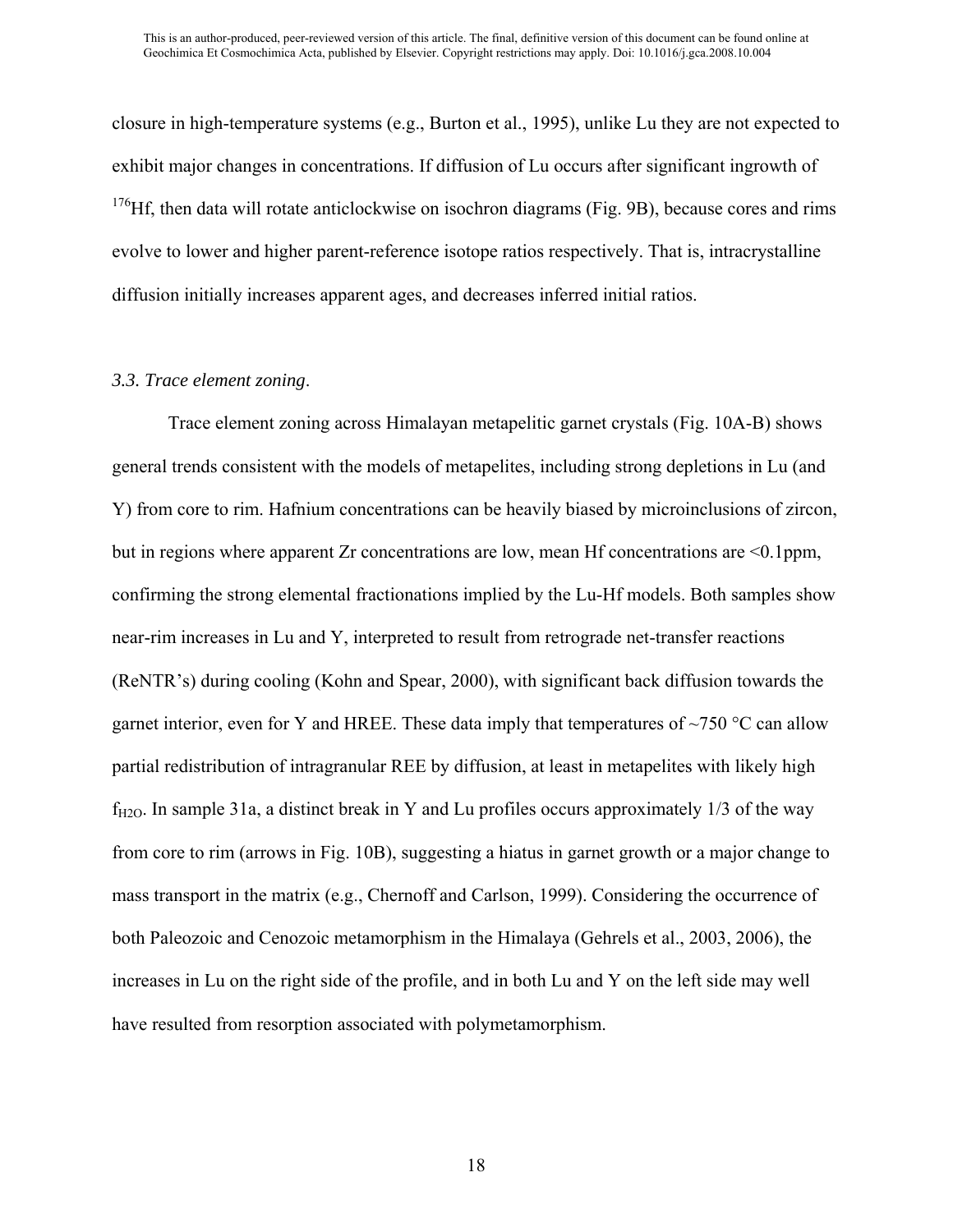#### *3.4. Lu-Hf data*.

Lu-Hf isochrons for the two Himalayan rocks (Fig. 10C-D; Table 2) exhibit arcuate forms as predicted from theoretical models (Fig. 6). Specifically, the garnet splits with highest and lowest Lu/Hf yield the oldest and youngest apparent ages. For sample 72b, the difference in age is only  $700\pm400$  kyr – small, but resolvable by Lu-Hf in this highly radiogenic system – suggesting a single garnet growth event at  $\sim$ 34 Ma. The arcuate form of the isochron in sample 31a is far more pronounced than in 72b, and the MSWD far higher than modeled (>800 vs.  $\leq$ 200). A model 3 regression yields an  $\varepsilon$ <sub>Hf</sub> for sample 31a of c. -300, well below primordial Earth, and is not quantitatively meaningful for any Earth process. A model 1 regression yields a higher and more realistic  $\varepsilon_{\text{Hf}}$  (-80±60).

#### **4. Discussion**

The following discussion expands upon key points described in Results, focusing on model results and their implications. Topics include chronologic resolution and inference of garnet growth rates, sources of high MSWD's on isochron diagrams, and broader implications of the Himalayan data.

#### *4.1. Chronologic resolution of different isotopic systems and rates of garnet growth*.

The Lu-Hf system in metapelitic rocks inherently exerts the strongest chronologic leverage. Strong fractionation of Lu into garnet in metapelites, plus faster ingrowth of <sup>176</sup>Hf drives this behavior, which can be illustrated in several ways. For example, the higher MSWD in metapelite models for Lu-Hf vs. Sm-Nd implies better chronologic resolution. Alternatively, taking parent-reference isotope ratios of ~10 for  $^{176}$ Lu/<sup>177</sup>Hf in metapelites, and ~2 for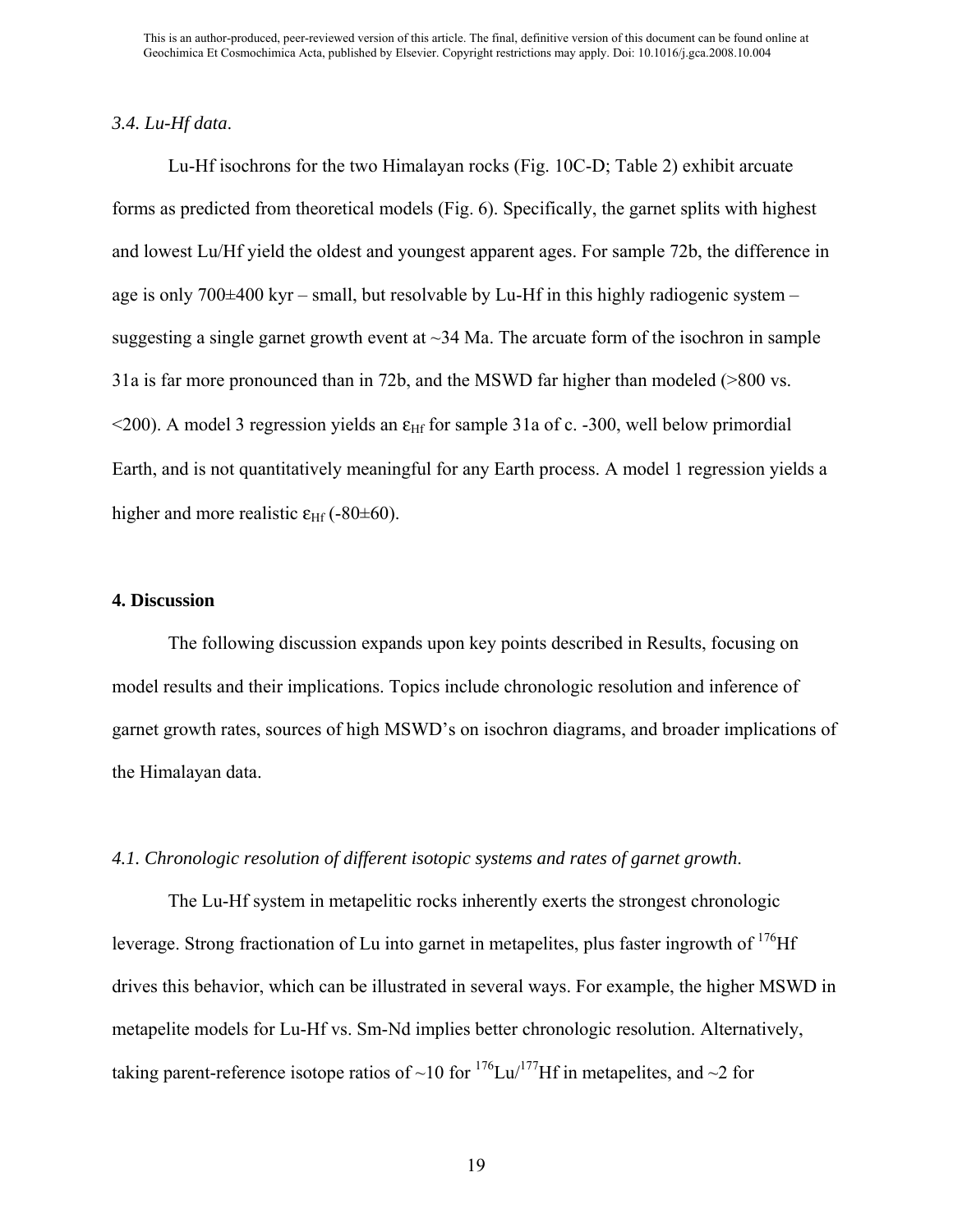<sup>176</sup>Lu/<sup>177</sup>Hf in metabasites, <sup>87</sup>Rb/<sup>86</sup>Sr, and <sup>147</sup>Sm/<sup>144</sup>Nd, analytical errors of  $\pm 0.000015$  for Hf isotopes,  $\pm 0.000007$  for Sr isotopes and  $\pm 0.000005$  for Nd isotopes propagate to chronologic errors of about 80, 400, 250, and 400 kyr respectively. These calculations do not take into account uncertainties in parent-reference isotope ratios (typically 0.5%) or the purity of mineral separates.

These calculations assume sample sizes are non-limiting, whereas in practice the scale of sampling may strongly affect a chronologist's ability to separate isotopically distinct materials. Sampling for Lu-Hf requires ~250 mg of material, which for typical garnet densities corresponds to a cube of garnet 4-5 mm per side. Thus separation of garnet cores vs. rims is rarely feasible for high-precision Lu-Hf analysis. In contrast, Sm-Nd and Rb-Sr can accommodate much smaller sample sizes, as low as a few mg (e.g., Ducea et al., 2003), reducing spatial resolution to  $\sim$ 1 mm, and potentially permitting direct analysis of chronologic zoning for a wider range of garnets and rocks. Decreasing sample sizes generally increase analytical error, however, degrading chronologic resolution. For example, an increased analytical uncertainty of  $\pm 0.000015$  reduces chronologic resolution to  $\pm 500$  kyr for Rb-Sr and  $\pm 1$ -2 Myr for Sm-Nd.

Can the age disparity between Lu-Hf and Sm-Nd systems be used to infer rates of growth of garnet (Lapen et al., 2003)? In principle yes, because high Lu concentrations in garnet cores should produce older Lu-Hf ages compared to Sm-Nd or Rb-Sr ages. Nonetheless, retrograde dissolution plus diffusion can redistribute Lu towards garnet rims, decreasing apparent age differences after ingrowth of <sup>176</sup>Hf. Some studies have also indicated non-uniform distributions of Sm and LREE through a garnet (Skora et al., 2006; Corrie and Kohn, 2008), so Sm-Nd ages might not preferentially reflect growth of garnet rims. Moreover, the small age disparity illustrated for garnet separates (c. 30% of total garnet growth; Fig. 7), implies relatively large and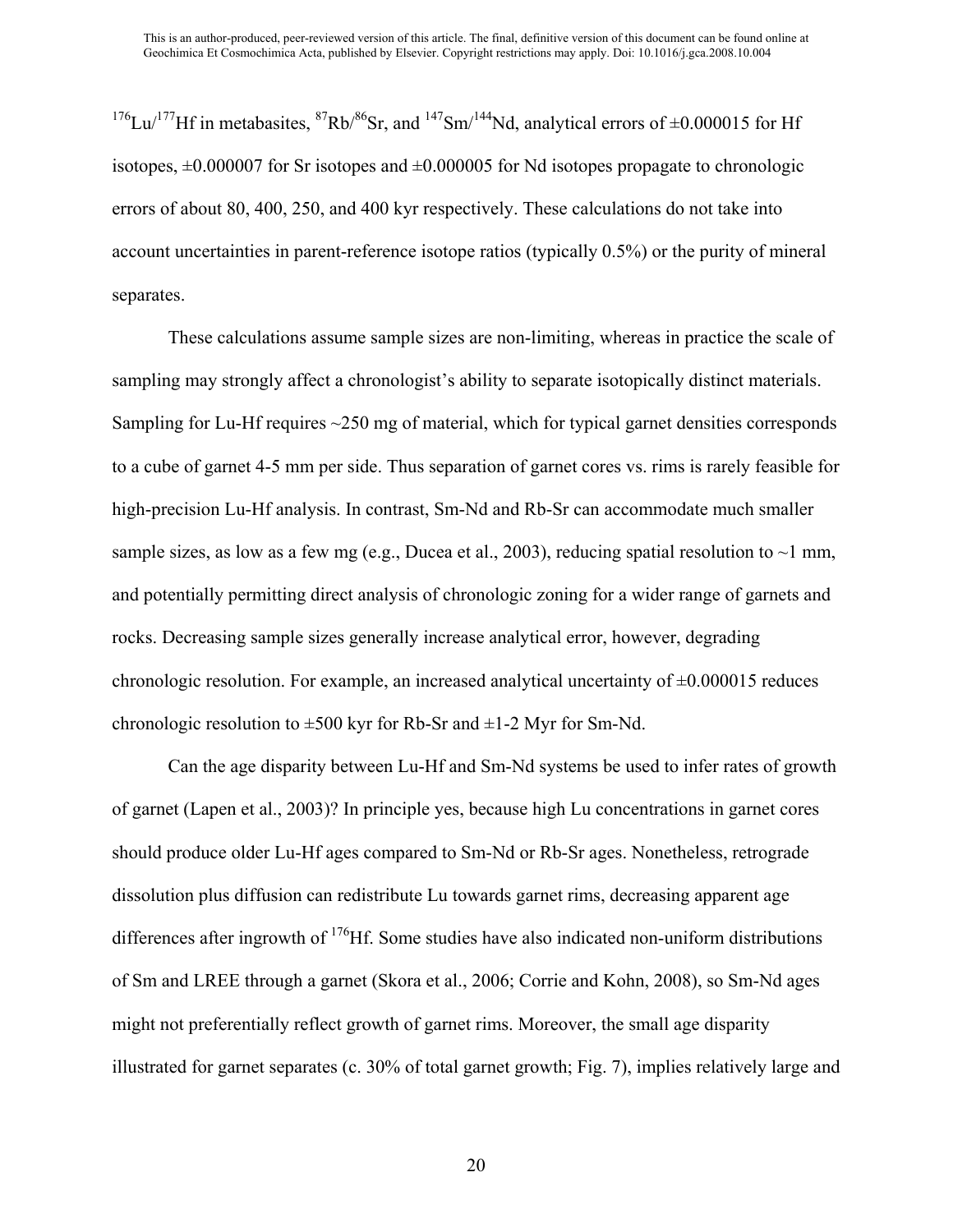imprecise extrapolations. Better estimates can be derived either by collecting chronologic zoning profiles directly (if garnet crystals are large; Christensen et al., 1989, 1994; Ducea et al., 2003), or by measuring trace element profiles and integrating compositions directly, as was done by Lapen et al. (2003). Relying on assumed endmember fractionations and models such as Fig. 7 is not advised.

#### *4.2. Garnet growth zoning and high MSWD's*.

Considering that the chronologic resolution of the different isotopic systems is only a few hundred kyr, high MSWD's for isochrons are expected. Assuming garnet growth durations of Myr to tens of Myr, any mineral separation technique that distinguishes different portions of a garnet must yield high MSWD's because age differences for different portions of the garnet far exceed the analytical resolution. If garnet splits are distinguished on the basis of color (e.g., Kohn et al., 1997), density of inclusions, or other physical attributes, cores may be partially separated from rims, leading to age disparities and a high MSWD when regressed together with a matrix composition. Other processes can cause high MSWD's, however, including inheritance, laboratory error, etc. If garnet growth zoning is advocated as the cause, then specific criteria must be met, most importantly that the oldest split is the most radiogenic, and that the data exhibit the arcuate form exhibited in the simple growth models (Fig. 7).

Accessory phases may also contaminate analyses and lead to high MSWD's. This process was already described well for garnet Lu-Hf and Sm-Nd ages (Scherer et al., 2000). In general, their results predict that increasing contamination pulls isotopic compositions below the true-age isochron. In principle, such an effect could lead to increased MSWD's, or even systematic arcuate distributions of data on isochron diagrams (analogous to Fig. 6A), if late-grown garnet is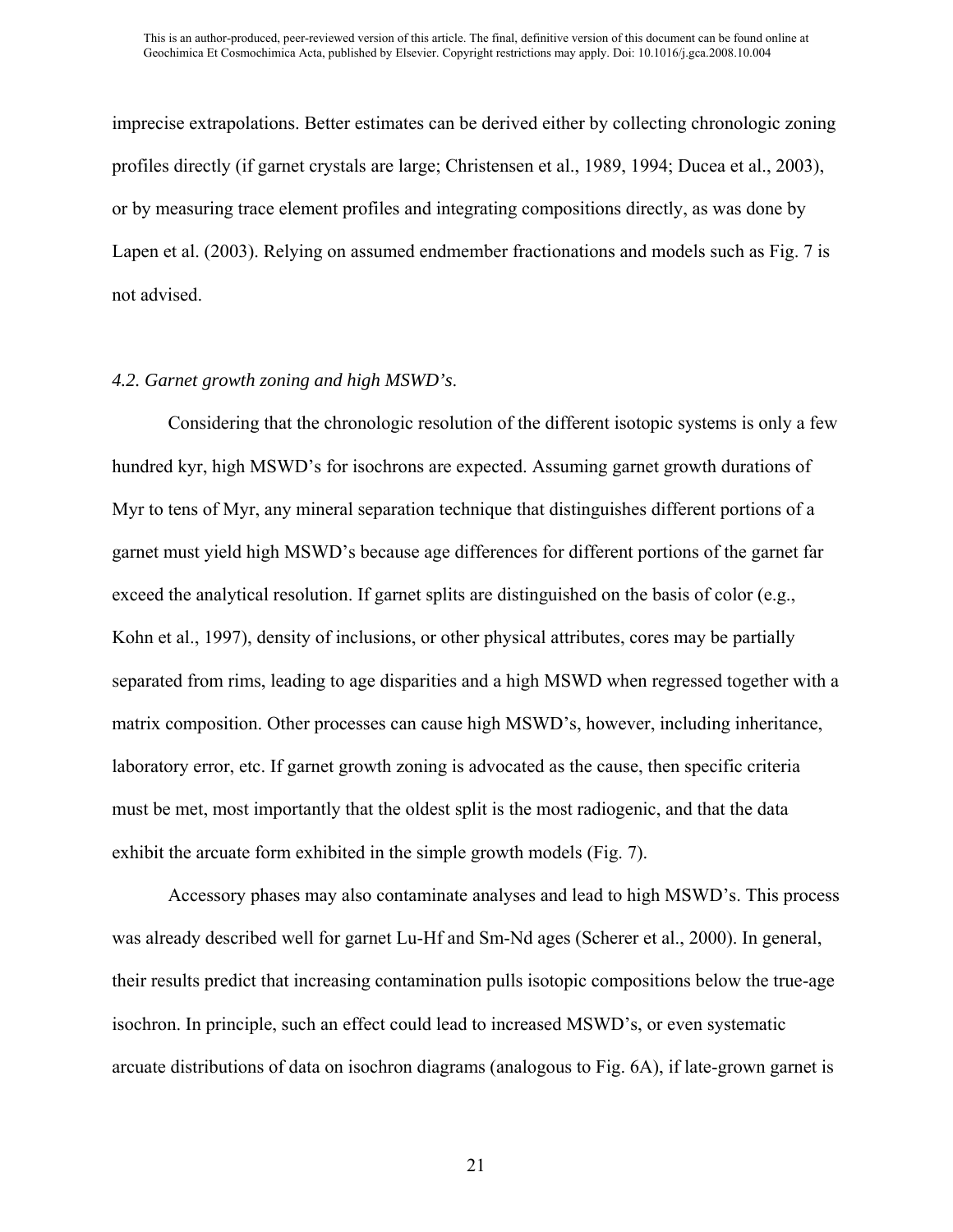systematically more affected by contamination. A zircon effect should be identifiable from systematic changes in Zr. For example,  $a \sim 0.1$  ppm increase in Hf due to dissolved zircon with 1 wt% Hf would generally contribute a  $\sim$ 4 ppm increase in Zr. Identifying contamination by P- or Ti-rich minerals would be more difficult, as concentrations are relatively high for P (100s of ppm) and Ti (1000s of ppm) in garnet.

#### *4.3 Diffusional modification of trace element zoning*

Qualitatively, Fig. 9 predicts the effects on isochron diagrams of diffusional modification of Lu zoning. But are temperatures ever realized that allow such a process to occur? Two lines of evidence suggest so. First, experimentally measured diffusion rates of REE in natural garnets (Van Orman et al., 2002; Tirone et al., 2005) imply characteristic diffusion distances of 10's to 100's of  $\mu$ m for durations as short as 1 Myr at T = 750 °C. Second, near-rim increases in Lu in the Himalayan garnets likely result from garnet rim dissolution and back-diffusion, and the length scales of these profiles similarly imply diffusive exchange over distances of 10's to 100's of microns. In contrast, because of its higher valence,  $Hf^{4+}$  should diffuse more slowly than  $REE<sup>3+</sup> (e.g., Cherniak and Watson, 2003, 2007).$ 

Overall, because of its compatibility yet demonstrable intracrystalline mobility, Lu behaves like the major/minor element Mn, and serves as a useful monitor of dissolution reactions and diffusion, albeit with a lower diffusivity (Tirone et al., 2005). In contrast, Hf behaves like the major/minor element Ca, which diffuses much more slowly than Mn (e.g., Spear and Kohn, 1996). The predicted growth zoning and diffusive behavior of Lu vs. Hf in garnet is directly analogous to that of the major elements Mn vs. Ca, which has been modeled extensively (Florence and Spear, 1991).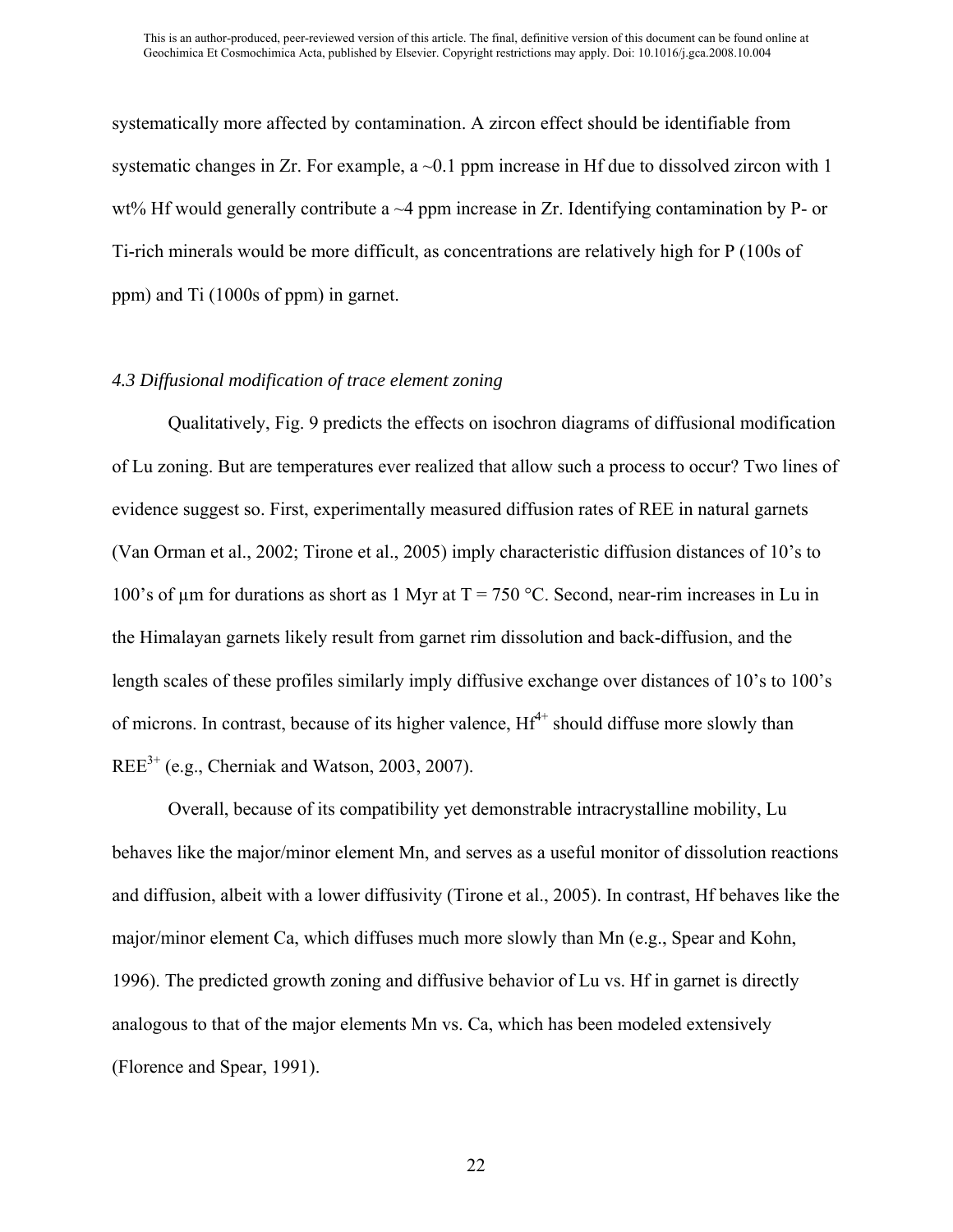#### *4.4. Lu-Hf data from Himalayan rocks*.

Some of the principal predictions of the models are illustrated by the Himalayan data, including depletions of Lu from core to rim (except at the rim), arcuate isochrons, and high MSWD's, especially for sample 31a. This correspondence supports the use of simple Rayleigh models for understanding and interpreting garnet chronologic data, at least in the context of complementary trace element data (Lapen et al., 2003). The ~34 Ma age for sample 72b is consistent with relatively early Himalayan metamorphism of the Greater Himalayan Sequence, and corresponds with an early, presumed prograde, generation of monazite (Kohn et al., 2004, 2005). The extraordinary MSWD in 31a (>800) compared to theoretical models (<200) is understandable in terms of either more protracted growth of garnet than modeled (>40 Myr as indicated by the maximum and minimum ages from 2-point isochrons vs. 10 Myr in the models), 2 or polymetamorphism in which the high Lu/Hf split contains a greater proportion of inherited core, whatever its age, than the lower Lu/Hf splits. The fact that the apparent Lu-Hf ages exceed typical Himalayan ages, and monazite ages from the same rock (Kohn et al., 2004, 2005) by over 200 Myr is consistent with the latter interpretation, in which Paleozoic metamorphism of Greater Himalayan rocks was overprinted by metamorphism associated with the Indo-Asian collision (Gehrels et al., 2003, 2006).

#### **5. Conclusions**

Advances in mass spectrometry have led to some seemingly perplexing results for garnet geochronology, including high MSWD's. These results can be understood in the context of expected growth durations of garnet crystals (Myr to tens of Myr) compared to the chronologic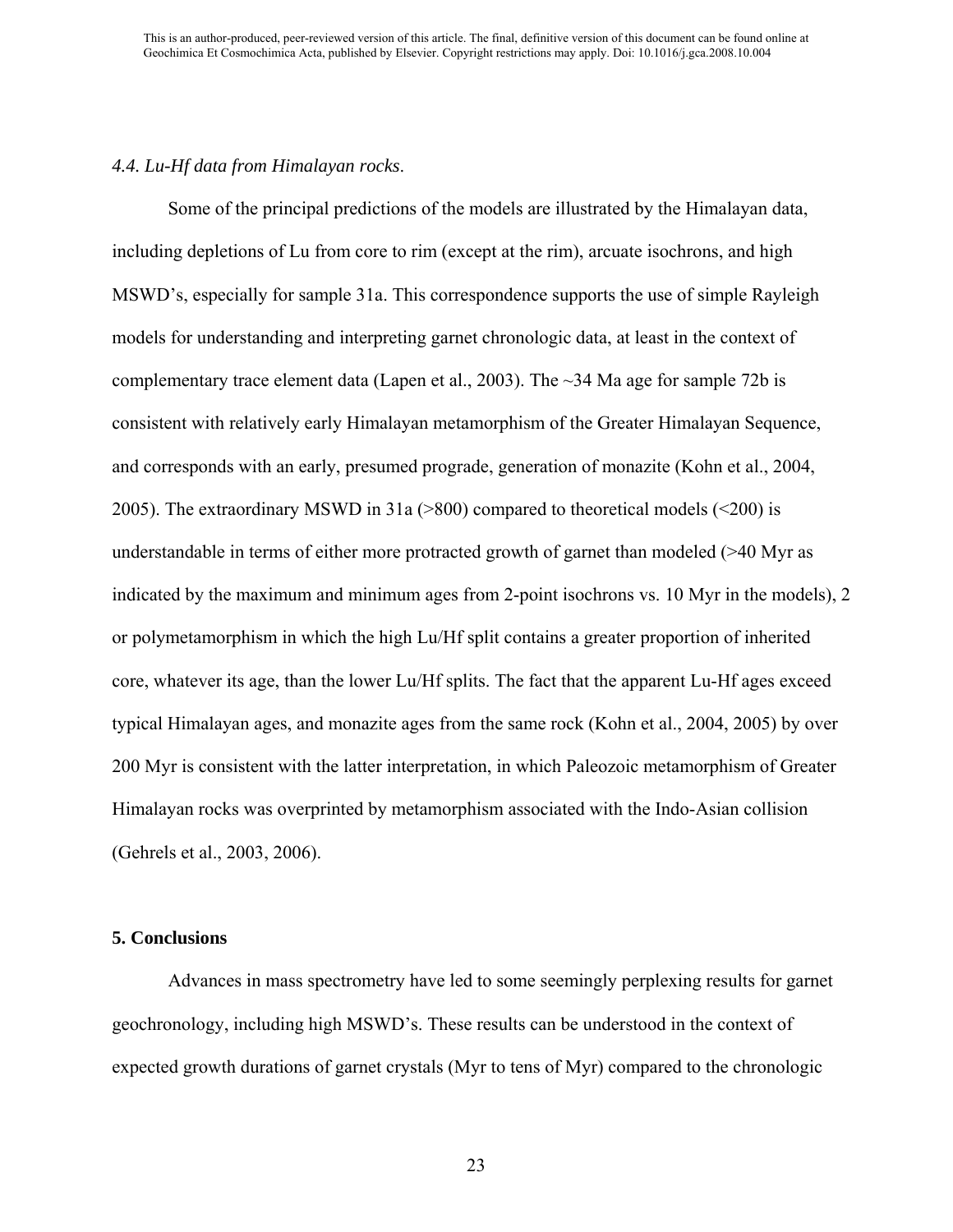resolution of different isotopic systems (typically several hundred kyr for Lu-Hf, Rb-Sr, and Sm-Nd for bulk separates, and  $\leq$ 1-2 Myr for Sm-Nd and Rb-Sr zoning studies. The current models build on previous work by Lapen et al. (2003) and Skora et al. (2006) and provide roadmaps for interpreting isochron diagrams in the context of trace element zoning in garnet crystals, which reflects various processes including prograde garnet growth, kinetically limited mass transport in the rock matrix, and post-growth diffusional modification of zoning (e.g., see Kohn, 2003). Most importantly, interpretation that garnet growth zoning causes high MSWD's implies distinctive arcuate distributions of isotopic data on isochron diagrams.

Durations of garnet growth may possibly be inferred from different chronologic systems (e.g., Lu-Hf vs. Sm-Nd; Lapen et al., 2003), or from data distributions on isochron diagrams (this study). However both approaches implicitly assume systematic trace element zoning in garnet crystals, which must be confirmed before durations can be fully quantified. As pioneered by Christensen et al. (1989), chronologic zoning studies remain the least presumptive means of determining the duration of garnet growth. Advances in microanalysis, rather than bulk garnet separates or combination of different isotopic systems, harbor the greatest potential for improving our understanding of garnet chronology and growth durations.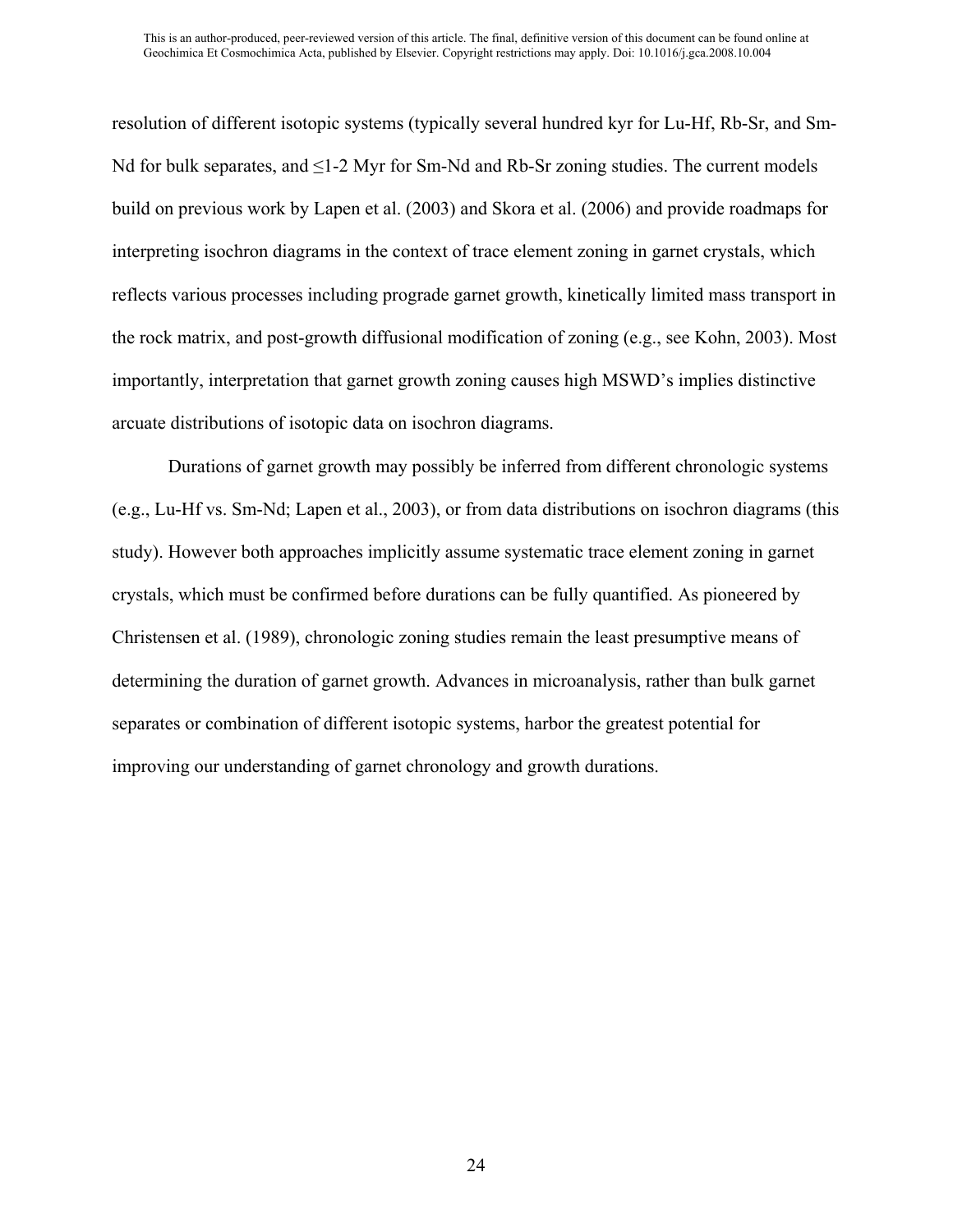#### **Acknowledgements**

This material is based upon work supported by the National Science Foundation under Grant Numbers EAR0439733 and EAR0509833, and by Boise State University. Special thanks are due Jeff Vervoort for posing the stimulating conundrum that Lu-Hf garnet ages can have high MSWD's, now understood in the context of this study to result in some cases from protracted growth of garnet over millions of years. Ethan Baxter and Erik Scherer provided incisive reviews that especially helped disabuse the author of some analytical misconceptions, and Daniele Cherniak described preliminary diffusion results for REE and Hf in garnet. Stacey Corrie, Robert King, and Charles Knaack are thanked for their help in deciphering partition coefficients and with trace element and Lu-Hf analysis.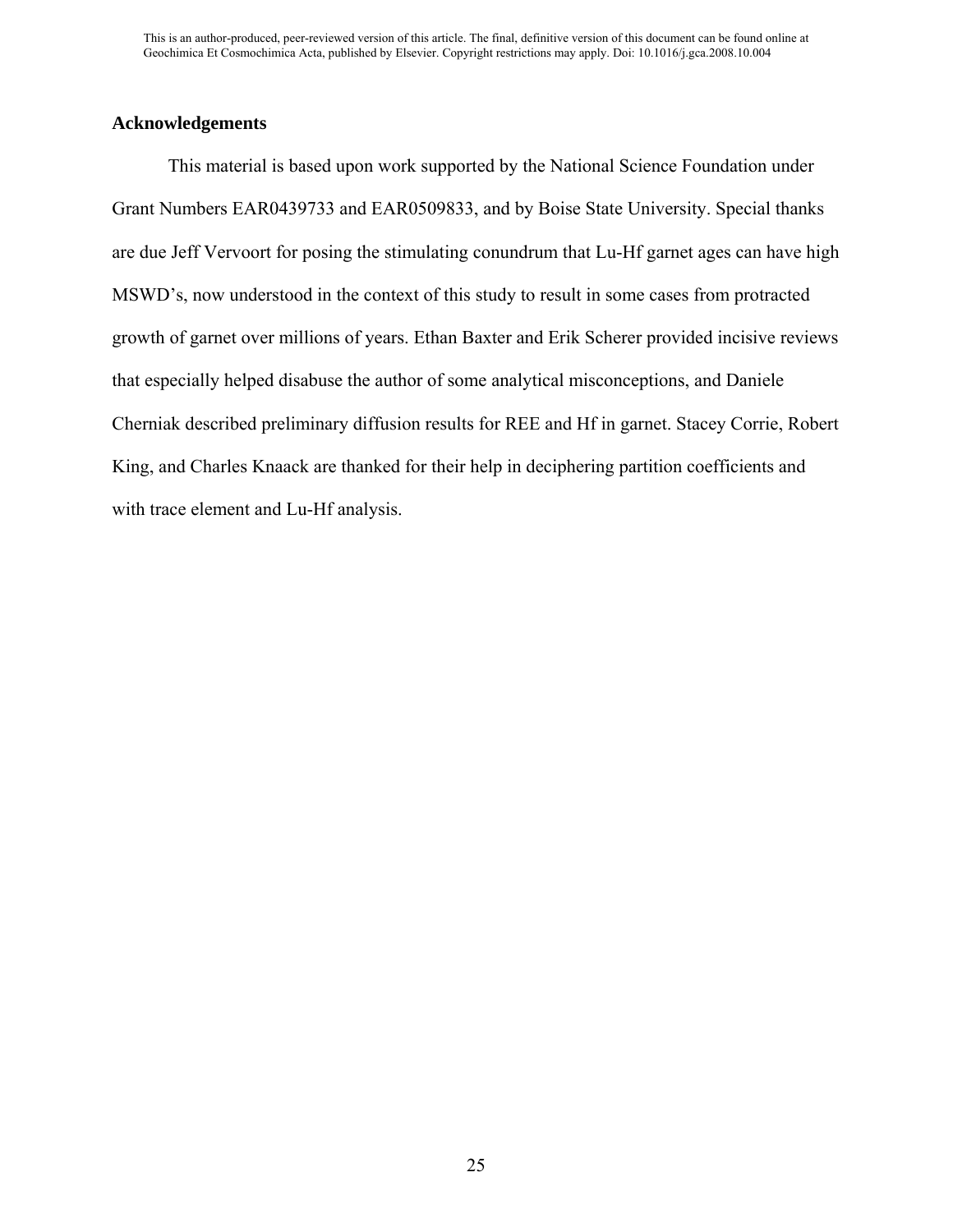#### **References**

- Amato J. M., Johnson C. M., Baumgartner L., and Beard B. L. (1999) Rapid exhumation of the Zermatt-Saas ophiolite deduced from high-precision Sm-Nd and Rb-Sr geochronology. *Earth and Planetary Science Letters* **171**, 425-438.
- Anczkiewicz R. and Thirlwall M. F. (2003) Improving precision of Sm-Nd garnet dating by H2SO4 leaching - a simple solution to phosphate inclusions problem. In *Geochronology: linking the isotopic record with petrology and tectonics*, Vol. 220 (ed. D. Vance, W. Mueller, and I. M. Villa), pp. 83-91. Geological Society of London.
- Anczkiewicz R., Szczepanski J., Mazur S., Storey C., Crowley Q., Villa I. M., Thirlwall M. F., and Jeffries T. E. (2007) Lu-Hf geochronology and trace element distribution in garnet: Implications for uplift and exhumation of ultra-high pressure granulites in the Sudetes, SW Poland. *Lithos* **95**, 363-380.
- Baxter E. F. and DePaolo D. J. (2002) Field measurement of high temperature bulk reaction rates II: Interpretation of results from a field site near Simplon Pass, Switzerland. *American Journal of Science* **302**, 465-516.
- Baxter E. F., Ague J. J., and DePaolo D. J. (2002) Prograde temperature-time evolution in the Barrovian type-locality constrained by Sm/Nd garnet ages from Glen Clova, Scotland. *Journal of the Geological Society, London* **159**, 71-82.
- Burton K. W., Kohn M. J., Cohen A. S., and O'Nions R. K. (1995) The relative diffusion of Pb, Nd, Sr and O in garnet. *Earth and Planetary Science Letters* **133**, 199-211.
- Carlson W. D. (1989) The significance of intergranular diffusion to the mechanism and kinetics of porphyroblast crystallization. *Contributions to Mineralogy and Petrology* **103**(1), 1-24.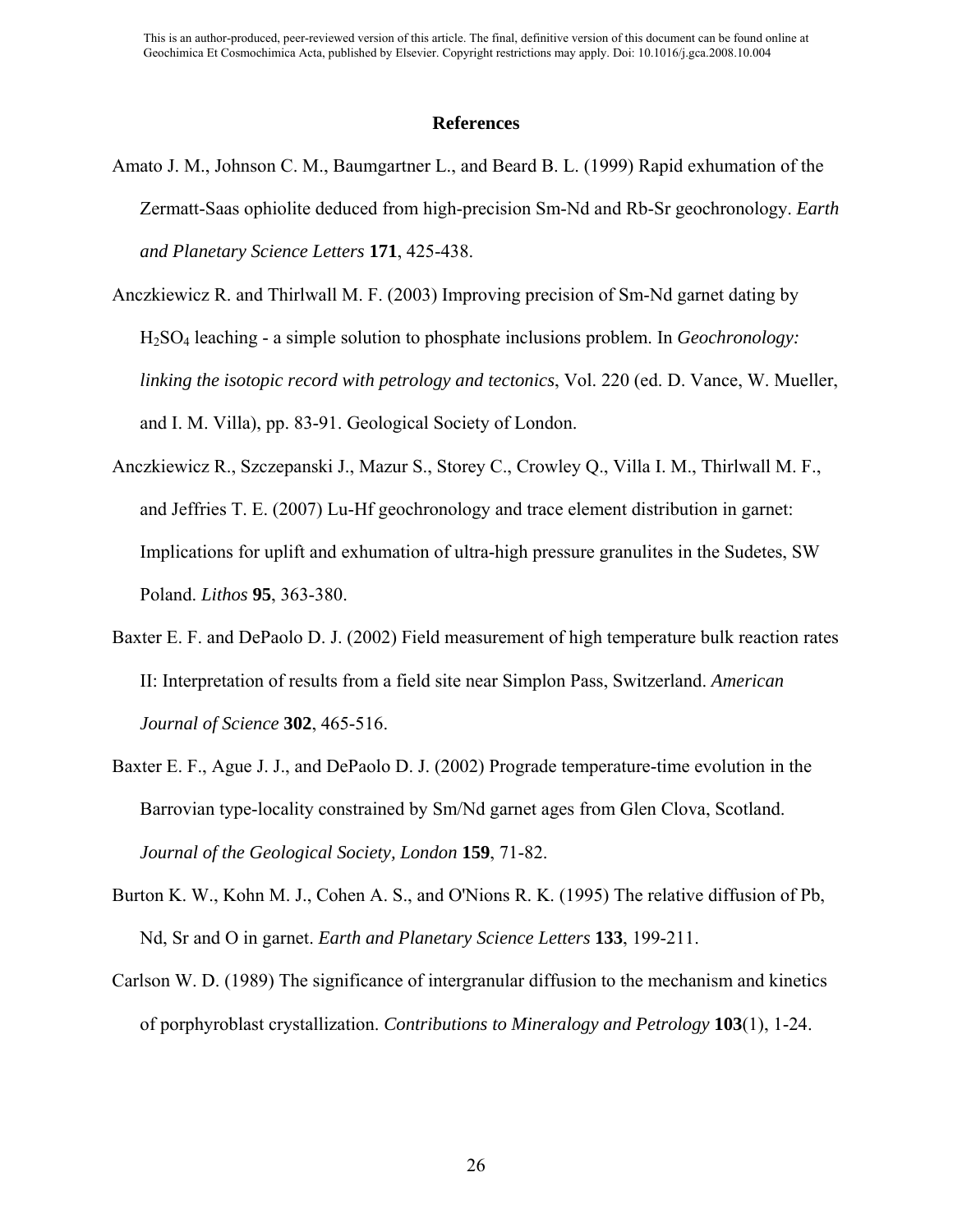- Cheng H., King R. L., Nakamura E., Vervoort J. D., and Zhou Z. (2008) Coupled Lu-Hf and Sm-Nd geochronology constrains garnet growth in ultra-high-pressure eclogites from the Dabie orogen. *Journal of Metamorphic Geology* **26**, 741-758.
- Cherniak D. J. and Watson E. B. (2003) Diffusion in zircon. *Reviews in Mineralogy and Geochemistry* **53**, 113-143.
- Cherniak D. J. and Watson E. B. (2007) Ti diffusion in zircon. *Chemical Geology* **242**, 470-483.

Chernoff C. B. and Carlson W. D. (1999) Trace element zoning as a record of chemical disequilibrium during garnet growth. *Geology* **27**(6), 555-558.

- Christensen J. N., Rosenfeld J. L., and De Paolo D. J. (1989) Rates of tectonometamorphic processes from rubidium and strontium isotopes in garnet. *Science* **244**, 1465-1469.
- Christensen J. N., Selverstone J., Rosenfeld J. L., and DePaolo D. J. (1994) Correlation of Rb-Sr geochronology of garnet growth histories from different structural levels within the Tauern Window, Eastern Alps. *Contributions to Mineralogy and Petrology* **118**(1), 1-12.
- Connelly J. N. (2006) Improved dissolution and chemical separation methods for Lu-Hf garnet chronometry. *Geochemistry Geophysics Geosystems* **7**, 10.1029/2005GC001082.
- Corrie S. L. and Kohn M. J. (2008) Trace element distributions in silicates during prograde metamorphic reactions: implications for monazite formation. *Journal of Metamorphic Geology*, **26**, 451-464.
- Corrie S. L., Kohn M. J., Vervoort J. D., and Parkinson C. D. (2007) 21 Ma eclogite from the Main Central Thrust sheet, eastern Nepal Himalaya. *EOS - Transactions of the American Geophysical Union* **88**, V41C-0728.
- DeWolf C. P., Zeissler C. J., Halliday A. N., Mezger K., and Essene E. J. (1996) The role of inclusions in U-Pb and Sm-Nd garnet geochronology; stepwise dissolution experiments and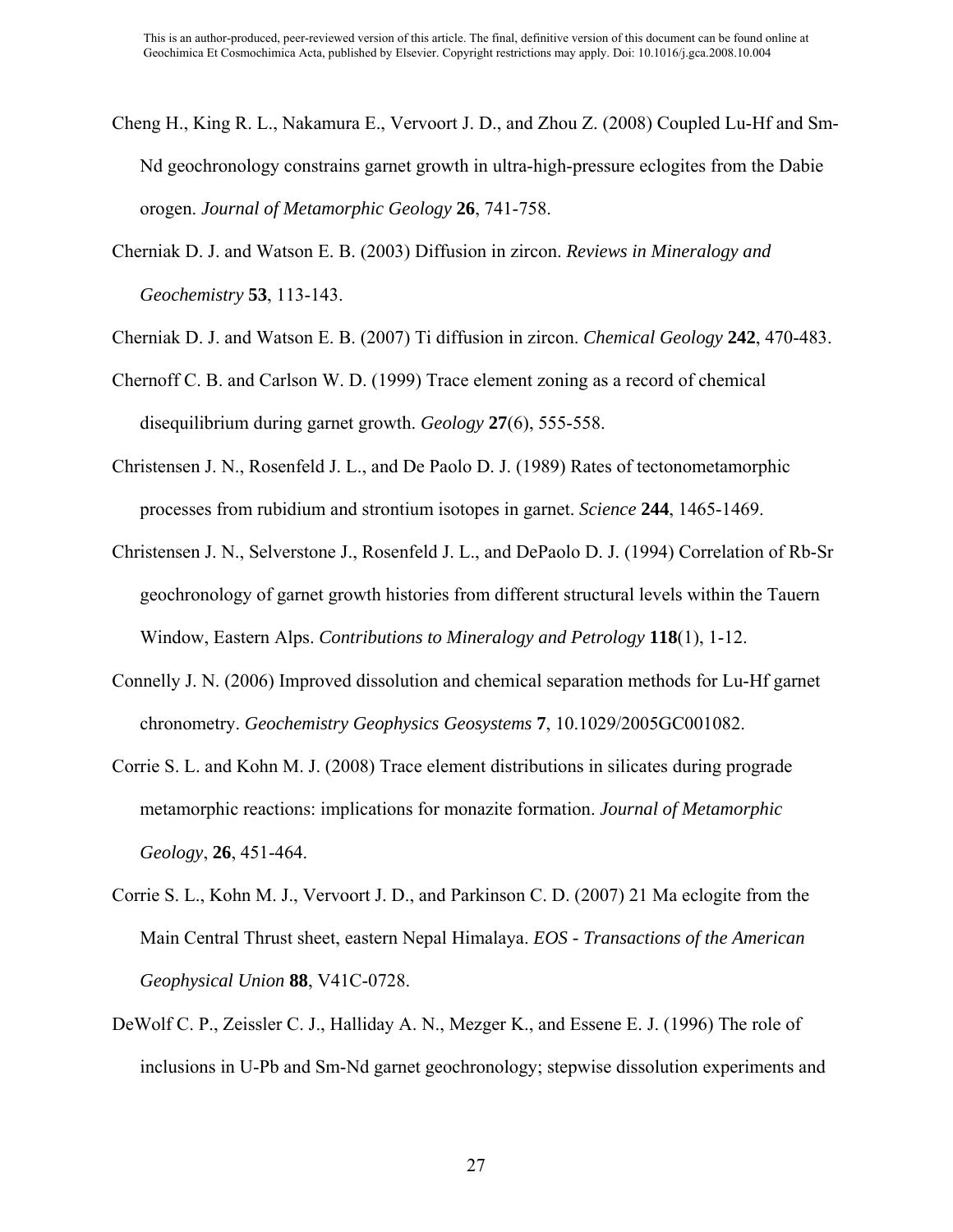trace uranium mapping by fission track analysis. *Geochimica et Cosmochimica Acta* **60**, 121- 134.

- Ducea M. N., Ganguly J., Rosenberg E. J., Patchett P. J., Cheng W., and Isachsen C. (2003) Sm-Nd dating of spatially controlled domains of garnet single crystals: a new method of hightemperature thermochronology. *Earth and Planetary Science Letters* **213**, 31-42.
- Florence F. P. and Spear F. S. (1991) Effects of diffusional modification of garnet growth zoning on P-T path calculations. *Contributions to Mineralogy and Petrology* **107**, 487-500.
- Gehrels G. E., DeCelles P. G., Martin A., Ojha T. P., Pinhassi G., and Upreti B. N. (2003) Initiation of the Himalayan orogen as an early Paleozoic thin-skinned thrust belt. *GSA Today* **13**, 4-9.
- Gehrels G. E., DeCelles P. G., Ojha T. P., and Upreti B. N. (2006) Geologic and U-Th-Pb geochronologic evidence for early Paleozoic tectonism in the Kathmandu thrust sheet, central Nepal Himalaya. *Geological Society of America Bulletin* **118**, 185-198.
- Hermann J. (2002) Allanite: thorium and light rare earth element carrier in subducted crust. *Chemical Geology* **192**, 289-306.
- Hickmott D. D. (1988) Trace element zoning in metamorphic garnets: implications for metamorphic pterogenesis. Doctoral, Massachusetts Institute of Technology.
- Hickmott D. and Spear F. S. (1992) Major- and trace-element zoning in garnets from calcareous pelites in the NW Shelburne Falls Quadrangle, Massachusetts; garnet growth histories in retrograded rocks. *Journal of Petrology* **33**(5), 965-1005.
- Hickmott D. D., Shimizu N., Spear F. S., and Selverstone J. (1987) Trace element zoning in a metamorphic garnet. *Geology* **15**, 573-576.

Hoefs J. (1997) *Stable isotope geochemistry*. Springer.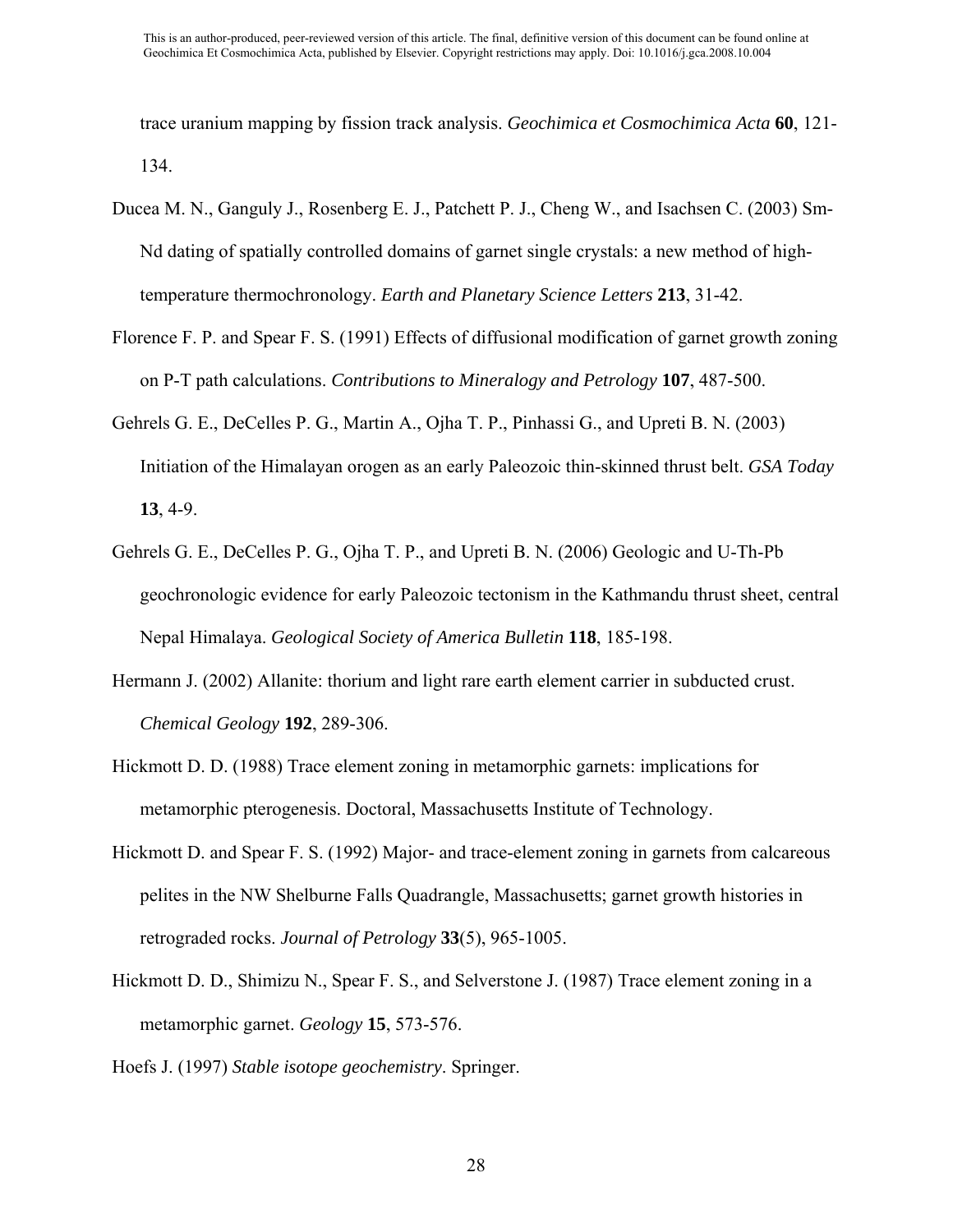- Hollister L. S. (1966) Garnet zoning: an interpretation based on the Rayleigh fractionation model. *Science* **154**, 1647-1651.
- Hollister L. S. (1969) Contact metamorhpism in the Kwoiek Area of British Columbia: An end member of the metamorphic process. *Geological Society of America Bulletin* **80**, 2465-2494.
- Johnston S., Hacker B. R., and Ducea M. N. (2007) Exhumation of ultrahigh-pressure rocks beneath the Hornelen segment of the Nordfjord-Sogn Detachment Zone, western Norway. *Geological Society of America Bulletin* **119**, 1232-1248.
- Jung S. and Mezger K. (2001) Geochronology in migmatites a Sm-Nd, U-Pb and Rb-Sr study from the Proterozoic Damara belt (Namibia): implications for polyphase development of migmatites in high-grade terranes. *Journal of Metamorphic Geology* **19**, 77-97.
- Jung S. and Mezger K. (2003a) Petrology of basement-dominated terranes: I. Regional metamorphic T-t path from U-Pb monazite and Sm-Nd garnet geochronology (Central Damara orogen, Namibia). *Chemical Geology* **198**, 223-247.
- Jung S. and Mezger K. (2003b) U-Pb garnet chronometry in high-grade rocks case studies from the central Damara orogen (Namibia) and implications for the interpretation of Sm-Nd garnet ages and the role of high U-Th inclusions. *Contributions to Mineralogy and Petrology* **146**, 382-396.
- King R. L., Bebout G. E., Kobayashi K., Nakamura E., and van der Klauw S. N. G. C. (2004) Ultrahigh-pressure metabasaltic garnets as probes into deep subduction zone chemical cycling. *Geochemistry Geophysics Geosystems* **5**, 17 pp.
- King R. L., Vervoort J. D., Kohn M. J., Zirakparvar N. A., Hart G. L., Corrie S. L., and Cheng H. (2007) Promise and pitfalls of Lu/Hf-Sm/Nd garnet geochronology. *EOS - Transactions of the American Geophysical Union* **88**, V31G-02.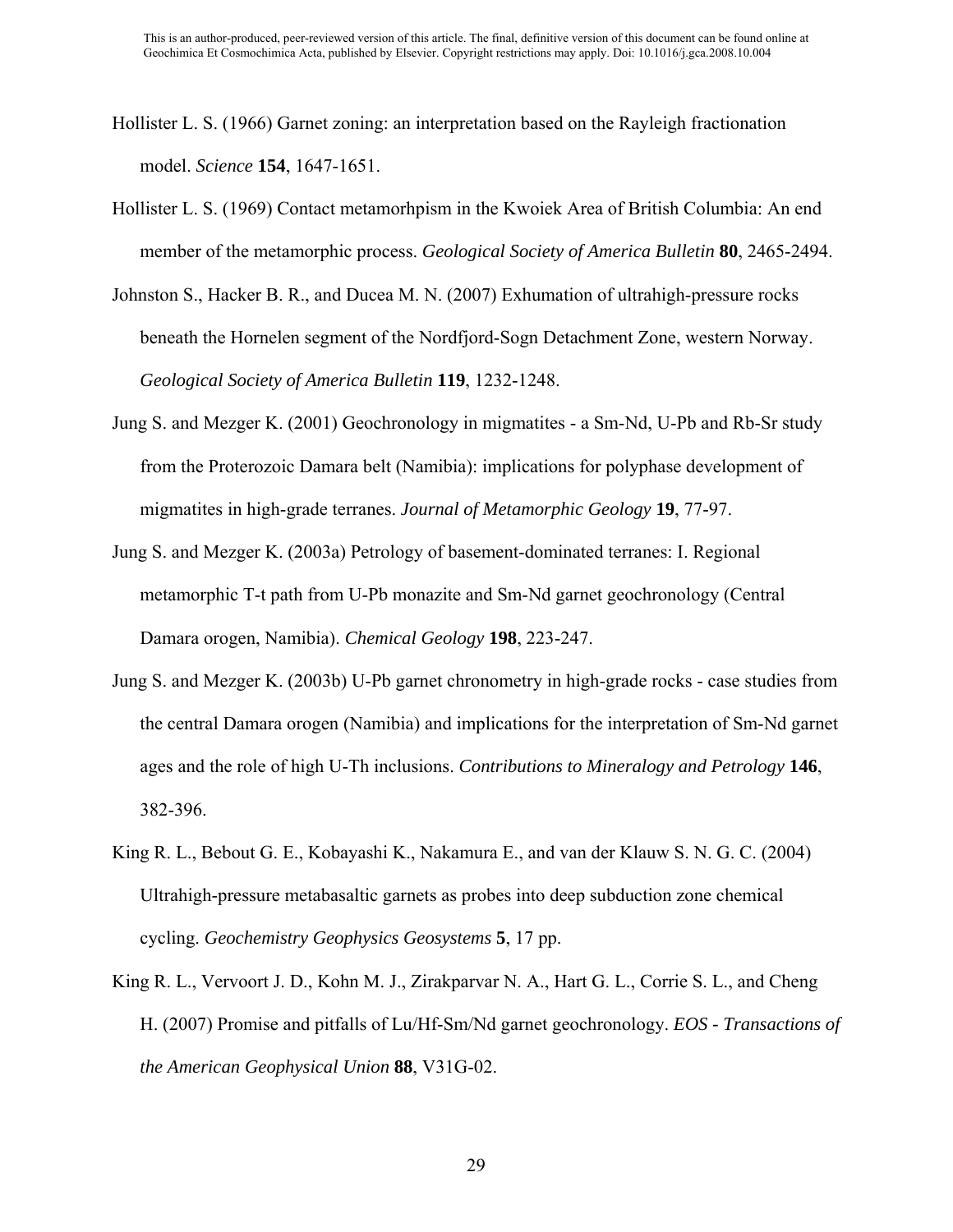- Kohn M. J. (2003) Geochemical zoning in metamorphic minerals. In *Treatise on Geochemistry, volume 3, The Crust* (ed. R. Rudnick), pp. 229-261. Elsevier.
- Kohn M. J. (2004) Oscillatory- and sector-zoned garnets record cyclic (?) rapid thrusting in central Nepal. *Geochemistry Geophysics Geosystems* **5**, Q12014, doi:10.1029/2004GC000737.
- Kohn M. J. (2008) P-T-t data from central Nepal support critical taper and repudiate large-scale channel flow of the Greater Himalayan Sequence. *Geological Society of America Bulletin*, **120**, 259-273.
- Kohn M. J. and Spear F. S. (2000) Retrograde net transfer reaction insurance for pressuretemperature estimates. *Geology* **28**(12), 1127-1130.
- Kohn M. J., Spear F. S., and Valley J. W. (1997) Dehydration-melting and fluid recycling during metamorphism; Rangeley Formation, New Hampshire, USA. *Journal of Petrology* **38**(9), 1255-1277.
- Kohn M. J., Wieland M. S., Parkinson C. D., and Upreti B. N. (2004) Miocene faulting at plate tectonic velocity in the Himalaya of central Nepal. *Earth and Planetary Science Letters* **228**, 299-310.
- Kohn M. J., Wieland M. S., Parkinson C. D., and Upreti B. N. (2005) Five generations of monazite in Langtang gneisses: implications for chronology of the Himalayan metamorphic core. *Journal of Metamorphic Geology* **23**, 399-406.
- Kylander-Clark A. R. C., Hacker B. R., Johnson C. M., Beard B. L., Mahlen N. J., and Lapen T. J. (2007) Coupled Lu-Hf and Sm-Nd geochronology constrains prograde and exhumation histories of high- and ultrahigh-pressure eclogites from western Norway. *Chemical Geology* **242**, 137-154.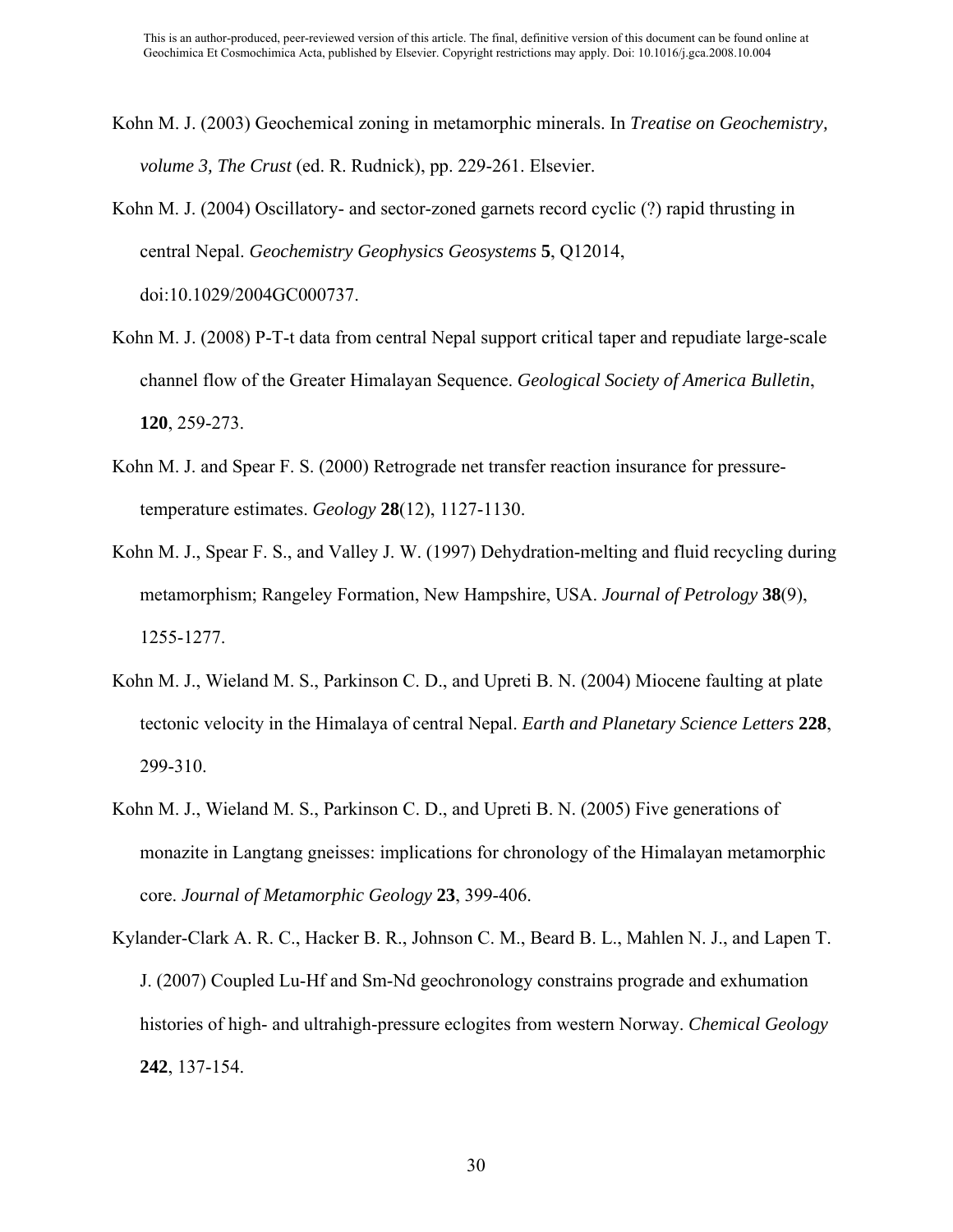- Lagos M., Scherer E. E., Tomaschek F., Munker C., Keiter M., Berndt J., and Ballhaus C. (2007) High precision Lu-Hf geochronology of Eocene eclogite-facies rocks from Syros, Cyclades, Greece. *Chemical Geology* **243**, 16-35.
- Lapen T. J., Johnson C. M., Baumgartner L. P., Mahlen N. J., Beard B. L., and Amato J. M. (2003) Burial rates during prograde metamorphism of an ultra-high-pressure terrane: an example from Lago di Cignana, western Alps, Italy. *Earth and Planetary Science Letters* **215**, 57-72.
- Ludwig K. R. (2001) *Isoplot/Ex, rev. 2.49. A geochronologic toolkit for Microsoft Excel.* Berkeley Geochronology Center.
- McIntyre G. A., Brooks C., Compston W., and Turek A. (1966) The statistical assessment of Rb-Sr isochrons. *Journal of Geophysical Research* **71**, 5459-5468.
- Münker C., Weyer S., Scherer E., and Mezger K. (2001) Separation of high field strength elements (Nb, Ta, Zr, Hf) and Lu from rock samples for MC-ICPMS measurements. *Geochemistry Geophysics Geosystems* **2**, 2001GC000183.
- Rayleigh J. W. S. (1896) Theoretical considerations respecting the separation of gases by diffusion and similar processes. *Philosophical Magazine* **42**, 493.
- Scherer E. E., Cameron K. L., and Blichert-Toft J. (2000) Lu-Hf geochronology: Closure temperature relative to the Sm-Nd system and the effects of trace mineral inclusions. *Geochimica et Cosmochimica Acta* **64**, 3413-3432.
- Schmidt A., Weyer S., Mezger K., Scherer E. E., Xiao Y., Hoefs J., and Brey G. P. (2008) Rapid eclogitisation of the Dabie-Sulu UHP terrane: constraints from Lu-Hf garnet geochronology. *Earth and Planetary Science Letters* **273**, 203-213.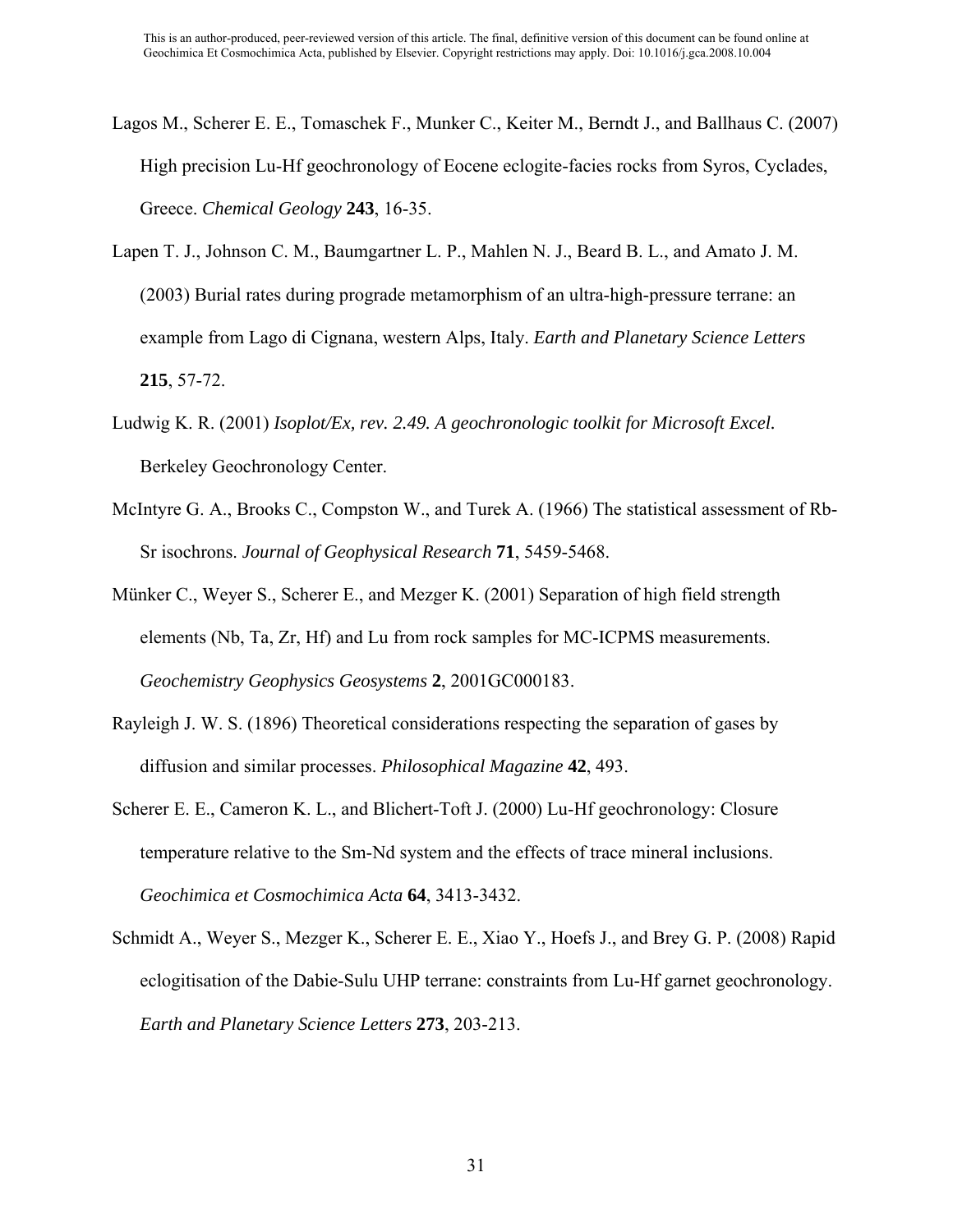- Skora S., Baumgartner L. P., Mahlen N. J., Johnson C. M., Pilet S., and Hellebrand E. (2006) Diffusion-limited REE uptake by eclogite garnets and its consequences for Lu-Hf and Sm-Nd geochronology. *Contributions to Mineralogy and Petrology*, DOI 10.1007/s00410-006-0128 x.
- Spear F. S. and Kohn M. J. (1996) Trace element zoning in garnet as a monitor of crustal melting. *Geology* **24**, 1099-1102.
- Spear F. S., Kohn M. J., Florence F., and Menard T. (1990) A model for garnet and plagioclase growth in pelitic schists: Implications for thermobarometry and P-T path determinations. *Journal of Metamorphic Geology* **8**, 683-696.
- Taylor S. R. and McLennan S. M. (1985) *The continental crust: its composition and evolution: An examination of the geochemical record preserved in sedimentary rocks*. Blackwell.
- Thöni M. (2002) Sm-Nd isotope systematics in garnet from different lithologies (Eastern Alps): age results, and an evaluation of potential problems for garnet Sm-Nd chronometry. *Chemical Geology* **185**, 255-281.
- Tirone M., Ganguly J., Dohmen R., Langenhorst F., Hervig R., and Becker H.-W. (2005) Rare earth diffusion kinetics in garnet: Experimental studies and applications. *Geochimica et Cosmochimica Acta* **69**, 2385-2398.
- Van Orman J. A., Grove T. L., Shimizu N., and Layne G. D. (2002) Rare earth element diffusion in a natural pyrope single crystal at 2.8 GPa. *Contributions to Mineralogy and Petrology* **142**(4), 416-424.
- Vervoort J. D. and Blichert-Toft J. (1999) Evolution of the depleted mantle: Hf isotope evidence from juvenile rocks through time. *Geochimica et Cosmochimica Acta* **63**, 533-556.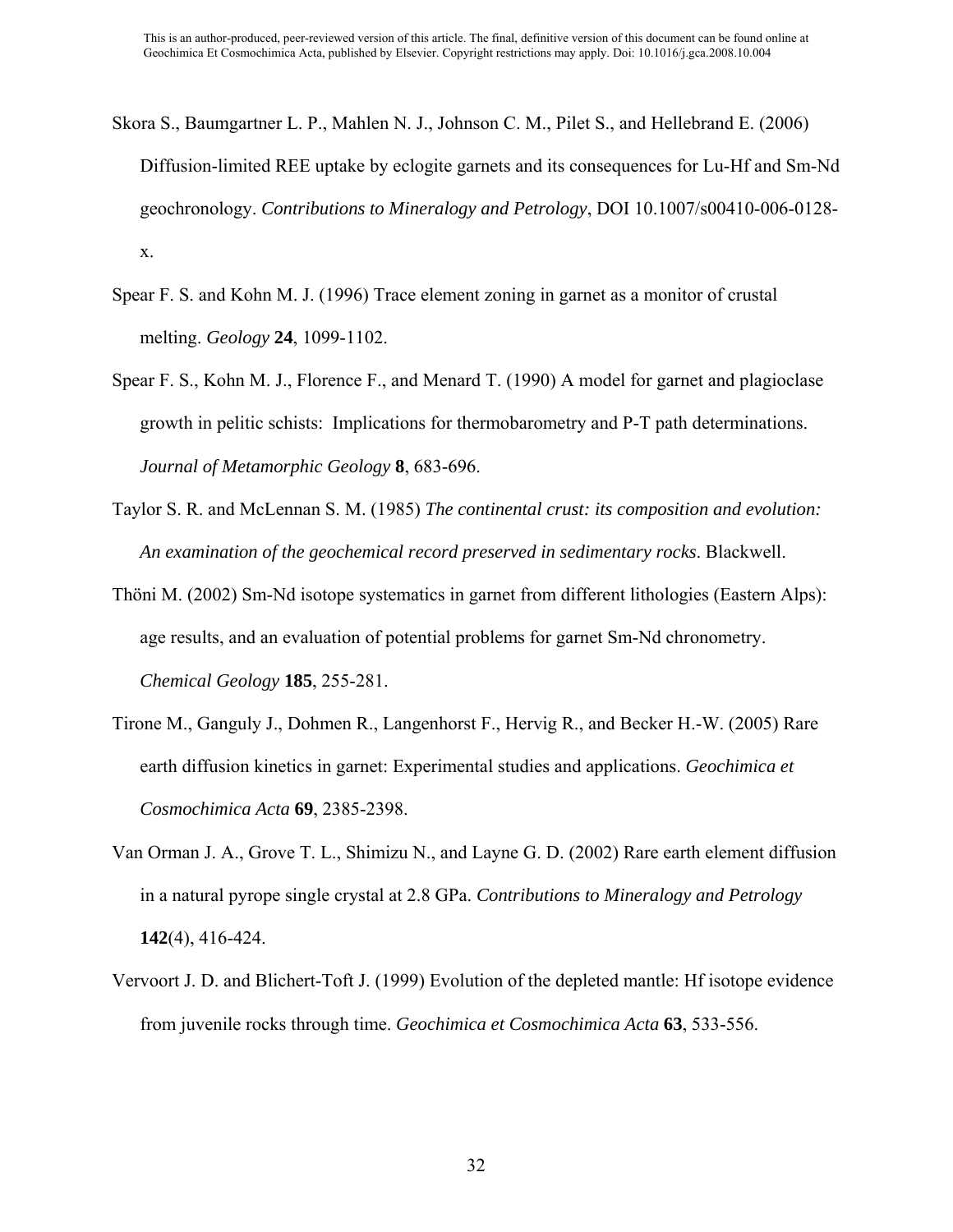- Vervoort J. D., Patchett P. J., Soderlund U., and Baker M. (2004) Isotopic composition of Yb and the determination of Lu concentrations and Lu/Hf ratios by isotope dilution using MC-ICPMS. *Geochemistry Geophysics Geosystems* **5**, 1029/2004GC000721.
- York D. (1966) Least-squares fitting of a straight line. *Canadian Journal of Physics* **4**, 1079- 1086.
- Zhou B. and Hensen B. J. (1995) Inherited Sm/Nd isotope components preserved in monazite inclusions within garnets in leucogneiss from East Antarctica and implications for closure temperature studies. *Chemical Geology* **121**(1-4), 317-326.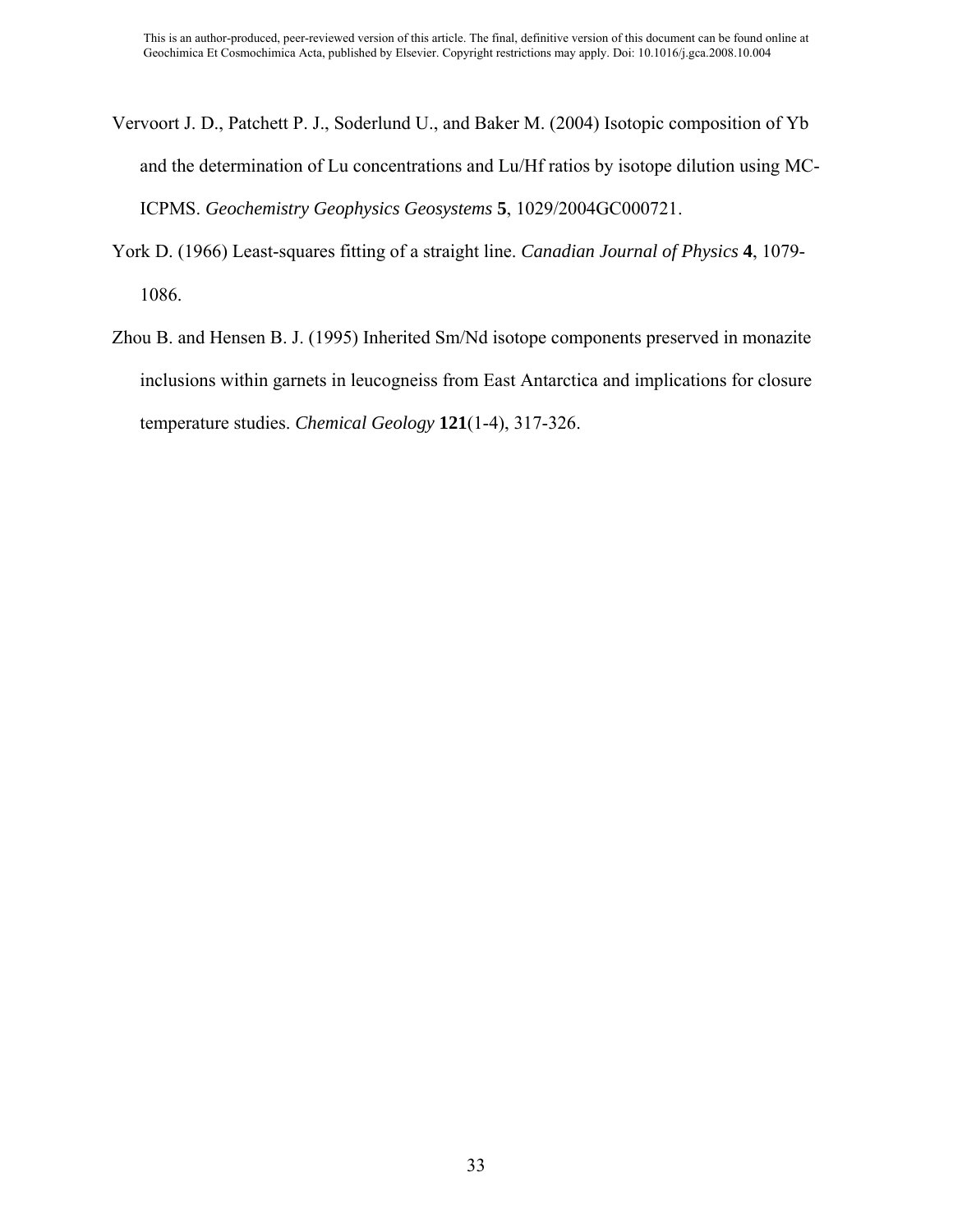**Figure 1**. Modeling results for Lu-Hf zoning for a metapelitic garnet, assuming growth of garnet is linear in volume, area, or radius (i.e., constant dV/dt, dA/dt, and dr/dt). (A) Lu concentration and  $176$ Lu/ $177$ Hf from core to rim. For model that is linear in volume, 50% of Lu in the garnet is coreward of the arrow. (B) Hf concentration from core to rim, and whole-rock  $176$ Lu/ $177$ Hf during growth of garnet. Whole rock composition (WR) refers to compositional evolution of garnet-free matrix.

**Figure 2**. Modeling results for Lu-Hf intracrystalline zoning for garnet from a metabasite, assuming linear growth with respect to volume, showing core-rim zoning in Lu and Hf concentrations and <sup>176</sup>Lu/<sup>177</sup>Hf, as well as whole-rock<sup>176</sup>Lu/<sup>177</sup>Hf during growth of garnet. Fifty percent of Lu in the garnet is coreward of the arrow. Whole rock composition (WR) refers to compositional evolution of garnet-free matrix.

**Figure 3**. Modeling results for Rb-Sr intracrystalline zoning for a metapelitic garnet, assuming linear growth with respect to volume, showing core-rim zoning in Rb and Sr concentrations and  $87Rb/86$ Sr, as well as whole-rock  $87Rb/86$ Sr during growth of garnet. Fifty percent of Rb in the garnet is coreward of the arrow. Whole rock composition (WR) refers to compositional evolution of garnet-free matrix.

**Figure 4**. Modeling results for Sm-Nd intracrystalline zoning for a metapelitic garnet, assuming linear growth with respect to volume, showing core-rim zoning in Sm and Nd concentrations and  $147$ Sm/ $143$ Nd, as well as whole-rock  $147$ Sm/ $143$ Nd during growth of garnet. Fifty percent of Sm in the garnet is coreward of the arrow. Whole rock composition (WR) refers to compositional evolution of garnet-free matrix.

**Figure 5**. Modeling results for intracrystalline zoning in the change in ratio of daughter isotope to reference isotope, relative to initial isotopic composition, assuming growth interval of 10 Myr.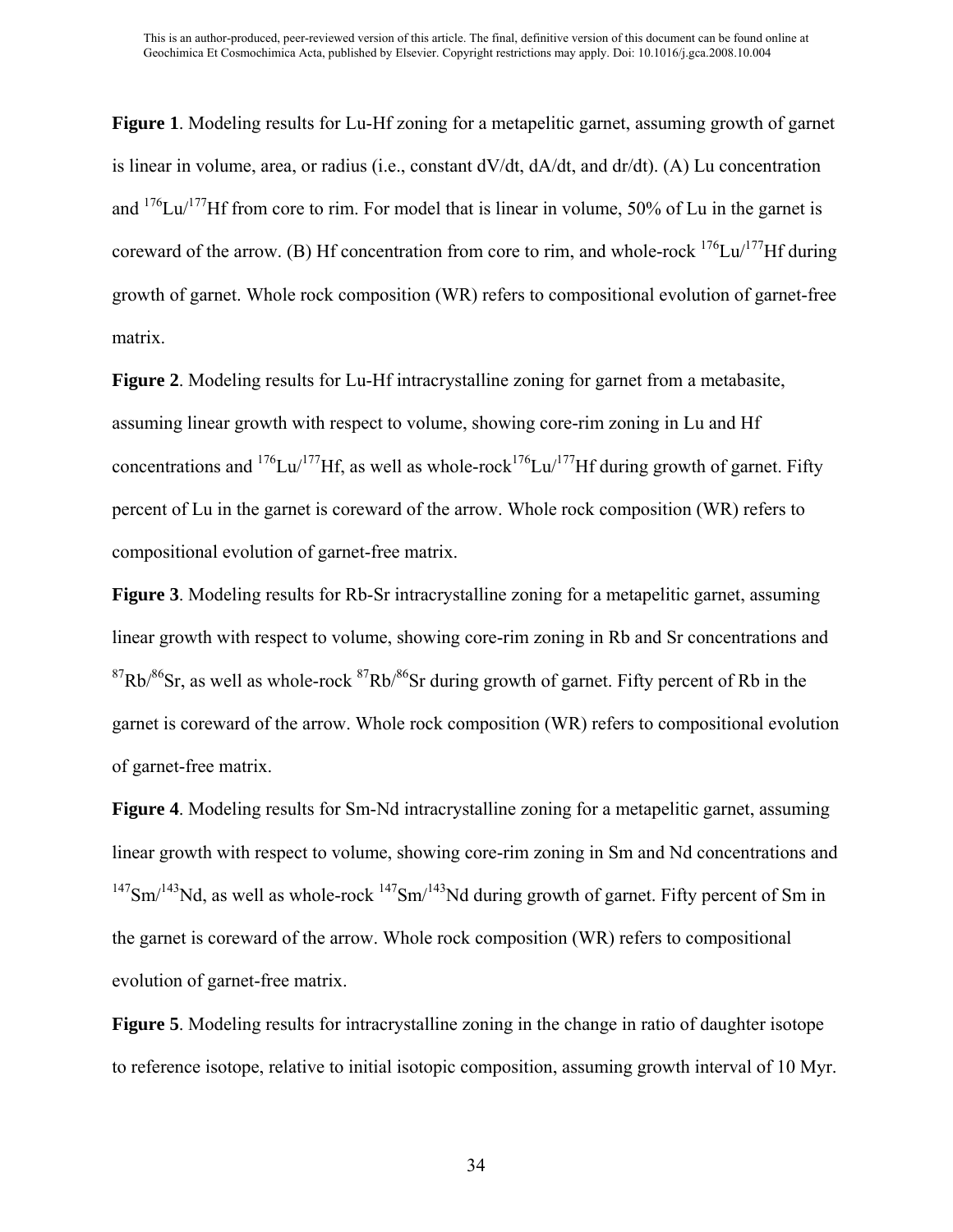(A) Lu-Hf system for a metapelitic garnet with different growth models. "T-accelerated" = growth that is linear in volume (same chemical zoning pattern as in Fig. 1), but exponentially increases with increasing temperature (e.g., Carlson, 1989). Note large shifts to  $176$ Hf/ $177$ Hf compared to typical  $\pm 2\sigma$  analytical errors, and inability of this system to distinguish some different growth models (e.g., linear in area vs. temperature-accelerated growth). (B) Lu-Hf system for garnet from a metabasite, and Sm-Nd and Rb-Sr systems for metapelitic garnet crystals. Shifts are smaller, but still readily measured for Lu-Hf and Rb-Sr. Distinguishing zoning analytically is most difficult for Sm-Nd system both because of relatively low parentdaughter ratio and much longer half-life for  $147$ Sm decay. Thin line in A bounds scale in B, emphasizing extreme isotopic torque of Lu-Hf system in metapelites. Note that curves for Lu-Hf and Sm-Nd do not quite intersect zero because of radioactive decay of whole-rock.

**Figure 6**. Isochron diagram showing possible distributions of data for garnet crystals that nucleated at different times in a single model rock. Note arcuate distributions, particularly for Lu-Hf, with decreasing MSWD from A to D, reflecting decreasing ability of different isotopic systems to resolve duration of garnet growth. (A) Lu-Hf isochrons for metapelite, showing strong decrease in Lu/Hf for later-grown garnet crystals. Hexagons show relative sizes of different generation garnet crystals (assuming linear increase in volume with time). (B) Lu-Hf isochrons for metabasite. (C) Rb-Sr isochrons for metapelite. (D) Sm-Nd isochrons for metapelite. Data plotted and regressed using Isoplot (Ludwig, 2001).

**Figure 7**. Bulk garnet ages for Lu-Hf, Rb-Sr, and Sm-Nd for different amounts of garnet (wt% of garnet produced) and different possible partition coefficients for Lu. Ages for Lu-Hf show maximum ages for 10-20% garnet growth; Sm-Nd and Rb-Sr ages are essentially independent of the amount of garnet produced or the assumed partition coefficients. The maximum age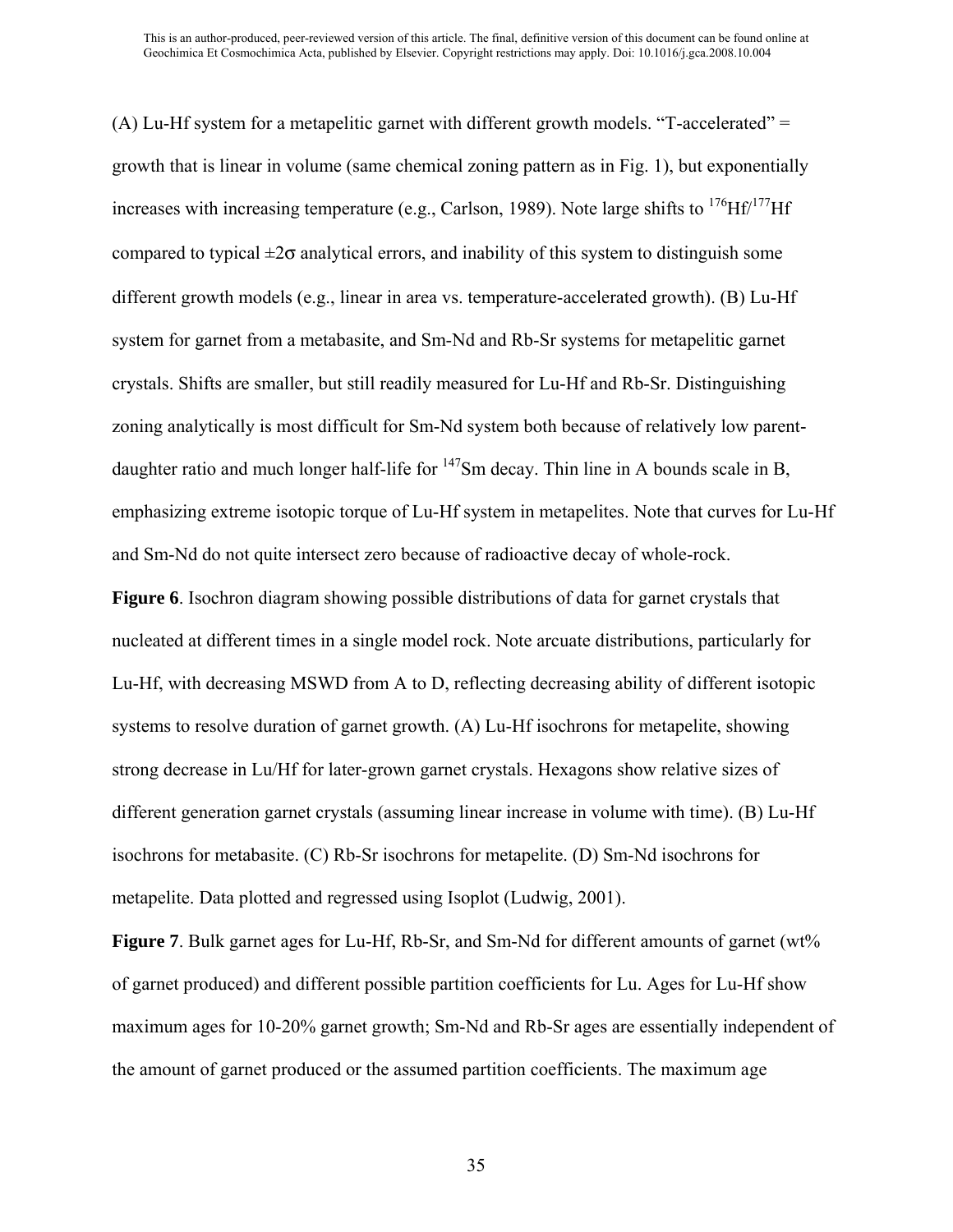difference between systems is likely to be only 30% of the total growth duration (i.e.,  $\sim$ 3 Myr out of 10).

**Figure 8**. Schematic diagrams showing effect of slow intercrystalline diffusion of parent and daughter isotopes on profiles of isotope concentrations and ratios in garnet and in matrix (insets). Dashed lines show models of fast diffusion in matrix (Figs. 1-4). (A) Lu-Hf assuming slow diffusion for both elements. (B) Rb-Sr assuming slow diffusion for both elements. (C) Rb-Sr assuming slow diffusion for Sr, but fast diffusion for Rb. (D) Sm-Nd assuming slow diffusion for both elements.

**Figure 9**. Schematic diagrams illustrating effects of garnet dissolution and intracrystalline diffusion for Lu-Hf system in metapelites. The same types of effects will occur in other systems, but smaller compositional and isotopic gradients will diminish their magnitude. Dot-dash lines are unmodified compositions, solid lines are modified by diffusion. (A) Core-rim profiles of Lu concentration and Lu-Hf isotope ratios in garnet, assuming faster intracrystalline diffusion of  $Lu^{3+}$  compared to  $Hf^{4+}$ . Concentrations of Lu decrease in garnet cores, and increase on rims. Matrix Lu concentrations also increase because of garnet dissolution. (B) Lu-Hf isochron, showing rotation to steeper slope (older apparent age) and decreased initial  $\varepsilon_{\text{Hf}}$ .

**Figure 10**. Data from 2 Himalayan metapelites showing consistency with model predictions. (A+B) Strong depletion in Lu from core to rim is broadly consistent with Rayleigh distillation (Fig. 1). Upturn in Lu at garnet rims indicates retrograde dissolution and back-diffusion of Lu. Arrow shows where approximately 50% of Lu is enclosed within core. Hf not plotted for analyses with high Zr (zircon contamination). (C+D) Arcuate distribution of isotopic data on isochron diagrams is consistent with garnet growth (or multiple garnet generations) over timescales exceeding a few hundred kyr (Fig. 6). Difference in oldest vs. youngest garnet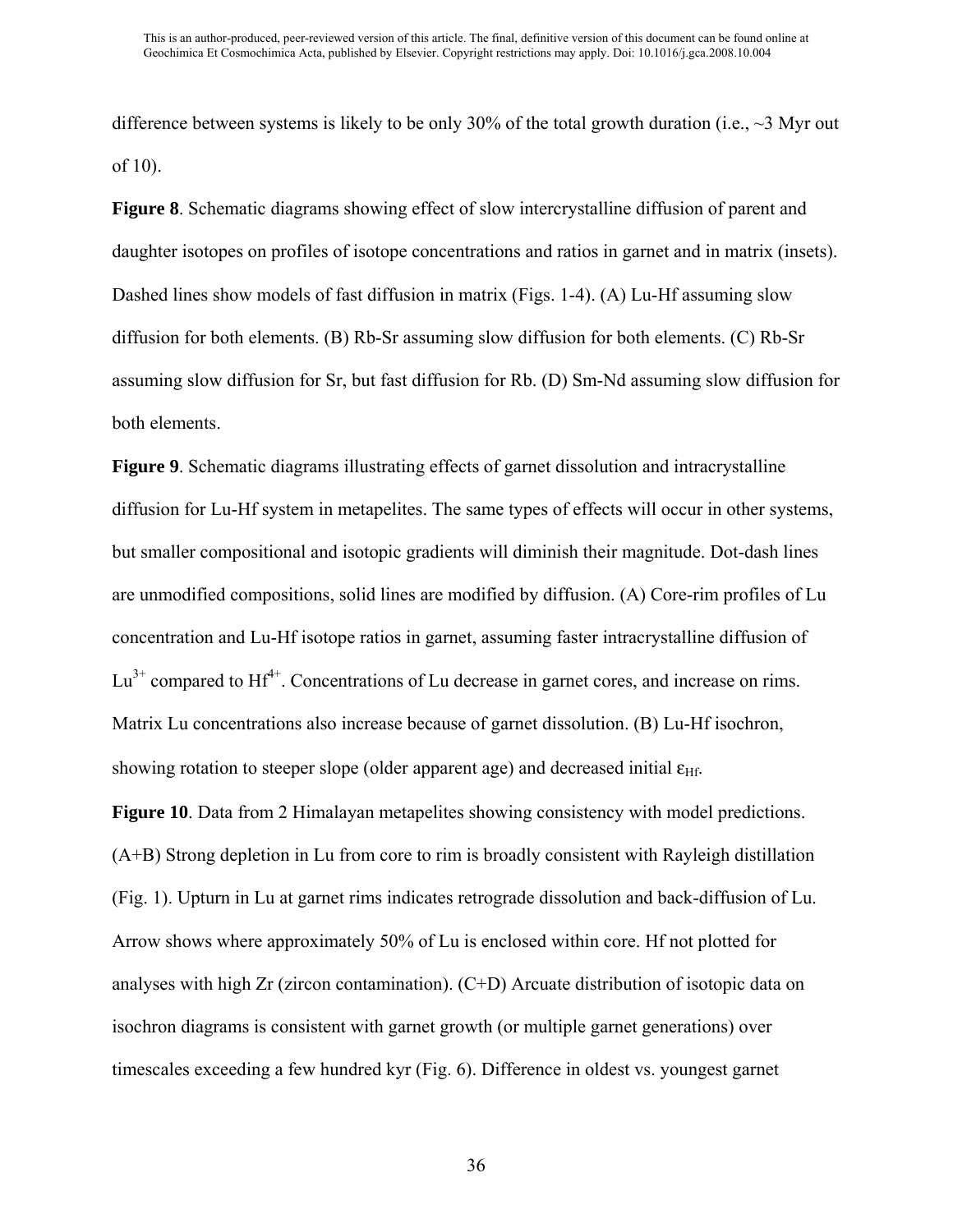separates estimates either the minimum duration of garnet growth, or, for polymetamorphic rocks, the minimum difference in age of different garnet generations. M1 and M3 are regression models 1 and 3 of IsoPlot (McIntyre et al., 1966; York, 1966; Ludwig, 2001). Note the impossibly low initial  $\varepsilon$ <sub>Hf</sub> (lower than primordial Earth) implied by sample 31a using M3 regression.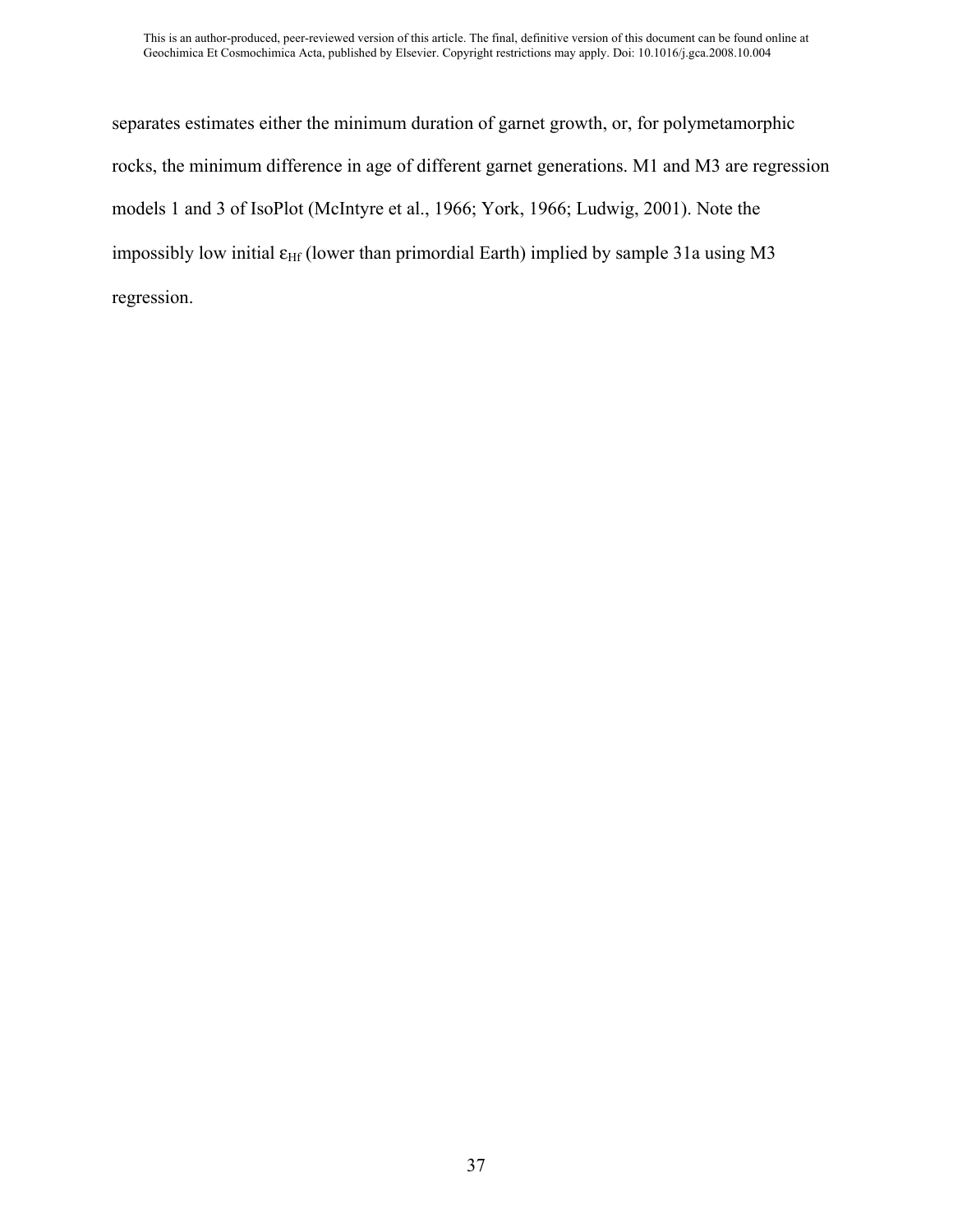| Rock       | Parent      | $\alpha_{\text{Parent}}$ | Mtx conc. | Daughter    | $\alpha_{\text{Daughter}}$ | Mtx conc. |
|------------|-------------|--------------------------|-----------|-------------|----------------------------|-----------|
|            |             |                          | (ppm)     |             |                            | (ppm)     |
| Pelite     | $^{176}$ Lu | 100                      |           | $^{176}$ Hf | 0.040                      | 5         |
| Metabasite | $^{176}$ Lu | 25                       | 0.2       | $^{176}$ Hf | 0.050                      | 3         |
| Pelite     | ${}^{87}Rb$ | 0.0035                   | 200       | $^{87}Sr$   | 0.040                      | 200       |
| Pelite     | $147$ Sm    | 0.25                     | 5         | $^{143}Nd$  | 0.015                      | 25        |

Table 1. Input parameters used for modeling

Note: all models assume growth of 5% garnet (by weight) over a period of 10 Myr. Exponential model uses same parameters as Pelite, but garnet growth accelerates exponentially in 5·t. See text for partition coefficient data sources.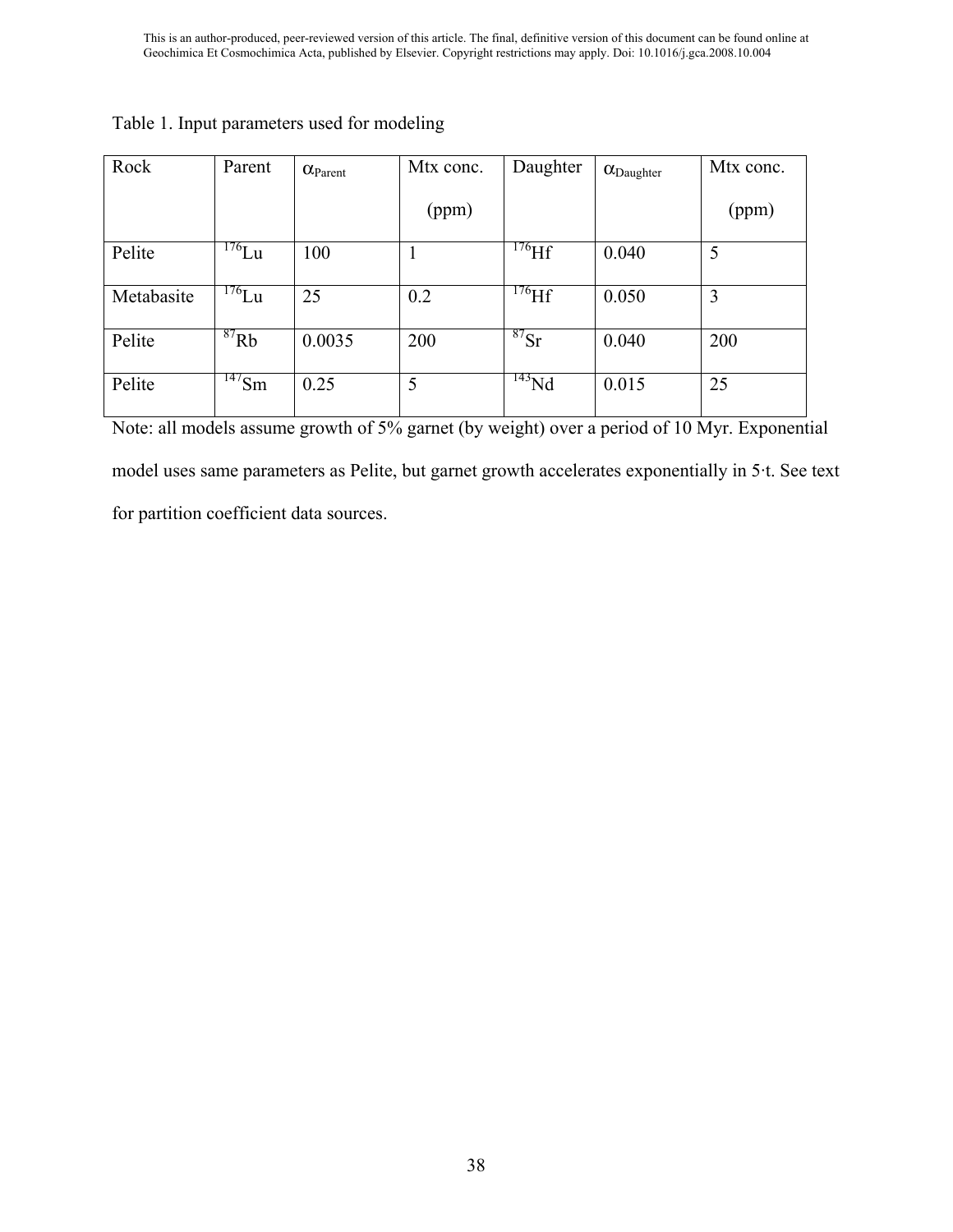| Sample             | $Lu$ (ppm) | Hf(ppm) | $176$ Lu/ $177$ Hf | $2\sigma$ abs error | $^{176}$ Hf/ $^{177}$ Hf | $2\sigma$ abs error |
|--------------------|------------|---------|--------------------|---------------------|--------------------------|---------------------|
| 31a G3             | 8.718      | 0.0845  | 14.83261           | 0.07416             | 0.358331                 | 0.000028            |
| 31a G2             | 7.920      | 0.1312  | 8.62453            | 0.04312             | 0.322136                 | 0.000014            |
| 31a G1             | 8.967      | 0.2028  | 6.30387            | 0.03152             | 0.309256                 | 0.000014            |
| 31a WR             | 0.383      | 0.0898  | 0.60577            | 0.00303             | 0.283515                 | 0.000019            |
| 72b G <sub>2</sub> | 9.005      | 0.1404  | 9.11084            | 0.04555             | 0.288158                 | 0.000035            |
| 72b G3             | 10.840     | 0.2049  | 7.51069            | 0.03755             | 0.287090                 | 0.000014            |
| 72b G1             | 4.979      | 0.1815  | 3.89322            | 0.01947             | 0.284815                 | 0.000014            |
| 72b WR             | 0.827      | 0.7049  | 0.16650            | 0.00083             | 0.282509                 | 0.000014            |

Table 2. Lu-Hf results for Himalayan samples

Note: G3, G2, and G1 are different garnet splits from the same sample. WR = whole rock. Errors for Lu/Hf are ±0.5%; error for Hf isotope ratio is the larger of either the measured in-run error or 0.000014.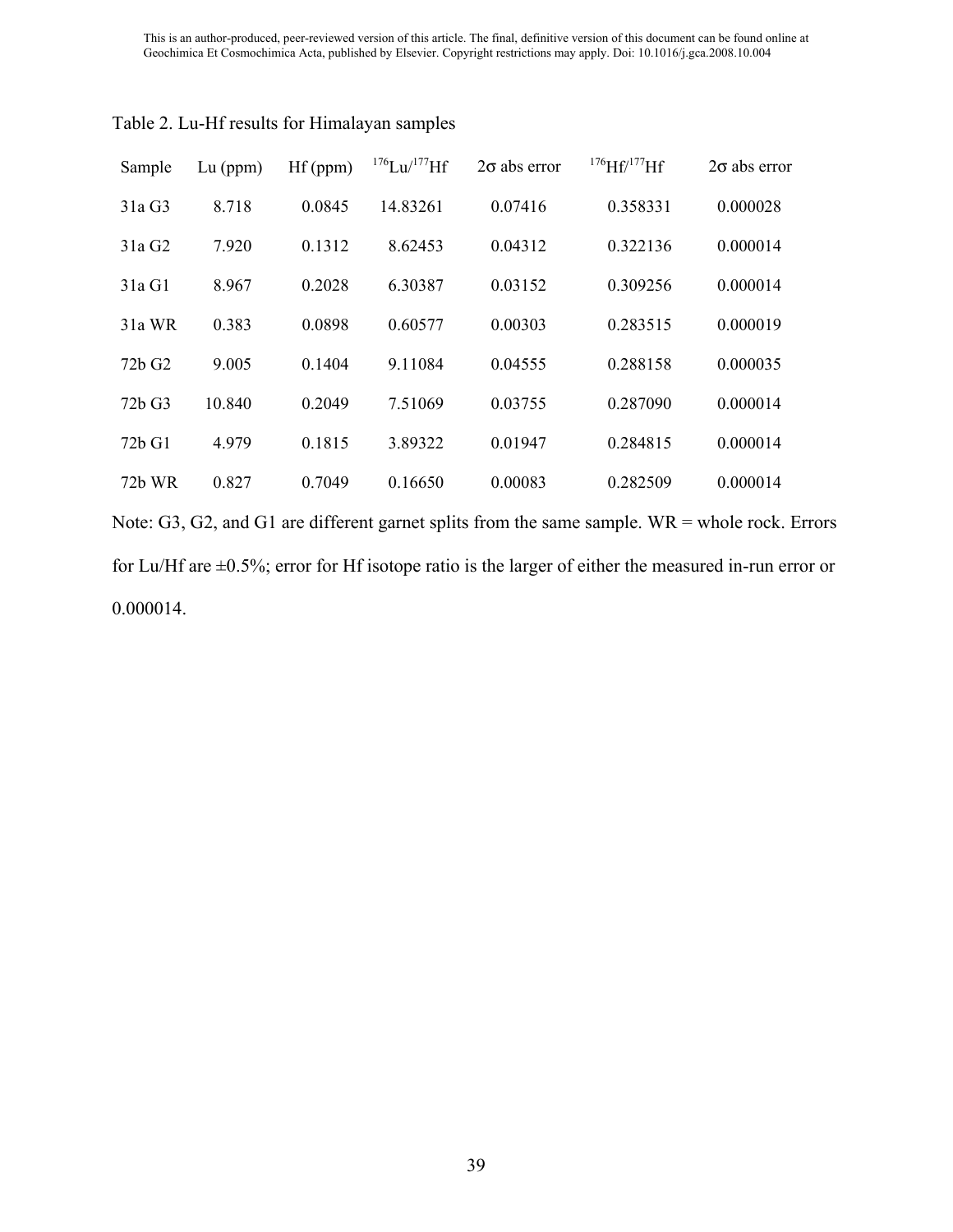Electronic Annex.

Fig. EA1. X-ray maps of garnet crystals from samples 31a and 72b, showing zoning patterns and LA-ICP-MS traverses plotted in Fig. 10. "Hotter" colors (yellow, red) indicate higher concentrations; "cooler" colors (blue, purple) indicate lower concentrations. Numbers by scale bars are mole fractions in %. The mole fraction of Mn in sample 72b is below 1%. Both samples generally show core-rim increases in Mg, with sharp decreases at the rim; sample 31a, and most other samples in the region show core-rim decreases in Mn, with sharp increases at the rim. These Mg and Mn trends are consistent with original growth zoning produced during heating, with retrograde dissolution and reequilibration at garnet rims.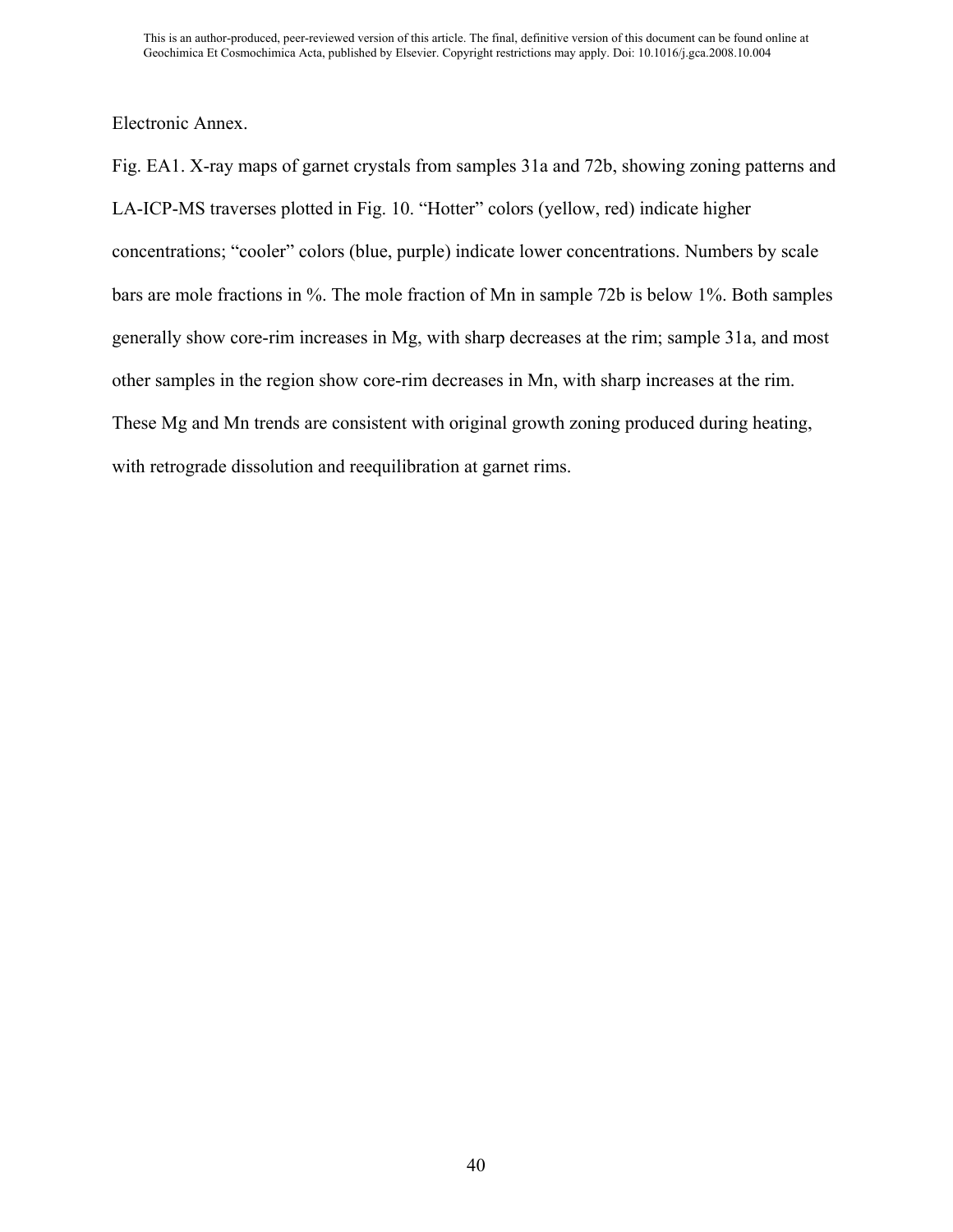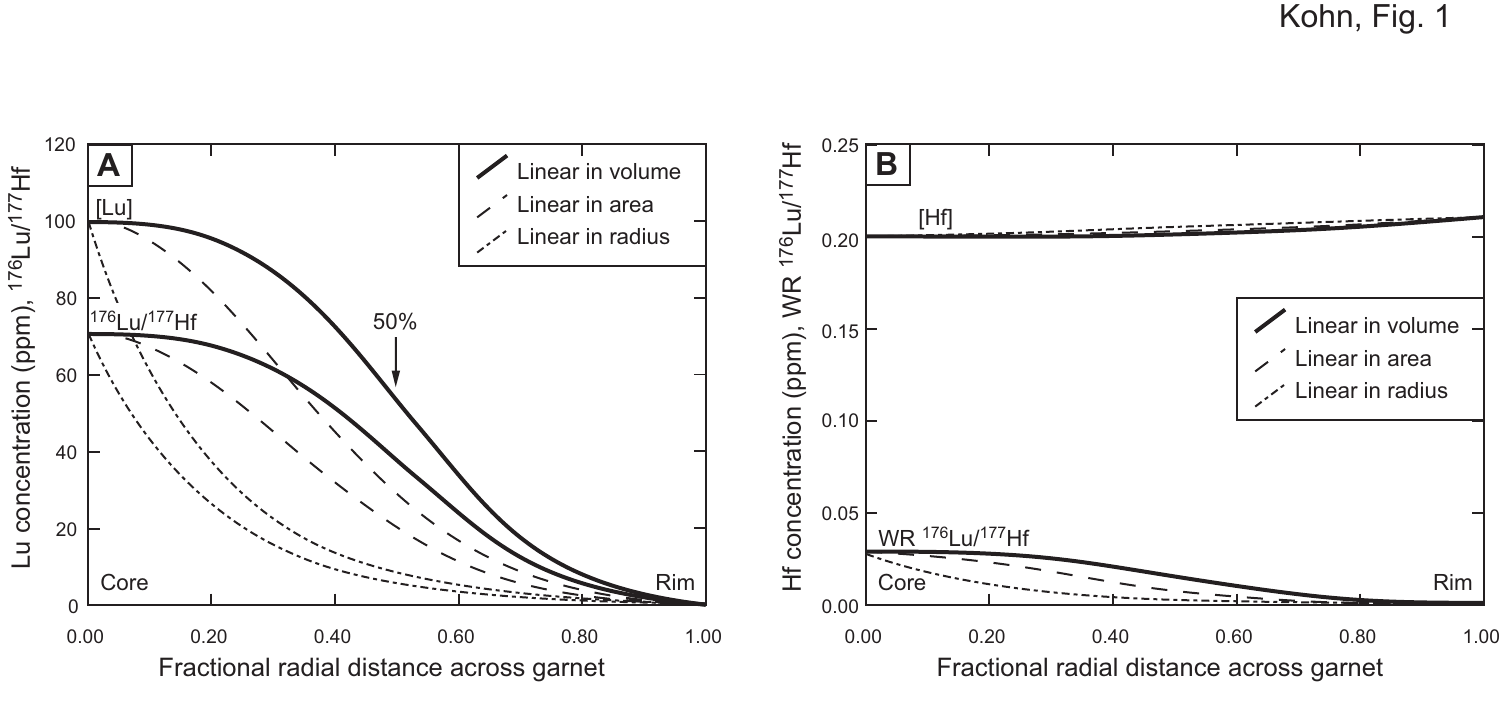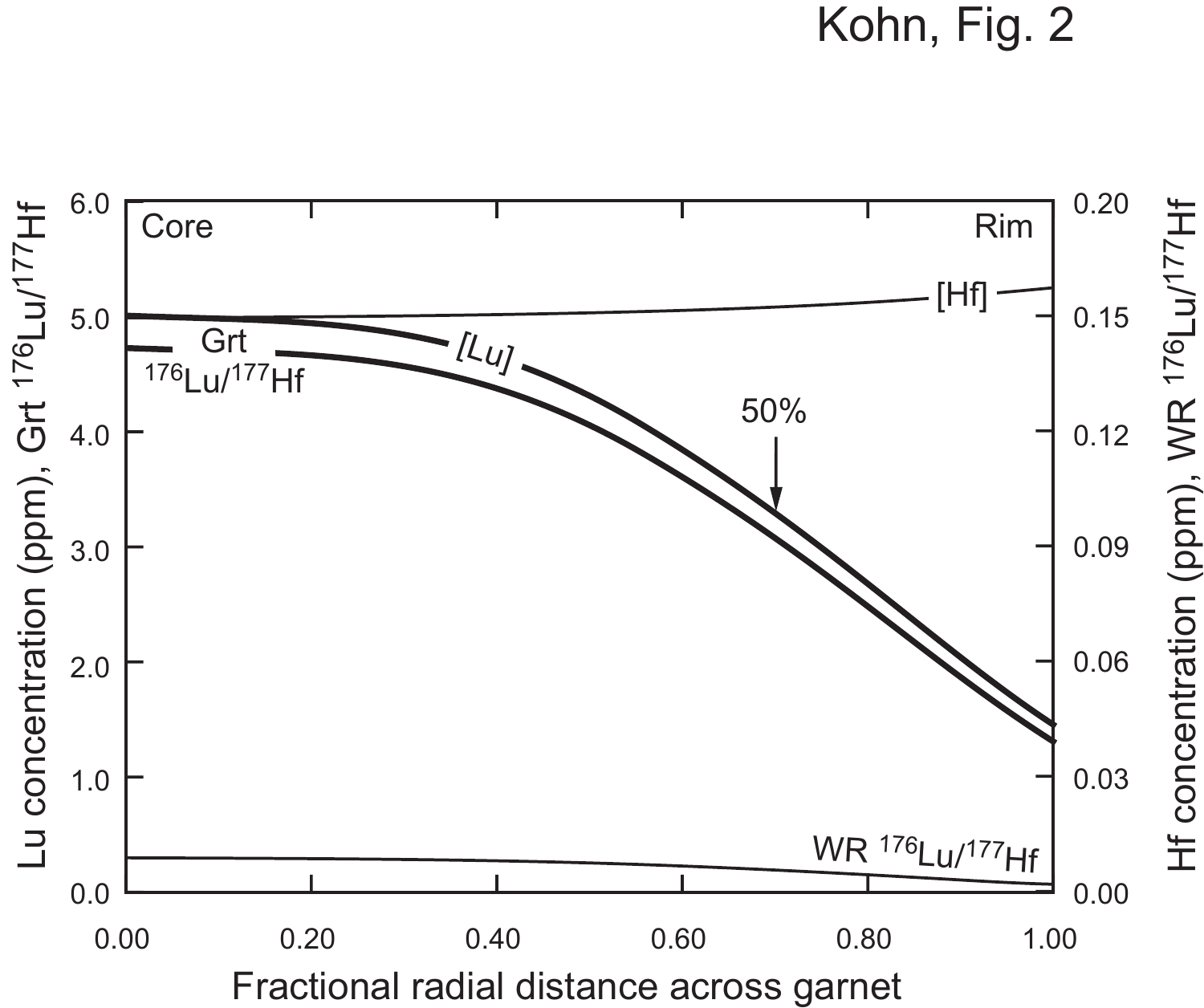Kohn, Fig. 3

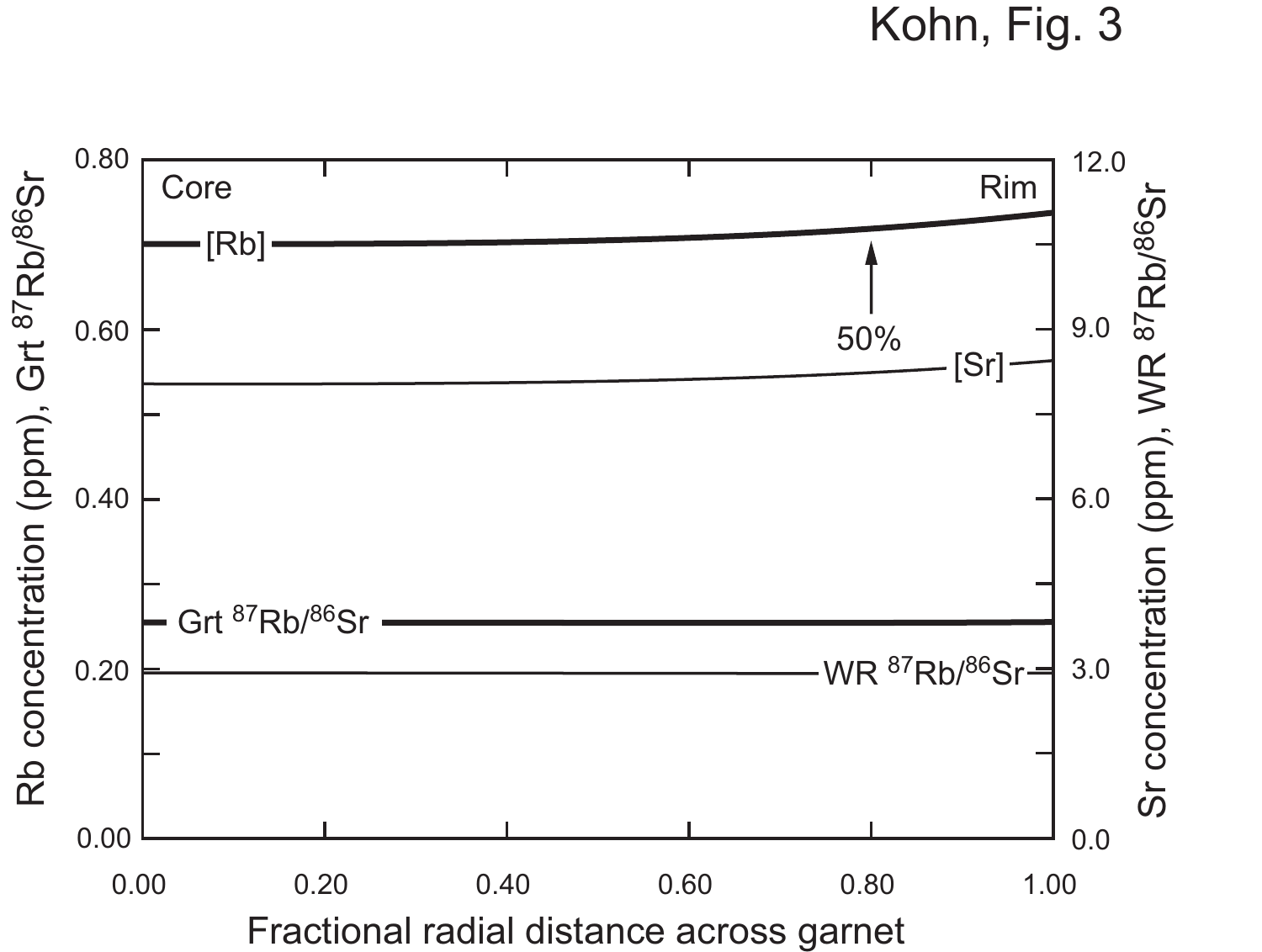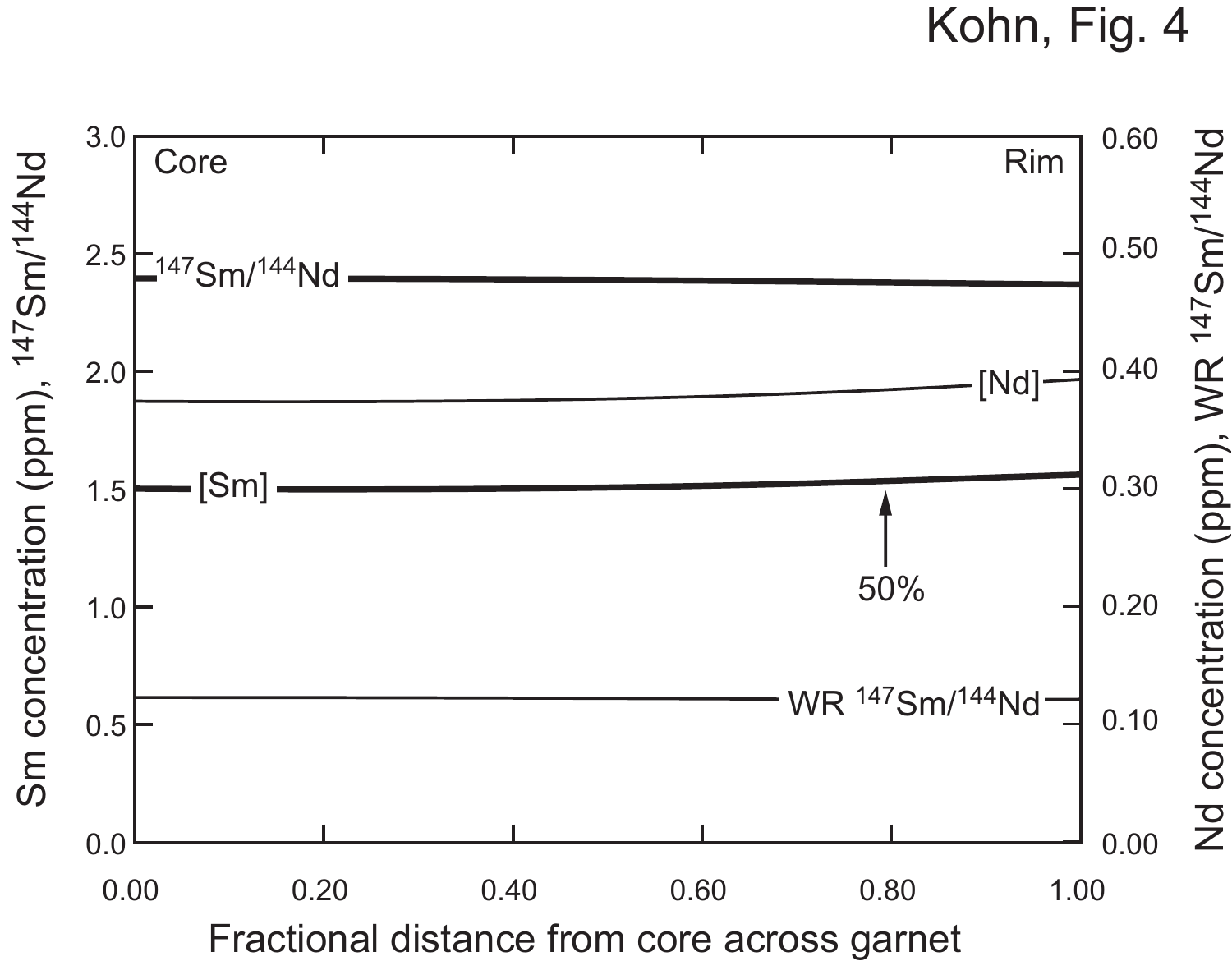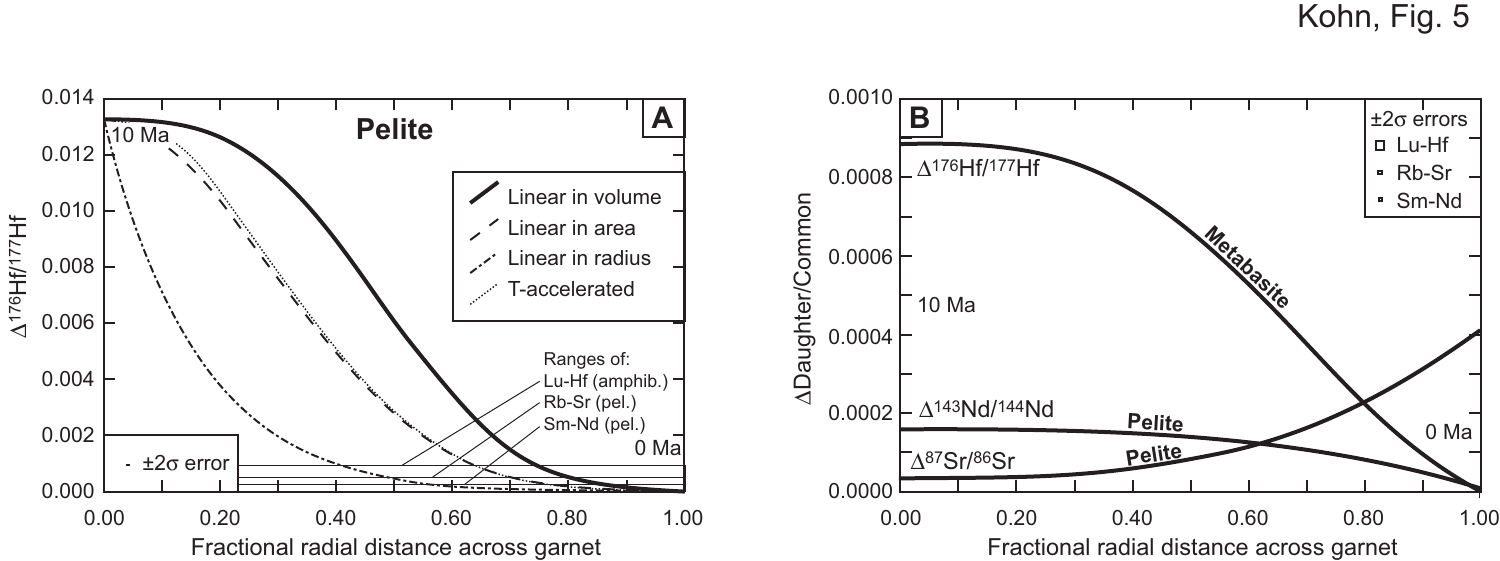Kohn, Fig. 6

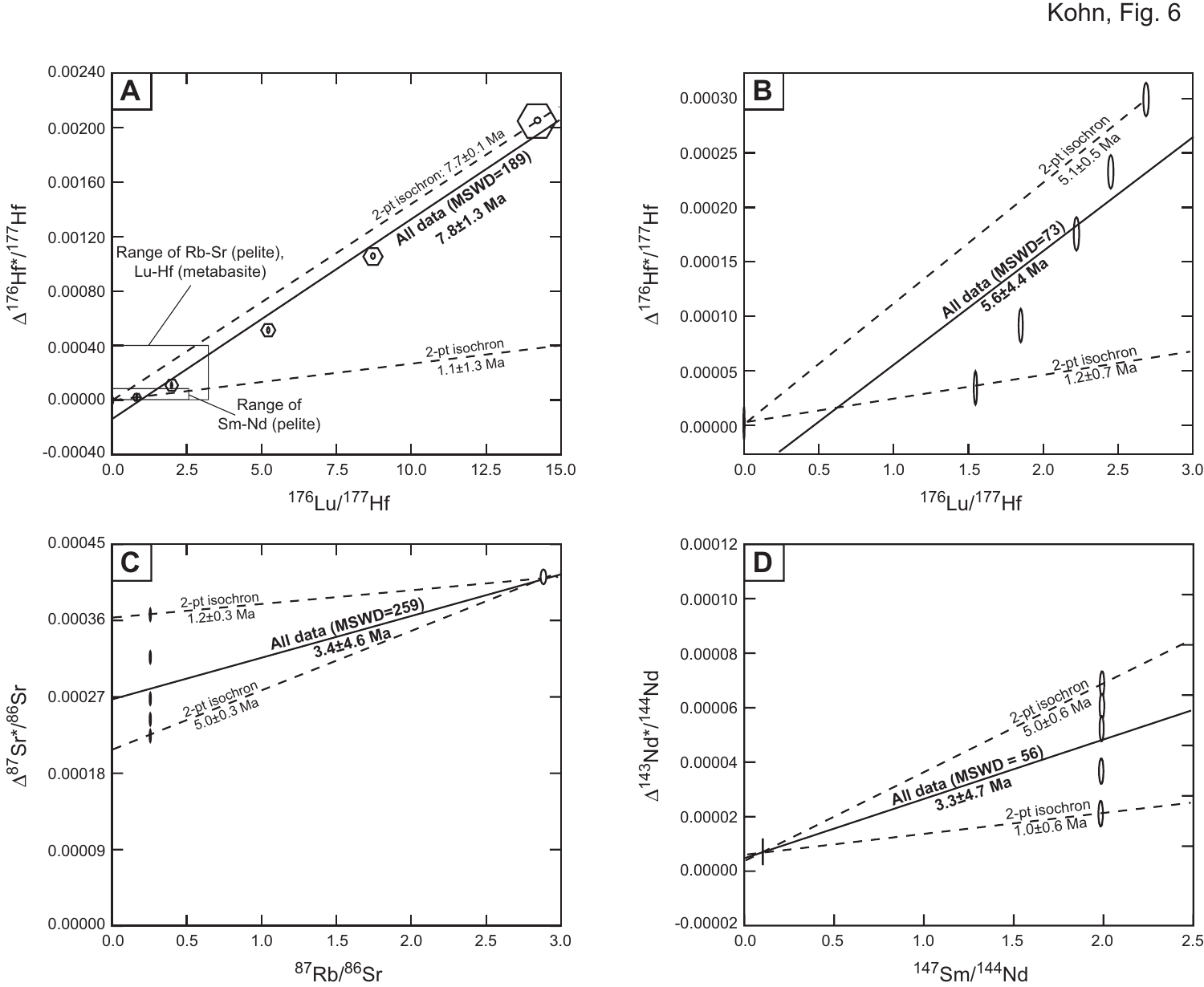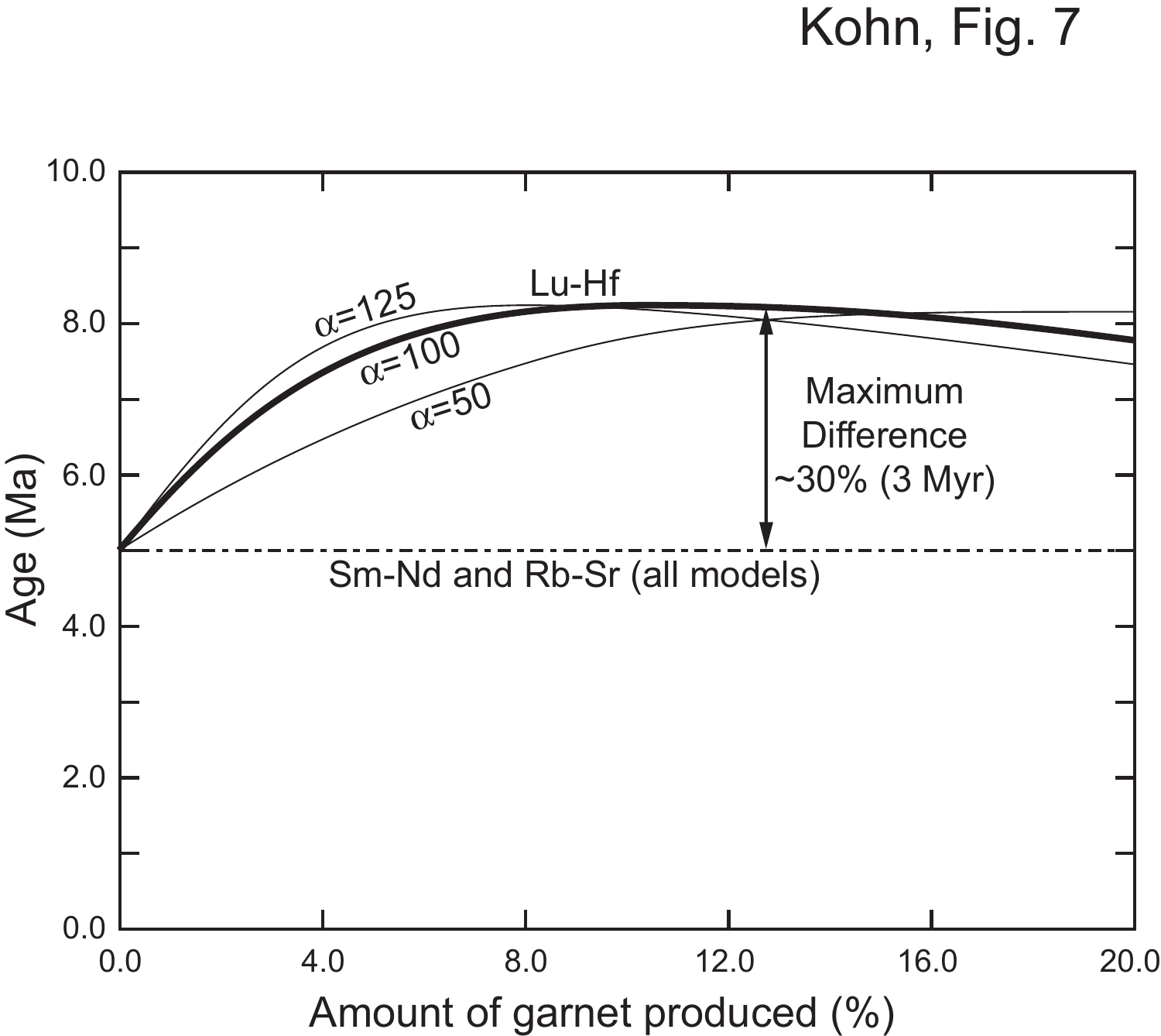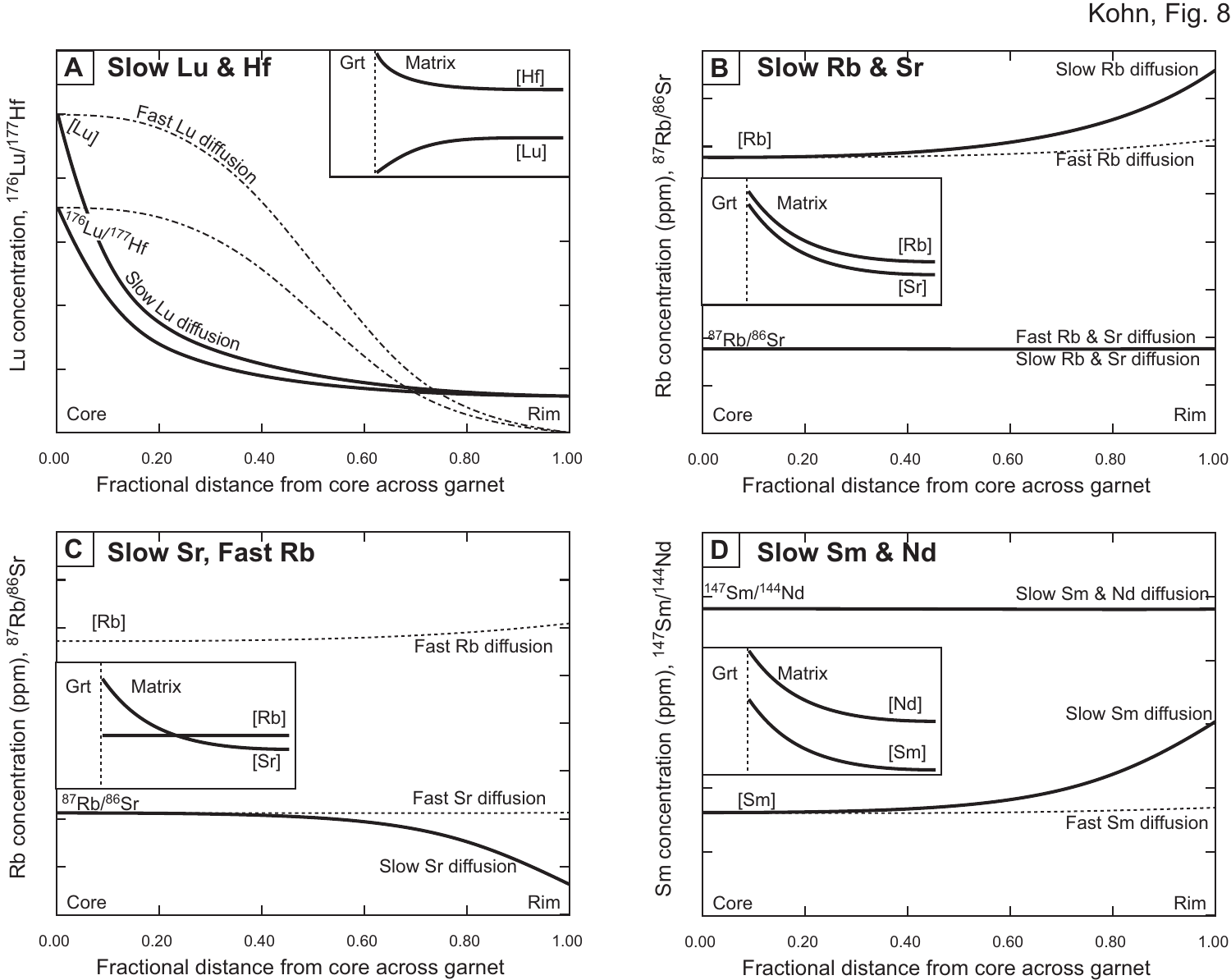

 $\Delta^{176}$ Hf\*/ $^{177}$ Hf

176Lu/177Hf